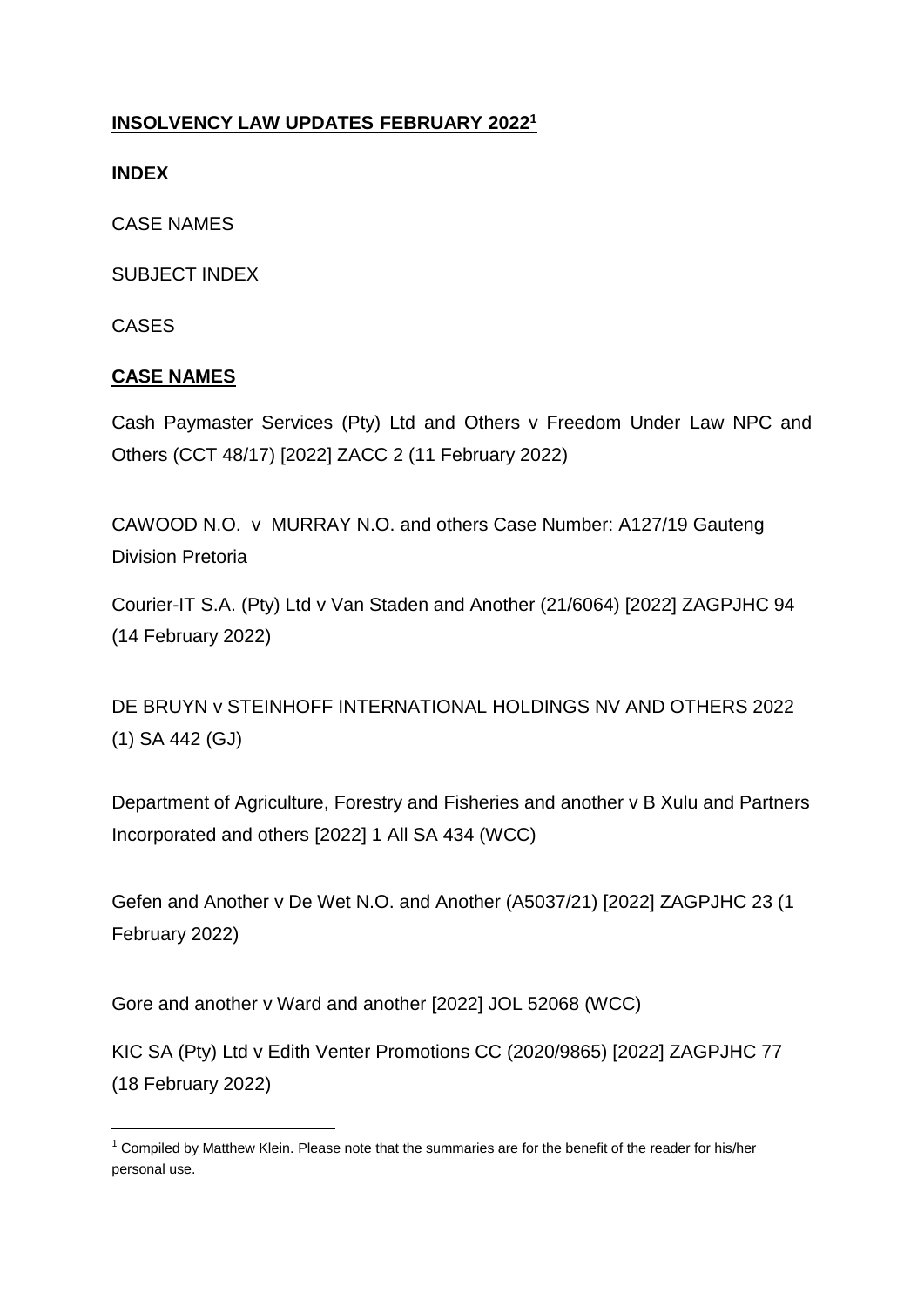Ragavan and others v Optimum Coal Terminal (Pty) Ltd and others [2022] JOL 52124 (GJ)

[Servilor 70 CC t/a Tyrenology v Natcorp Specialised Logistics Solutions \(Pty\) Ltd](http://www.saflii.org/za/cases/ZAGPJHC/2022/80.html)  [\(2021/3712\) \[2022\] ZAGPJHC 80 \(18 February 2022\)](http://www.saflii.org/za/cases/ZAGPJHC/2022/80.html)

[Shackleton Credit Management \(Pty\) Ltd v Ngakatau and Another \(2020/38729\)](http://www.saflii.org/za/cases/ZAGPJHC/2022/58.html)  [\[2022\] ZAGPJHC 58 \(11 February 2022\)](http://www.saflii.org/za/cases/ZAGPJHC/2022/58.html)

[Van der Westhuizen N.O and Another v The Land and Agricultural Development](http://www.saflii.org/za/cases/ZALMPPHC/2022/11.html)  [Bank of SA and Others \[2022\] ZALMPPHC 11 \(14 February 2022\)](http://www.saflii.org/za/cases/ZALMPPHC/2022/11.html)

#### **SUBJECT INDEX**

Business rescue-fees of BRP-possible but not in casu CAWOOD N.O. v MURRAY N.O. and others Case Number: A127/19 Gauteng Division Pretoria

Business rescue: who has the right to vote at a section 151(1) meeting where a business rescue plan is to be considered Ragavan and others v Optimum Coal Terminal (Pty) Ltd and others [2022] JOL 52124 (GJ)

Company — Directors and officers — Directors — Liability — To shareholders for breach of duties under Companies Act — Section 218(2) not imposing general liability — Shareholders must prove breach of duty under substantive provision of Act — Section not imposing common-law liability for such breach — Companies Act 71 of 2008, s 218(2). DE BRUYN v STEINHOFF INTERNATIONAL HOLDINGS NV AND OTHERS 2022 (1) SA 442 (GJ)

Company — Shares and shareholders — Shareholders — Proceedings by and against — Action under common law against directors for breach of duty resulting in drop in value of shares — Directors liable to company, not shareholders — In absence of special relationship between shareholder and company, directors not liable to shareholders or prospective shareholders for loss in share value. DE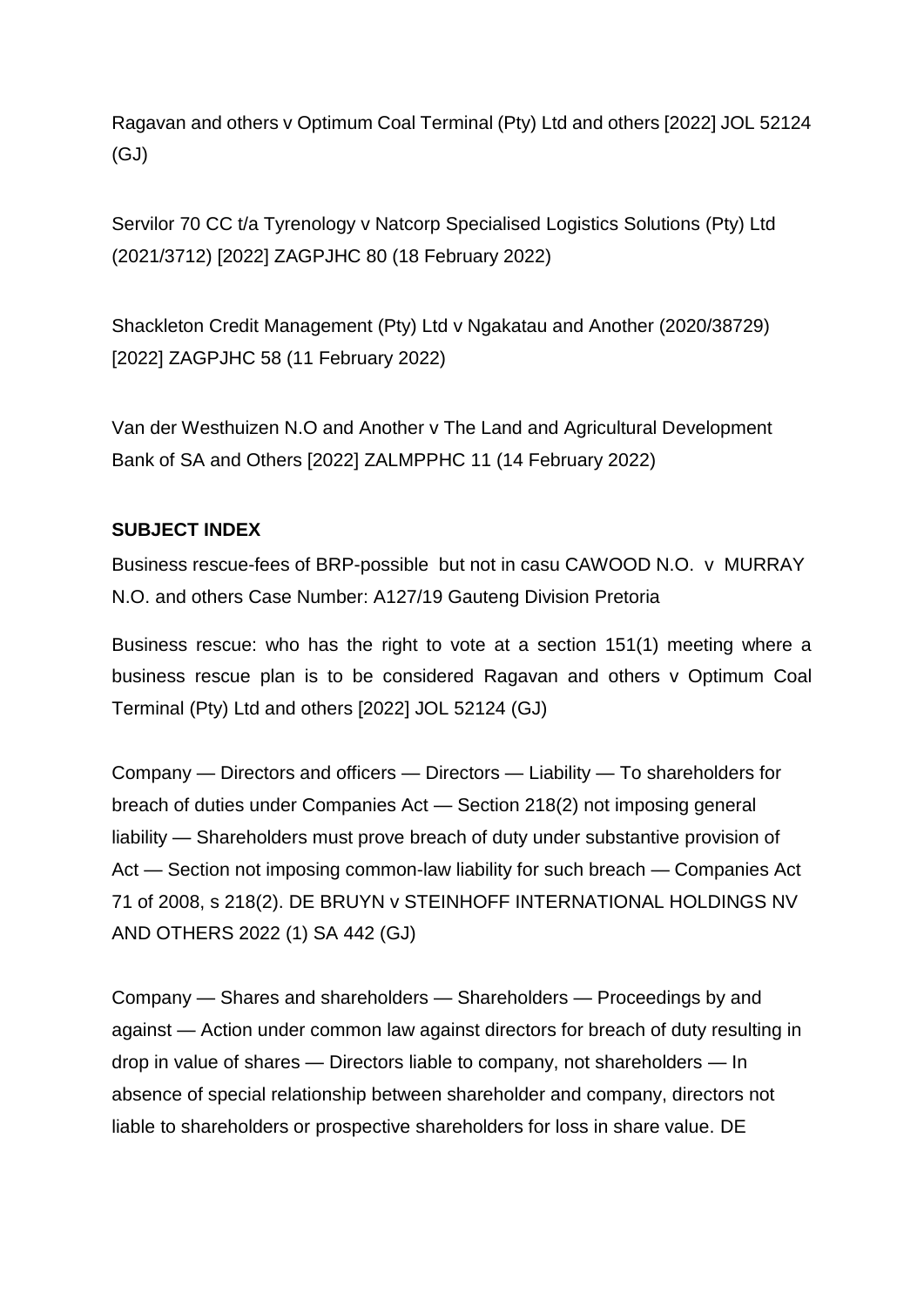## BRUYN v STEINHOFF INTERNATIONAL HOLDINGS NV AND OTHERS 2022 (1) SA 442 (GJ)

Impeachable transactions-fraudulent acts done in name of company and dispositions without value Gore and another v Ward and another [2022] JOL 52068 (WCC)

Liquidators-applying for eviction orders-opposition-what criteri[aGefen and Another v](http://www.saflii.org/za/cases/ZAGPJHC/2022/23.html)  [De Wet N.O. and Another \(A5037/21\) \[2022\] ZAGPJHC 23 \(1 February 2022\)](http://www.saflii.org/za/cases/ZAGPJHC/2022/23.html) Piercing the corporate veil – Section 20(9) of the Companies Act 71 of 2008 providing statutory basis for piercing the corporate veil, requiring an unconscionable abuse of the company's juristic personality – Where controller of company uses company for improper purpose, and in that process, treats the entity such that there is no distinction between the separate juristic personality of the entity and those controlling it, that would constitute the required unconscionable abuse. Department of Agriculture, Forestry and Fisheries and another v B Xulu and Partners Incorporated and others [2022] 1 All SA 434 (WCC)

Provisional liquidators — section 359(1)(a) of Companies Act 61 of 1973 — company remains bound to comply with previous order despite the fact that final liquidators not yet appointed- Variation of order [Cash Paymaster Services \(Pty\) Ltd and Others v](http://www.saflii.org/za/cases/ZACC/2022/2.html)  [Freedom Under Law NPC and Others \(CCT 48/17\) \[2022\] ZACC 2 \(11 February 2022\)](http://www.saflii.org/za/cases/ZACC/2022/2.html)

Sequestration application- de facto insolvency- nulla bona-advantage to creditors [Courier-IT S.A. \(Pty\) Ltd v Van Staden and Another \(21/6064\) \[2022\] ZAGPJHC 94](http://www.saflii.org/za/cases/ZAGPJHC/2022/94.html)  [\(14 February 2022\)](http://www.saflii.org/za/cases/ZAGPJHC/2022/94.html)

Trustees-sale of property-subject to Master's consent-granted-sale vali[dVan der](http://www.saflii.org/za/cases/ZALMPPHC/2022/11.html)  [Westhuizen N.O and Another v The Land and Agricultural Development Bank of SA](http://www.saflii.org/za/cases/ZALMPPHC/2022/11.html)  [and Others \[2022\] ZALMPPHC 11 \(14 February 2022\)](http://www.saflii.org/za/cases/ZALMPPHC/2022/11.html)

Winding up application-companies dormant-provisionally liquidated [Shackleton](http://www.saflii.org/za/cases/ZAGPJHC/2022/58.html)  [Credit Management \(Pty\) Ltd v Ngakatau and Another \(2020/38729\) \[2022\]](http://www.saflii.org/za/cases/ZAGPJHC/2022/58.html)  [ZAGPJHC 58 \(11 February 2022\)](http://www.saflii.org/za/cases/ZAGPJHC/2022/58.html)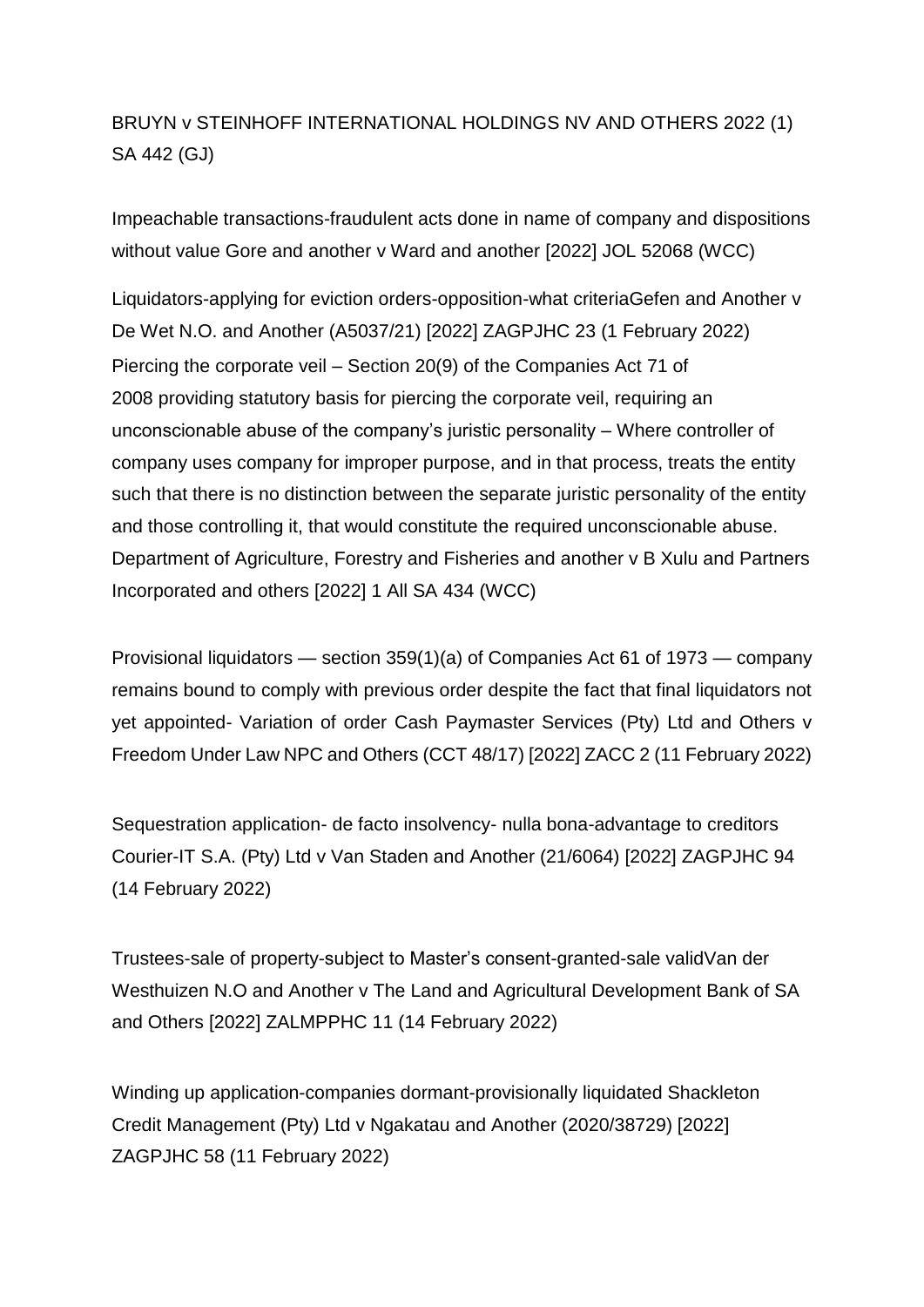Winding-up application-unable to pay debts-granted [KIC SA \(Pty\) Ltd v Edith Venter](http://www.saflii.org/za/cases/ZAGPJHC/2022/77.html)  [Promotions CC \(2020/9865\) \[2022\] ZAGPJHC 77 \(18 February 2022\)](http://www.saflii.org/za/cases/ZAGPJHC/2022/77.html)

Winding-up application-unable to pay debts-granted Servilor 70 CC t/a Tyrenology v [Natcorp Specialised Logistics Solutions \(Pty\) Ltd \(2021/3712\) \[2022\] ZAGPJHC 80](http://www.saflii.org/za/cases/ZAGPJHC/2022/80.html)  [\(18 February 2022\)](http://www.saflii.org/za/cases/ZAGPJHC/2022/80.html)

Words "in liquidation"-The Court held that in respect of the variation of CPS' name in the April 2021 order, the addition of the words "(in liquidation)" wherever its name appears would have no substantive effect. CPS as a company had not ceased to exist because it was in final liquidation. [Cash Paymaster Services \(Pty\) Ltd and Others v](http://www.saflii.org/za/cases/ZACC/2022/2.html)  [Freedom Under Law NPC and Others \(CCT 48/17\) \[2022\] ZACC 2 \(11 February](http://www.saflii.org/za/cases/ZACC/2022/2.html)  [2022\):](http://www.saflii.org/za/cases/ZACC/2022/2.html)

### **CASES**

## **[Cash Paymaster Services \(Pty\) Ltd and Others v Freedom Under Law NPC and](http://www.saflii.org/za/cases/ZACC/2022/2.html)  [Others \(CCT 48/17\) \[2022\] ZACC 2 \(11 February 2022\):](http://www.saflii.org/za/cases/ZACC/2022/2.html)**

Provisional liquidators — section 359(1)(a) of Companies Act 61 of 1973 — company remains bound to comply with previous order despite the fact that final liquidators not yet appointed- Variation of order

Words "in liquidation"-The Court held that in respect of the variation of CPS' name in the April 2021 order, the addition of the words "(in liquidation)" wherever its name appears would have no substantive effect. CPS as a company had not ceased to exist because it was in final liquidation, nor had it been divested of its assets and liabilities. Furthermore, the provisional liquidators had not sought to have themselves joined in their official capacities and the proposed variation did not involve a substitution of parties as envisaged in rule 7(1) of the Rules of the Constitutional Court.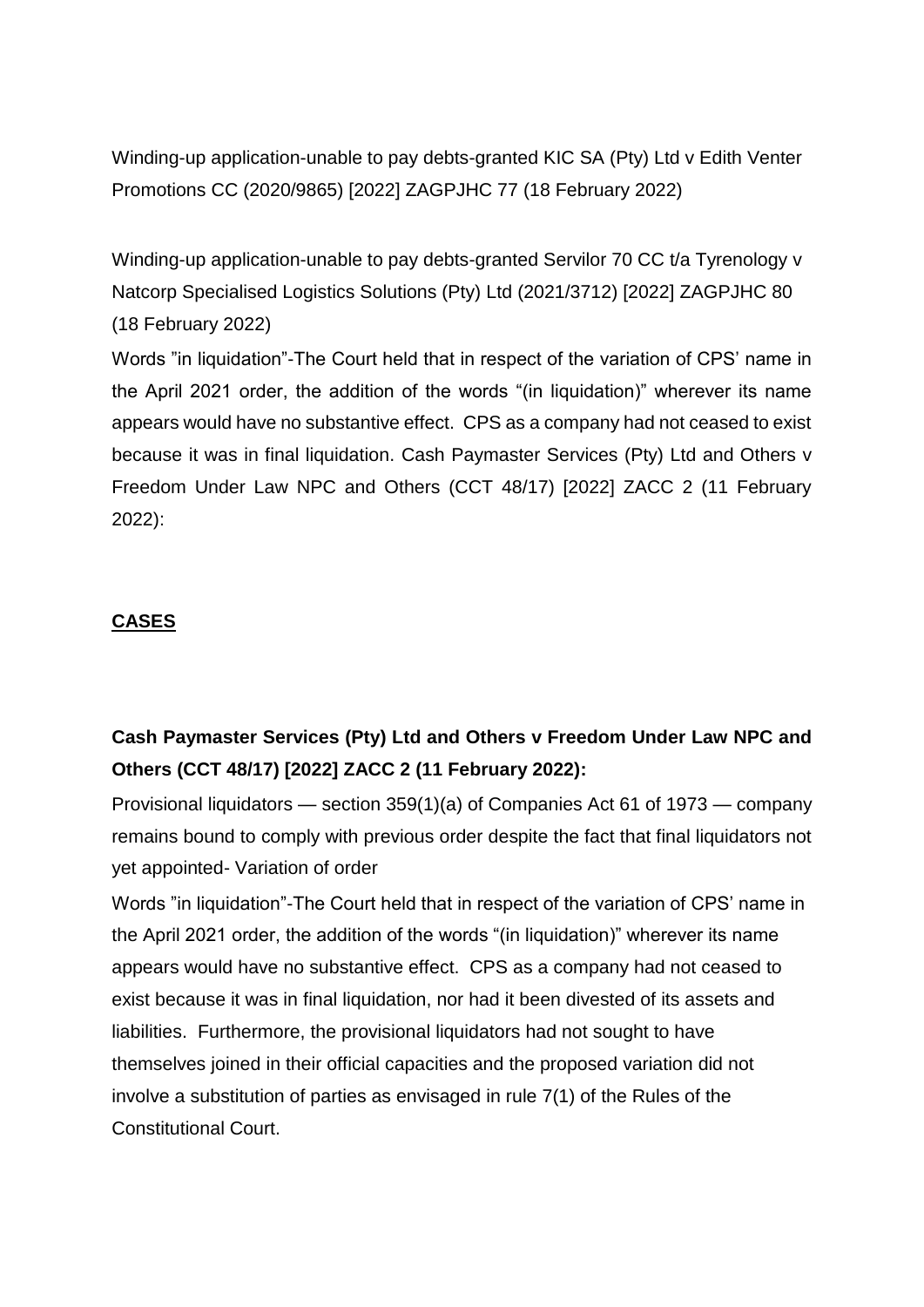Held that in respect of the joinder of SARS, the applicants' case was no more than an assertion that it would be convenient for the RAiN verification and the SARS audit to proceed in parallel in accordance with a common timetable. This failed to show that SARS had a direct and substantial interest in the relief sought by FUL or in the relief granted by the Court in the April 2021 order. The April 2021 order did not affect SARS' rights, obligations or duties in any way, and effect could be given to the order as it stands without any cooperation from SARS. Furthermore, the Court had no jurisdiction in the tax dispute between CPS and SARS. Accordingly, the prayer for SARS' joinder was refused, and with it those variations of the April order making reference to SARS.

The Court held that in respect of the variation of CPS' name in the April 2021 order, the addition of the words "(in liquidation)" wherever its name appears would have no substantive effect. CPS as a company had not ceased to exist because it was in final liquidation, nor had it been divested of its assets and liabilities. Furthermore, the provisional liquidators had not sought to have themselves joined in their official capacities and the proposed variation did not involve a substitution of parties as envisaged in rule 7(1) of the Rules of the Constitutional Court.

The Court then addressed the relief sought that the April 2021 be varied pursuant to section 359(1)(a) of the 1973 Act on the basis of the deferral of CPS' obligation to furnish documents to RAiN, and CPS' right to make submissions to National Treasury, until final liquidators are appointed, and to impose the obligation and confer the rights in question not on CPS but on its final liquidators. The effect of such variation would also be to defer the obligations of KPMG and Mazars. The Court held that the applicants had not made out a case for a variation and that, in any event, section 359(1)(a) was not a legal basis for varying a valid order, rather it was a basis for staying civil proceedings. The Court pointed out that the applicants appeared to accept that if they have not made out grounds for a variation, the April 2021 order stands and remained binding. The Court then went further to hold that since the present applicants may or may not receive appointment as final liquidators, the imposition of obligations on the final liquidators that the applicants sought was untenable as the Court cannot grant orders against absent persons. The true position is that the April 2021 order was directed at CPS, the company.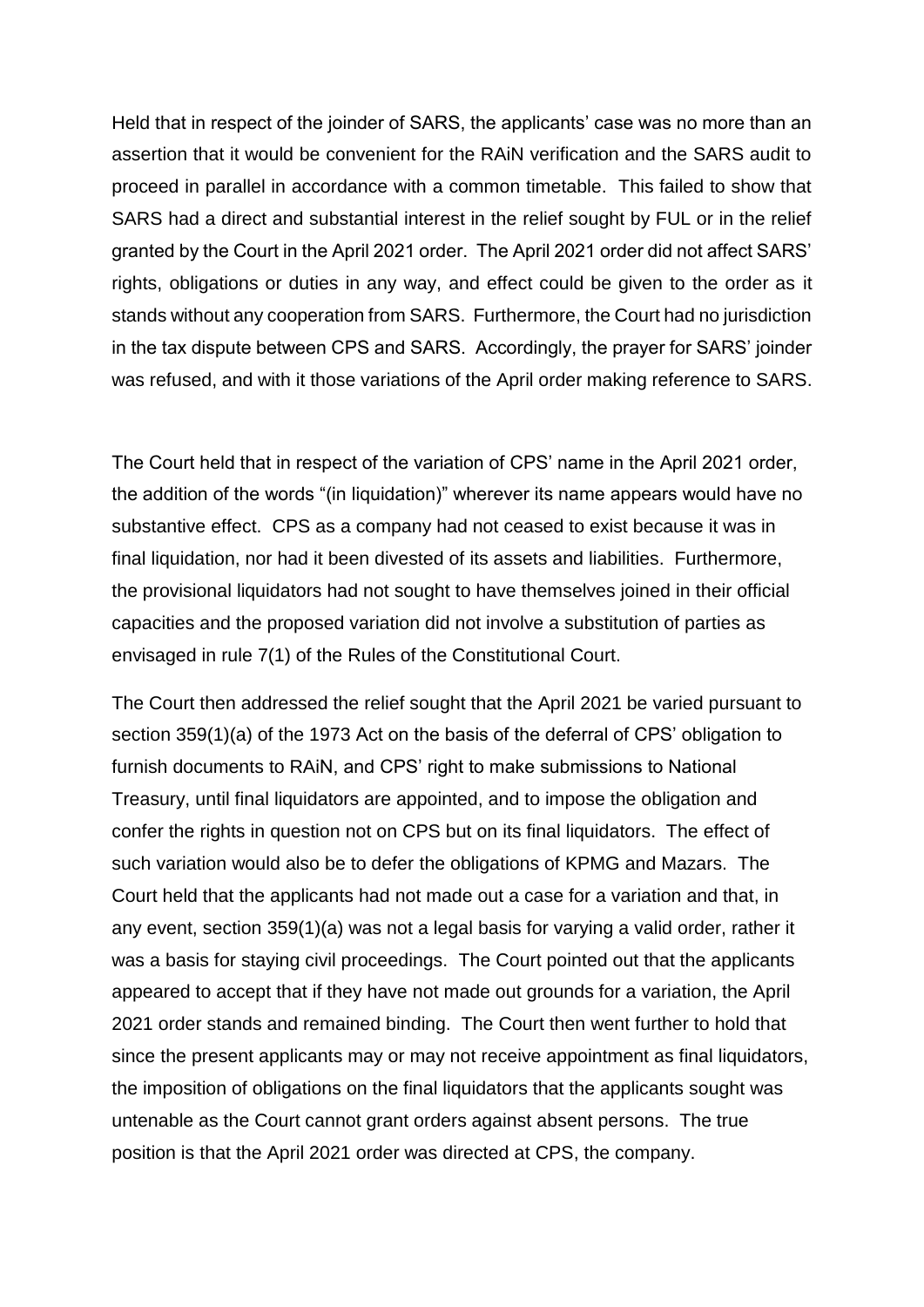In the result, the Constitutional Court dismissed the application for joinder and variation of the April 2021 order with no order as to costs, on account of there being no formal opposition.

[1] This is an application, brought by the provisional liquidators of the sixth respondent in the main case, Cash Paymaster Services (Pty) Limited (CPS), to vary this Court's order of 1 April 2021 (April 2021 order) and to join the South African Revenue Service (SARS). The only party which has responded to the variation application is Freedom under Law NPC (FUL), the applicant in the main case. FUL, while abiding this Court's decision on the variation application, has filed an affidavit setting out various circumstances said to militate against the granting of the relief claimed by the provisional liquidators.

[2] The variation application, though dated 11 May 2021, was filed on 23 May 2021. Due to a regrettable administrative lapse, the application did not find its way onto this Court's weekly agendas, and it lay unprocessed until a letter dated 16 November 2021 from attorneys representing the provisional liquidators brought the omission to light.

#### Litigation background

[3] The April 2021 order gave effect to earlier judgments of this Court which required a determination to be made of the profits earned by CPS from the payment of social grants on behalf of the South African Social Security Agency (SASSA) over the period 1 April 2012 to 30 September 2018. On 17 April 2014 this Court declared the initial five-year contract between SASSA and CPS invalid, but suspended the declaration of invalidity on certain terms. The suspension of invalidity was twice extended, by orders dated 17 March 2017 and 23 March 2018,to ensure that social grants would continue to be paid, such extensions being on the same terms as the initial contract.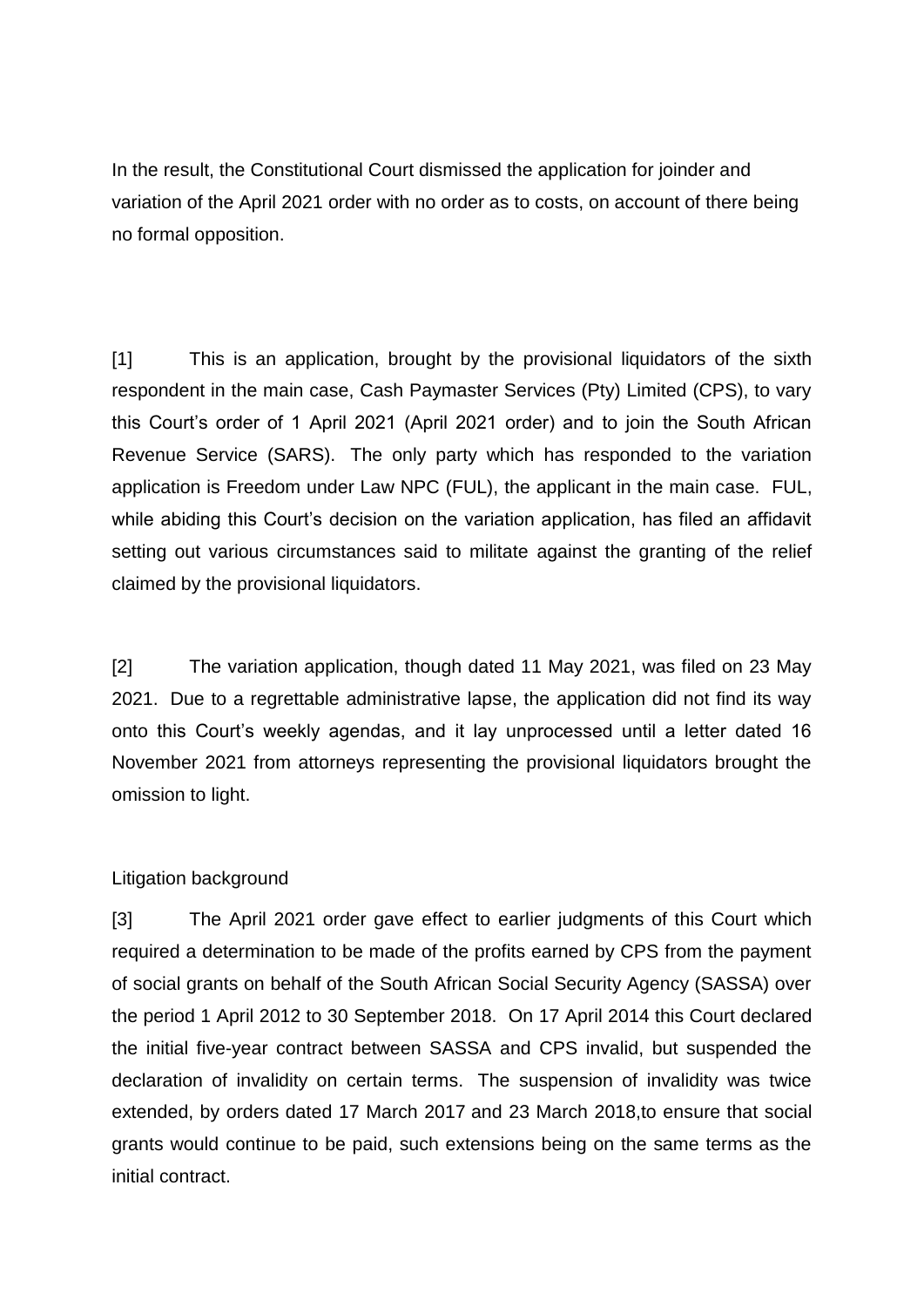[4] The orders of 17 April 2014, 17 March 2017 and 23 March 2018 required CPS to file with the Court an audited statement of the expenses incurred, income received and net profit earned in the relevant periods (profit statements); and required SASSA to obtain and file with the Court an independent audited verification of the profit statements. The second and third orders added a requirement that the audit verification be approved by National Treasury before it was filed with the Court. These provisions were informed by the statement in the judgment of 17 April 2014 that, while the invalidation of the contract should not result in any loss to CPS, the company also had "no right to benefit from an unlawful contract", so that any benefit CPS derived "should not be beyond public scrutiny".**[\[4\]](http://www.saflii.org/za/cases/ZACC/2022/2.html#_ftn4)**

[5] CPS filed profit statements audited by KPMG Services (Pty) Limited (KPMG) in respect of the initial five-year period and by Mazars Incorporated (Mazars) in respect of the two extensions. SASSA engaged RAiN Chartered Accountants Incorporated (RAiN) to verify the profit statements. In October 2019 RAiN furnished its review report. National Treasury issued a letter approving the report but noted certain shortcomings. In November 2019 SASSA filed the RAiN report and the National Treasury letter with the Court.

[6] In its report, RAiN explained that there was a crucial outstanding issue, namely whether CPS had engaged in cost-shifting and profit-shifting. RAiN said that it needed more information to get to the bottom of this. In April 2020 FUL launched an application to ensure that RAiN was given the necessary information. The only opposition was from CPS, and the only relief which it opposed was an order declaring that it was liable to repay all profits to SASSA. On 1 April 2021 this Court granted, with some modifications, the relief which was unopposed.**[\[5\]](http://www.saflii.org/za/cases/ZACC/2022/2.html#_ftn5)** In summary, the April 2021 order required the following steps to happen in accordance with a timetable: RAiN to submit lists of required documents to CPS, KPMG and Mazars; the latter to supply the listed documents to RAiN; RAiN to submit an updated verification report to National Treasury; National Treasury to permit CPS and SASSA to make representations on the updated report; and National Treasury to approve the updated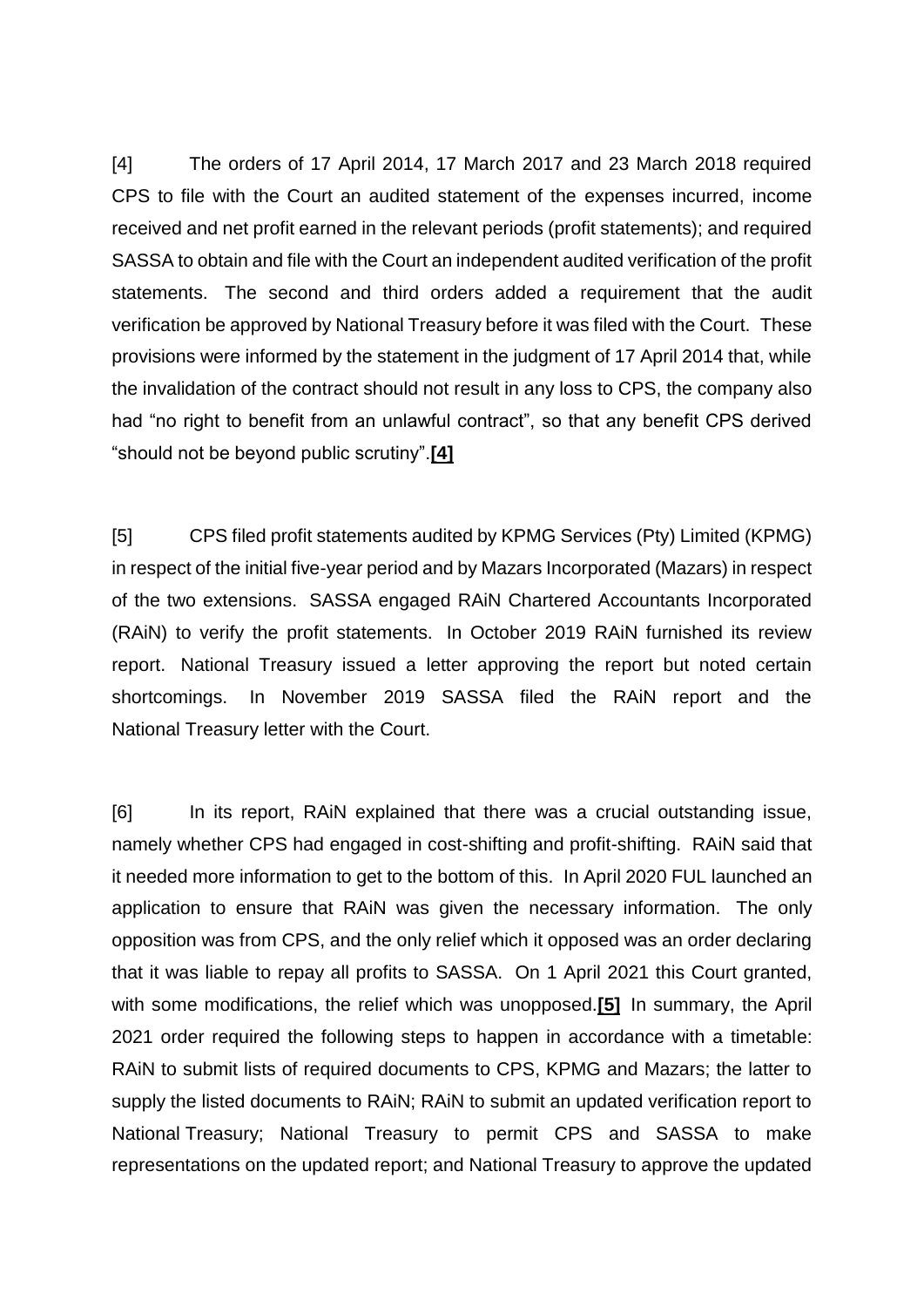report and file such approval with this Court, alternatively to file an affidavit explaining why it could not approve the updated report.

#### The variation application

[7] The provisional liquidators seek relief based on two circumstances, namely that CPS is in liquidation, and final liquidators have not yet been appointed; and that SARS is engaged in an audit of CPS' tax affairs which involves similar issues (particularly a potential over-statement of expenses) to those involved in the updated RAiN verification. The relief claimed is in summary the following: (a) that SARS be joined and that the April 2021 order be varied to align SARS' audit process with the updated RAiN verification process; (b) that the description of CPS in the April 2021 order be amended to add "(in liquidation)"; and (c) that the rights and obligations contained in the April 2021 order in so far as CPS is concerned (i.e. the obligation to supply documents to RAiN and the right to make submissions to National Treasury) be varied so as to refer not to CPS but to the company's final liquidators.**[\[6\]](http://www.saflii.org/za/cases/ZACC/2022/2.html#_ftn6)**

[8] CPS was placed in final liquidation on 16 October 2020. This was at SASSA's instance, which had an unsatisfied judgment against CPS for R316 447 361. The present applicants were appointed as CPS' provisional liquidators on 30 October 2020. On 23 December 2020 FUL's attorneys, Nortons, wrote to the Registrar to notify this Court of the liquidation and the appointment of the provisional liquidators. Nortons stated that the liquidation had heightened the need for this Court to deliver judgment in FUL's application. Nortons added that they had, to the extent necessary, notified CPS' joint liquidators in terms of section 359(2)(a) of the Companies Act**[\[7\]](http://www.saflii.org/za/cases/ZACC/2022/2.html#_ftn7)** (Act or 1973 Act) of FUL's intention to continue with the application. Nortons added that SASSA supported the continuation and determination of FUL's application.

**[Van der Westhuizen N.O and Another v The Land and Agricultural](http://www.saflii.org/za/cases/ZALMPPHC/2022/11.html)  [Development Bank of SA and Others \[2022\] ZALMPPHC 11 \(14 February 2022\)](http://www.saflii.org/za/cases/ZALMPPHC/2022/11.html)** Trustees-sale of property-subject to Master's consent-granted-sale valid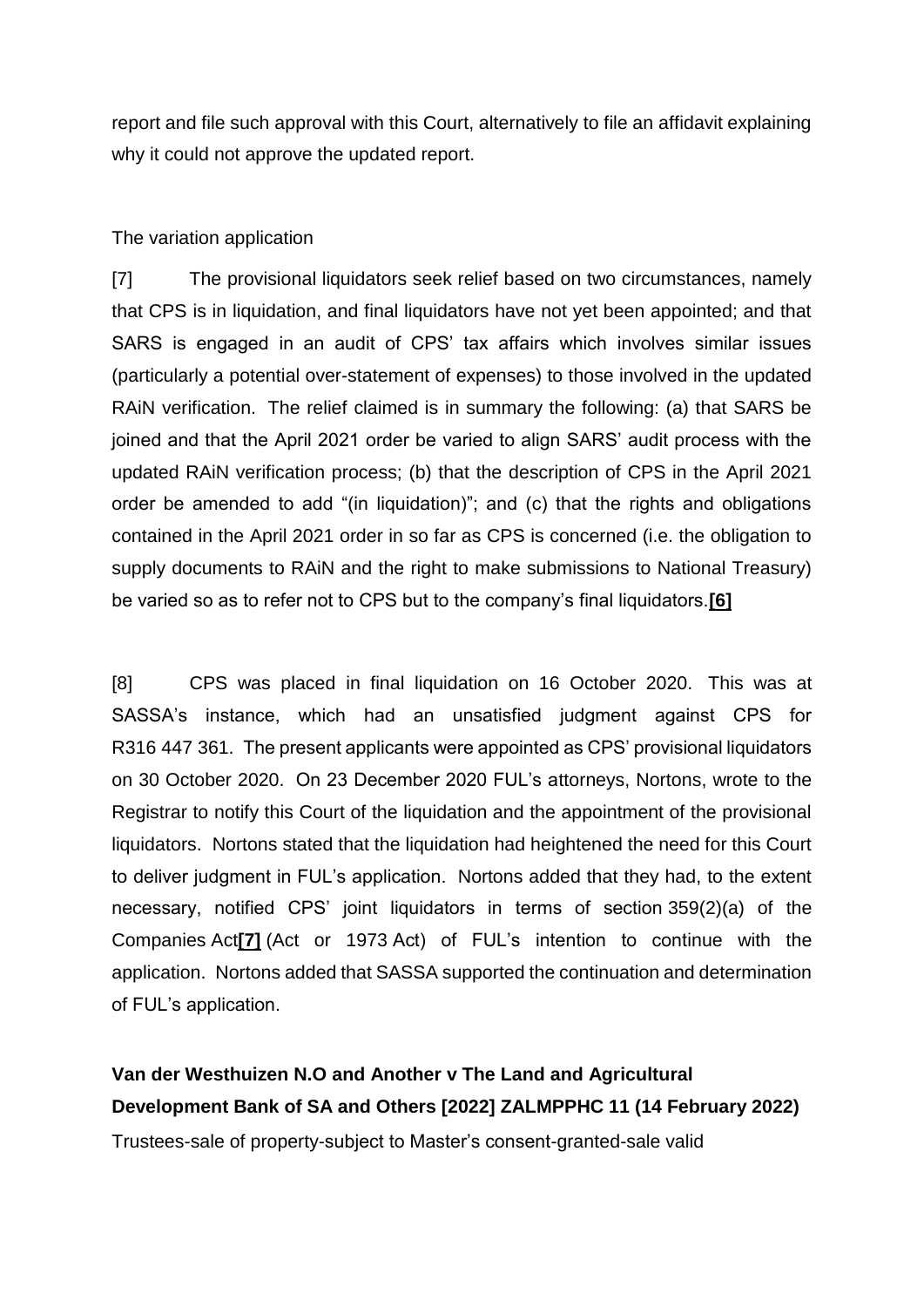$[1]$  On the 24<sup>th</sup> June 2021 this court granted a final order of sequestration against Sweet Home Mountain Lodge Trust. The order resulted in the trust being divested of its rights to manage its assets and same were placed in the hands of the trustees duly appointed by the Master of the High Court.

[2] At the time of sequestration, the trust was the registered owner of an immovable property described as Farm Sweethome 322, Registration Division KQ, Limpopo Province, in extent 1729, 0445 hectares. It is the transactions relating to this farm which are at the centre of this litigation. This is how it happened.

[3] Jan Kruger Robbertse concluded a credit loan agreements with Unigro Financial Services Proprietary Limited for a total sum of R20 million. These loans were taken in 2013 and 2014 respectively. As security for his indebtness, the trust entered into an unlimited suretyship agreement with Unigro Financial Services (Pty) Ltd (Unigro) and committed itself to pay for Mr Robbertse should he default in his repayment. In 2013 the trust hypothecated the property (Farm) as security for Mr Robbertse`s debt by registering a mortgage bond for R15 000 000-00. In 2014, a second mortgage bond was registered for R5000 000-00.

[4] The credit loan agreements were later ceded to the Land and Agricultural Development Bank of South Africa (Land Bank). When Mr Robbertse defaulted on his repayment, Land Bank instituted legal proceedings for the repayment of all balance owing on various accounts as well as cancellation of the agreements. It also instituted sequestration proceedings against the trust and obtained a provisional order on 27 October 2020. It is this provisional sequestration order which was confirmed as final on 24 June 2021 by Makgoba JP.

[5] Upon receipt of the final sequestration order and their appointment as trustees of the insolvent estate of the Sweet Home Mountain Trust, the trustees took over the management of the farm and placed it on sale. I interpose to state that the trustees, Mr Robbertse and Van Der Westhuizen had on 06 April 2021 appointed Mr Deon Marius Botha, the fifth respondent and the provisional trustee at the time; their lawful agent and nominee to act on their behalf and sign documents relating to the sale of the farm Sweet Home. Notably the Power of attorney further states that "We tender to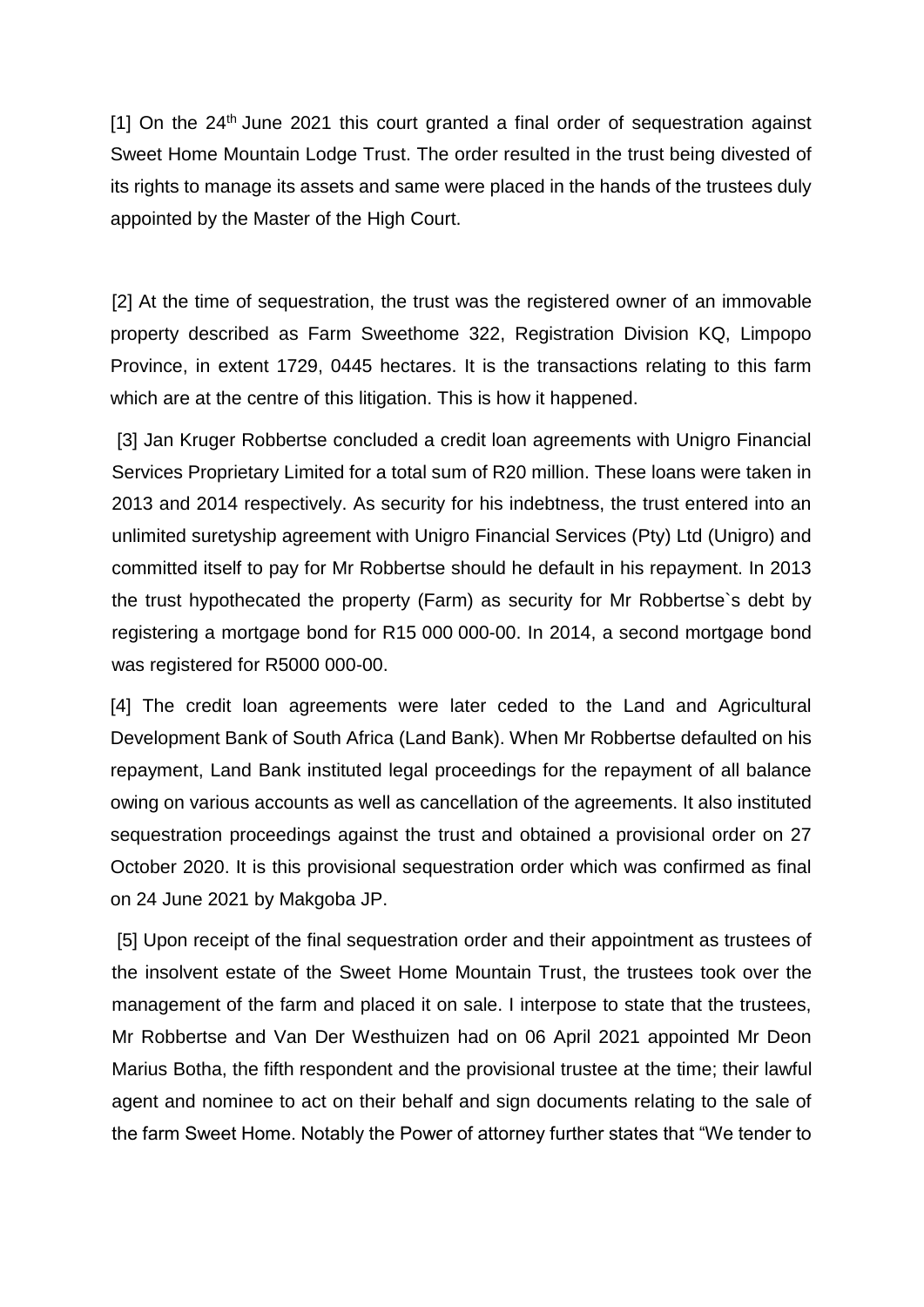unconditionally support and not oppose the transfer of the Sweet Home Farm in our personal capacities."

 $[6]$  On the 19<sup>th</sup> June 2021, the trustees accepted an offer of R23 000 000-00 to purchase the farm property. The acceptance was subject to the Master of the High Court extending their powers. The Master approved the sale on 24 August 2021.

[7] The applicants in their capacities as the trustees of the trust launched an application for rescission of the "default judgment" granted by Makgoba JP on 24 June 2021 placing the trust under final sequestration. This application is opposed by the first, fifth and sixth respondents and is still pending before this court. Pending rescission of the default judgment, the applicants requested written confirmation from the first respondent that she will not proceed with the sale of the immovable property. No such written confirmation was made and instead the first respondent filed an opposing affidavit to the rescission application wherein the sale of the farm was confirmed.

he respondents argue that given the conduct of the applicants it will not be in the interest of justice that the sequestration proceedings be stayed pending rescission. They submit forcefully that the applicants are the authors of their own misfortune by disregarding the rules and deliberately failing to comply with the Judge President's Directives. Their conduct does not deserve of their protection by this court.

[16] I agree with the respondents submission that the applicants are solely to blame for the quandary they find themselves in. Any seasoned litigation practitioner knows that an applicant for postponement seeks an indulgence. The Constitutional court, per Mokgoro J, authoritatively put it as follows:

"*The postponement of a matter set down for hearing on a particular date cannot be claimed as of right. An applicant for a postponement seek an indulgence from the court. Such a postponement will not be granted unless this court is satisfied that it is in the interest of justice to do so…whether a postponement will be granted is therefore in the discretion of the court and cannot be secured by mere agreement*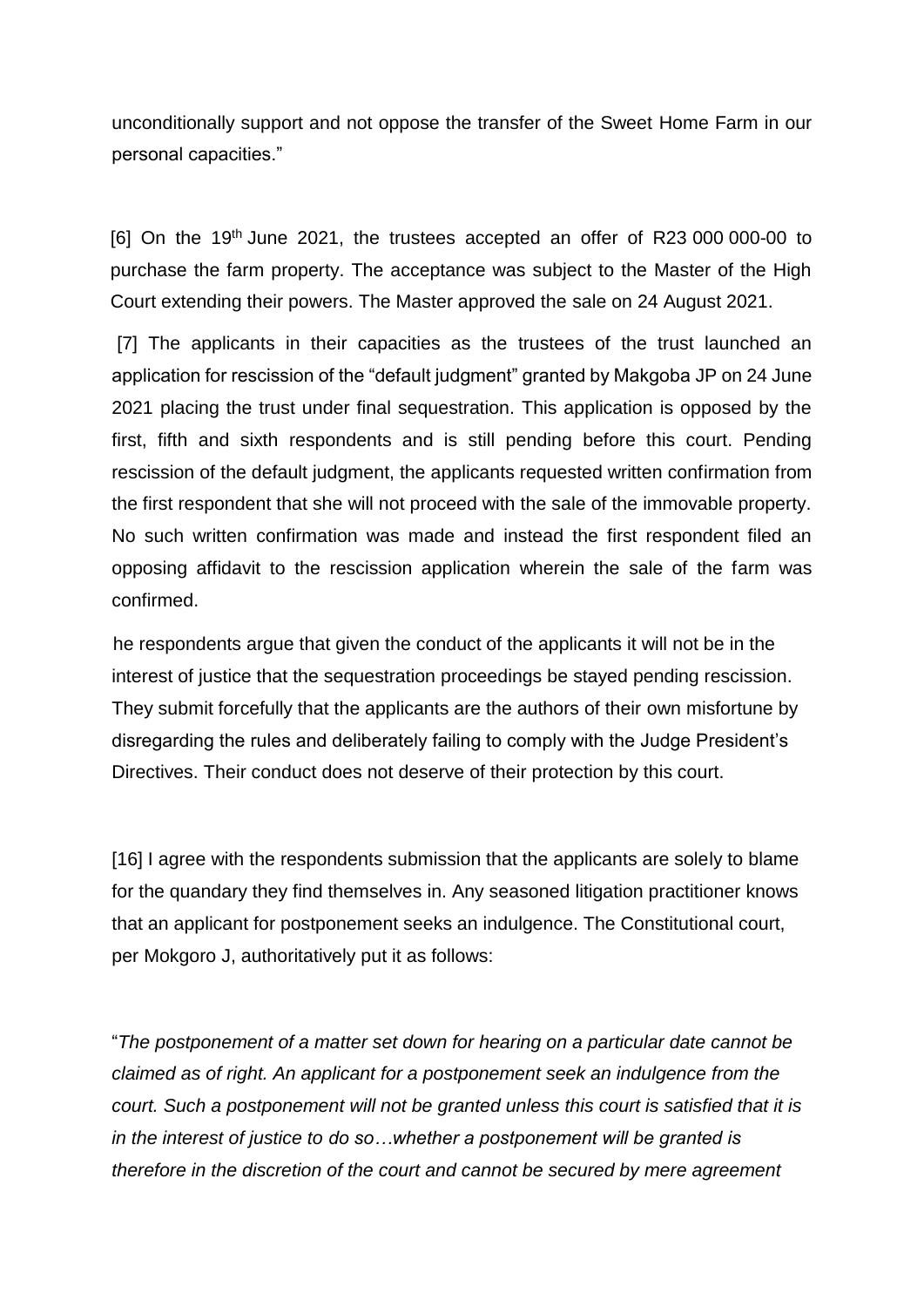## *between the parties."* **National Police Service Union and others v Minister of Safety and security and others, [2000 \(4\) SA 1110](http://www.saflii.org/cgi-bin/LawCite?cit=2000%20%284%29%20SA%201110) (cc) at para 4.**

[17] Once a postponement is refused, the party asking for a postponement should be able to proceed. In **Take and Save Trading CC and others v Standard bank of South Africa Ltd, [2004 \(4\) SA 1](http://www.saflii.org/cgi-bin/LawCite?cit=2004%20%284%29%20SA%201) (SCA)** Harms JA in a case similar to the present this one where counsel withdrew after the court refused a postponement, said the following: Fairness of court proceedings requires of the trier of fact to be actively involved in the management of the trial, to control the proceedings, to ensure that public and private resources are not wasted, to point out when evidence is irrelevant, and to refuse to listen to irrelevant evidence. A supine approach towards litigation by judicial officers is not justifiable either in terms of the fair trial requirement or in the context of resources. **One of the oldest tricks in the book is the practice of some legal practitioners, whenever the shoe pinches, to withdraw from the case (and more often than not to reappear at a later stage), or of clients to terminate the mandate (more often than not at the suggestion of the practitioner) to force the court to grant a postponement because the party is then unrepresented. Judicial officers have a duty to the court system, their colleagues and the parties to ensure that this abuse is curbed by, in suitable cases, refusing postponement. Mere withdrawal by a practitioner or the mere termination of a mandate does not, contrary to popular belief, entitle a party to a postponement as of right."**

[18] The applicants do not dispute that they failed to comply with the directives issued by the Judge President with regard to filing of their heads of argument and appearing in court on the 24 June 2021 for the hearing of the matter. This admission weighs heavily with me in the determination of the relief the applicants seek. I find it opportunistic for a party to walk away from a court constituted to give him a fair hearing on an existing dispute and later turn around and claim that he was not afforded an opportunity to state his case. The machinery of justice must, according to the applicants, grind to a halt whenever it suits them. They and they alone determine when will the respondents and the creditor's interest they have been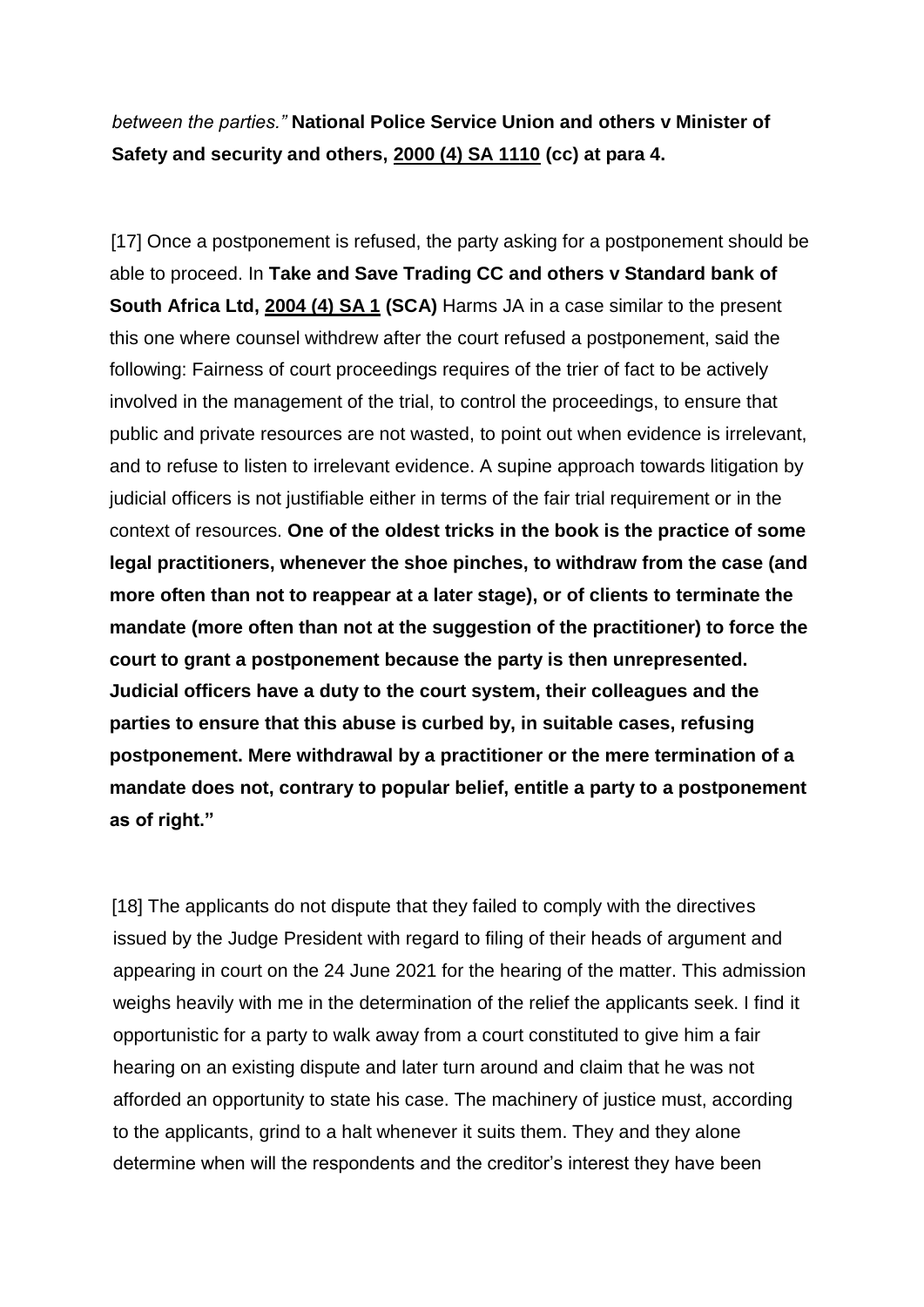appointed to protect receive justice from this court. This attitude is repulsive to good order and the administration of justice. It should not be tolerated in the name of access to justice. Every person including the respondents have a right of access to justice and when they litigate their expectations are that their matters will be adjudicated in accordance with the rules and justice will be dispensed speedily. It is unfair for the applicants to spurn the court, violate its rules and still seek its protection relying on the rules they have violated.

[19] The applicants are clearly malicious in their intent and their application for rescission of judgment lacks the hallmarks of honesty and sincerity. Whilst it is true that I am not called upon to make a determination on the prospect of their success, I am justified to take into account the circumstances which led to the "default Judgment" being obtained against them. In this regard I am duty bound to make an assessment of the bona fides of the applicants in their rescission application and the grounds they rely upon. I do so not to pre-empt the outcome or to pre-judge it but to assess their sincerity. Applicants have a benefit of legal representation and would have been aware by now what the consequences of their walk away from the court proceedings on 24 June 2021 was. Their legal counsel would have by now advised them that the constitutional court said: "the words granted in the absence of any party affected thereby as they exist in Rule 42 (1) (a) exist to protect litigants whose presence was precluded, not those whose absence was elected. Those words do not create ground of rescission for litigants who, afforded procedurally regular judicial process, opt to be absent……. I do not, however accept that litigants can be allowed to butcher, of their own will, judicial process which in all other respects has been carried out with the utmost degree of regularity, only to then, ipso facto (by the same act), plead the "absent victim". If everything turned on actual presence, it would be entirely too easy for litigants to render void every judgment and order ever to be granted, by merely electing absentia (absence**)" Zuma v Secretary of the Judicial Commission of Inquiry into Allegations of State Capture, Corruption and Fraud in the Public Sector including Organs of the State [\[2021\] ZA CC 28.](http://www.saflii.org/cgi-bin/LawCite?cit=%5b2021%5d%20ZA%20CC%2028)**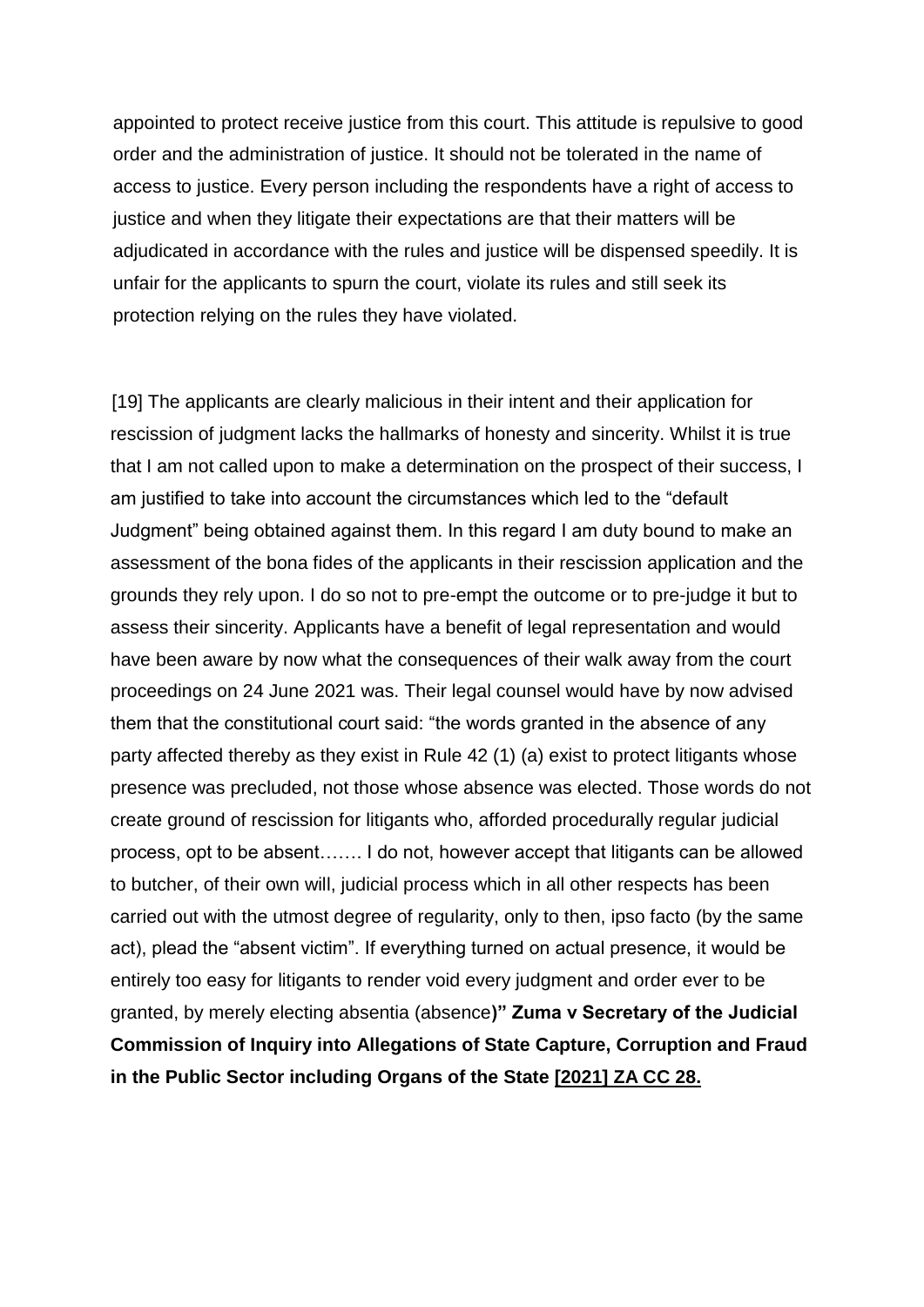[20] The Constitutional Court is the highest court in the land and the views expressed therein constitute good law in the administration of justice. Justice is best served when all parties to the litigation are governed by the same rules and play by them. It is denuded of its value and purpose when others deliberately ignore the rules and frustrate the system. In time, it will collapse and the social order upon which it is predicated will be adversely affected. The court has a duty to protect its own processes against those who seek to abuse it for their own selfish ends. I conclude with the words of the Supreme Court Justices of Zimbabwe who 30 years ago said the following:

"It is the policy of the law that there should be finality in litigation. On the other hand, one does not want to do injustice to litigants. But it must be observed that in recent years, applications for rescission, for condonation, for leave to apply or appeal out of time, and for other relief arising out of delays either by the individual or his lawyer, have rocketed in numbers. We are bombarded with excuses for failure to act. We are beginning to hear more appeals for charity than for justice. Incompetence is becoming a growth industry. Petty disputes are argued and then re-argued until the costs far exceed the capital amount in dispute. The time has come to remind the legal profession of the old adage: *(vigilantibus non dorminientibus jura subveniunt)* roughly translated the law will help the vigilant but not the Sluggard: **Ndebele v Ncube, [1992 \(1\) ZLR 288](http://www.saflii.org/cgi-bin/LawCite?cit=1992%20%281%29%20ZR%20288) S**

[21] Having perused the papers filed, it is clear that at the heart of the applicant's apprehension for injustice is the sale of the farm. This fear is unfounded and unjustified on the facts of this case as the trustees have voluntarily and without coercion signed a power of attorney authorising the fifth respondent to conclude an agreement for the sale of the farm. This power of attorney has not been revoked. At the time the applicants signed the power of attorney, they knew that the fifth respondent had been appointed a provisional liquidator and they had filed their opposing papers to the sequestration proceedings. Taken in context, the sale of the farm cannot be a reason justifying the institution of the Rule 45A application. I am therefore not persuaded that there will be any substantial injustice if the sale of the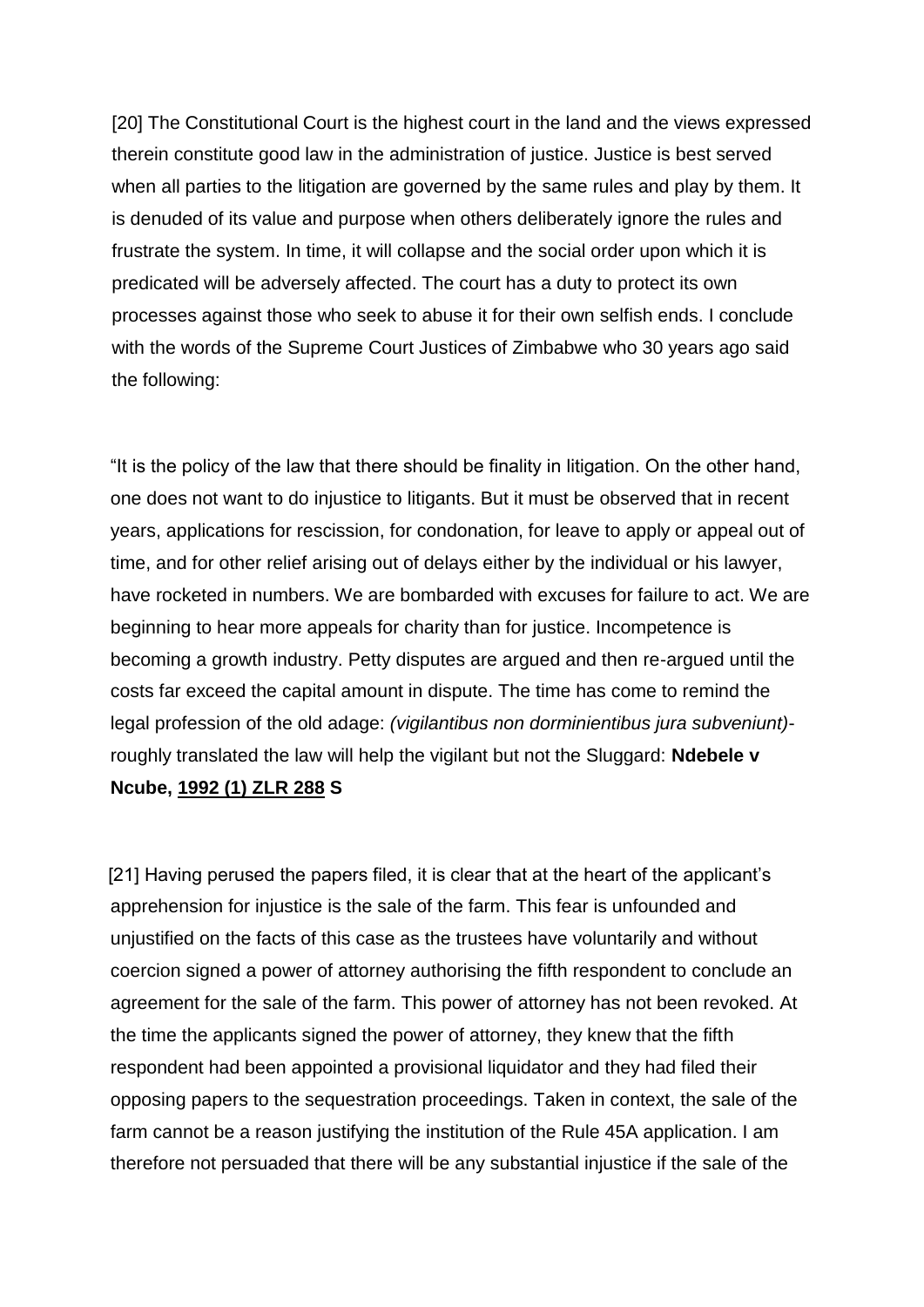farm is proceeded with. This would of necessity mean as well that no case has been made out for the stay of the sequestration proceedings.

[22] In the circumstances the application is dismissed with costs including the costs of one senior counsel.

# **[Gefen and Another v De Wet N.O. and Another \(A5037/21\) \[2022\] ZAGPJHC 23](http://www.saflii.org/za/cases/ZAGPJHC/2022/23.html)  [\(1 February 2022\)](http://www.saflii.org/za/cases/ZAGPJHC/2022/23.html)**

Liquidators-applying for eviction orders-opposition-what criteria

[1] This is a full court appeal which came before this court pursuant to leave to appeal being granted by the Supreme Court of Appeal against the judgment and order of Bhoola AJ (the court *a quo*) sitting in this division.

[2] The appellants were the first and second respondents (hereinafter referred to as the appellants) in an eviction application brought by the two joint liquidations (the respondents) of Sehri Trading (Pty) Ltd (in liquidation) (the company) for the eviction of the appellants who were in occupation of the immovable property owned by the company, Unit 5, The Grove, 119 Linden Street, Sandton (the property)

[3] The court *a quo* granted an order striking out the defence of the appellants and proceeded to grant an eviction order against the appellants. This order was granted on 28 October 2019 in the following terms:

"1. The defence of the first and second respondents is hereby struck out;

2. That the first and second respondents and all persons occupying the property through and under the respondents, are in unlawful occupation of the property situated at Unit 5, The Grove Complex, 119 Linden Road, Cnr Daisy Road, Sandown, Sandton ('the property');

3. The first and second respondents and all persons occupying the property through and under the first and second respondents are hereby evicted from the property;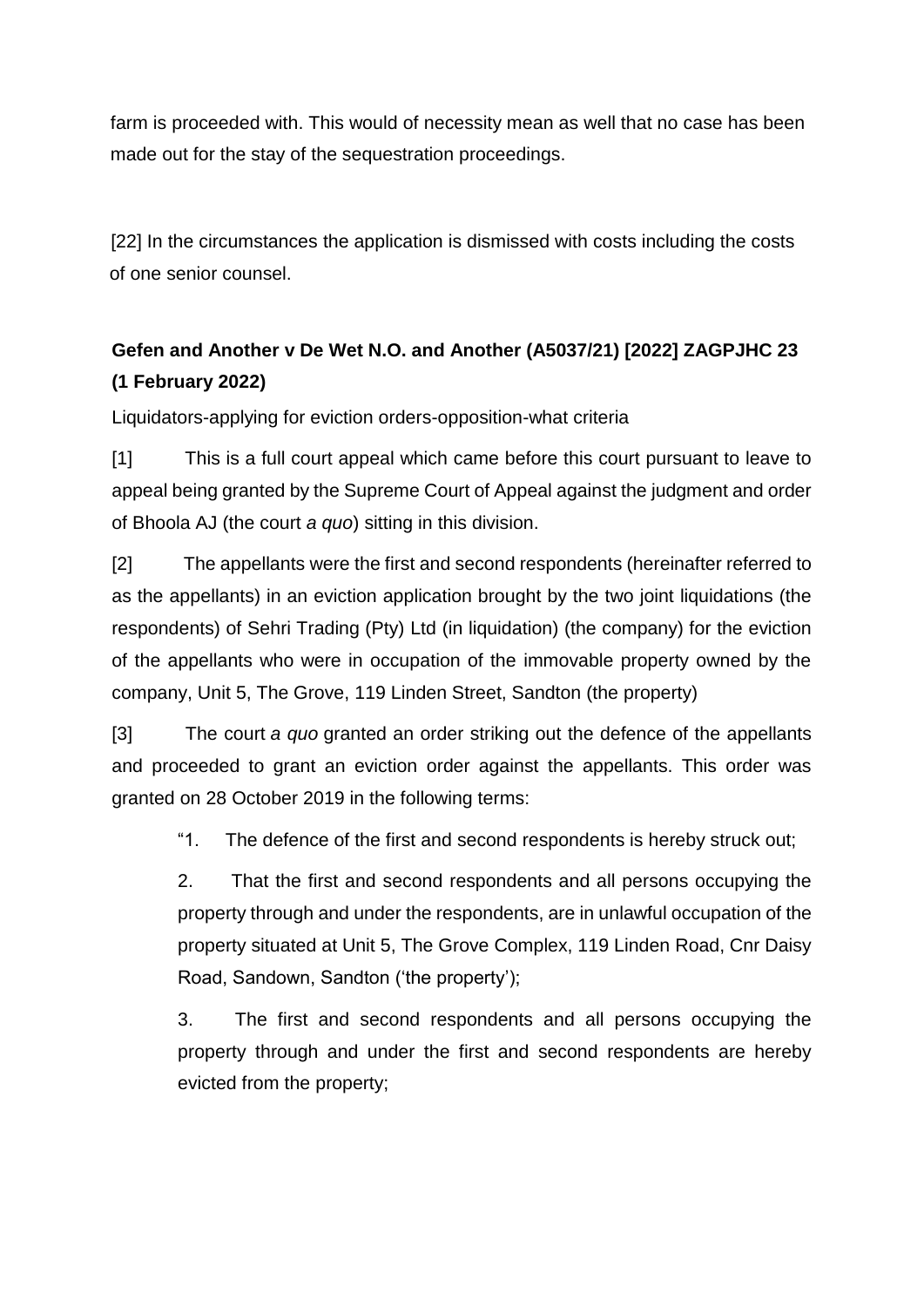4. The first and second respondents and all persons occupying the property through and under the respondents are to vacate the property on or before 29 November 2019

5. Should the first and second respondents and all persons occupying the property through and under the first and second respondents fail to vacate the property on or before 2 December 2019, the Sheriff of the above Honourable Court or his duly appointed deputy together with the assistance of the South African Police Service or a private security company, is hereby authorised to evict the first and second respondents and all persons occupying the property through and under the first and second respondents;

6. The first and second respondents are to pay the costs of the interlocutory application;

7. The first and second respondents are to pay the costs of the eviction application."

[4] The appeal is aimed at setting aside the whole order which includes the striking out of the defence of the appellants, their eviction and the costs orders.

[5] The appellants' defence to the eviction application was struck pursuant to an application brought by the respondents on the basis that the appellants had not complied with the order of Fisher J granted on 14 August 2019. In terms of this order the appellants were to serve their heads of argument and practice note in the eviction application within 14 days of the order (the compelling order).

[6] The striking out application was brought by the respondents in terms of the provisions of clause 9.8.2.12 of the Practice Manual of this Division which reads as follows:

"12. Where a party fails to deliver heads of argument and/or a practice note within the stipulated period, the complying party may enrol the application for hearing. Such party shall simultaneously bring an application on notice to the defaulting party that on the date set out therein (which shall be at least five days from such notice), he or she will apply for an order that the defaulting party delivers his or her heads of argument and practice note within three days of such order, failing which the defaulting party's claim or defence be struck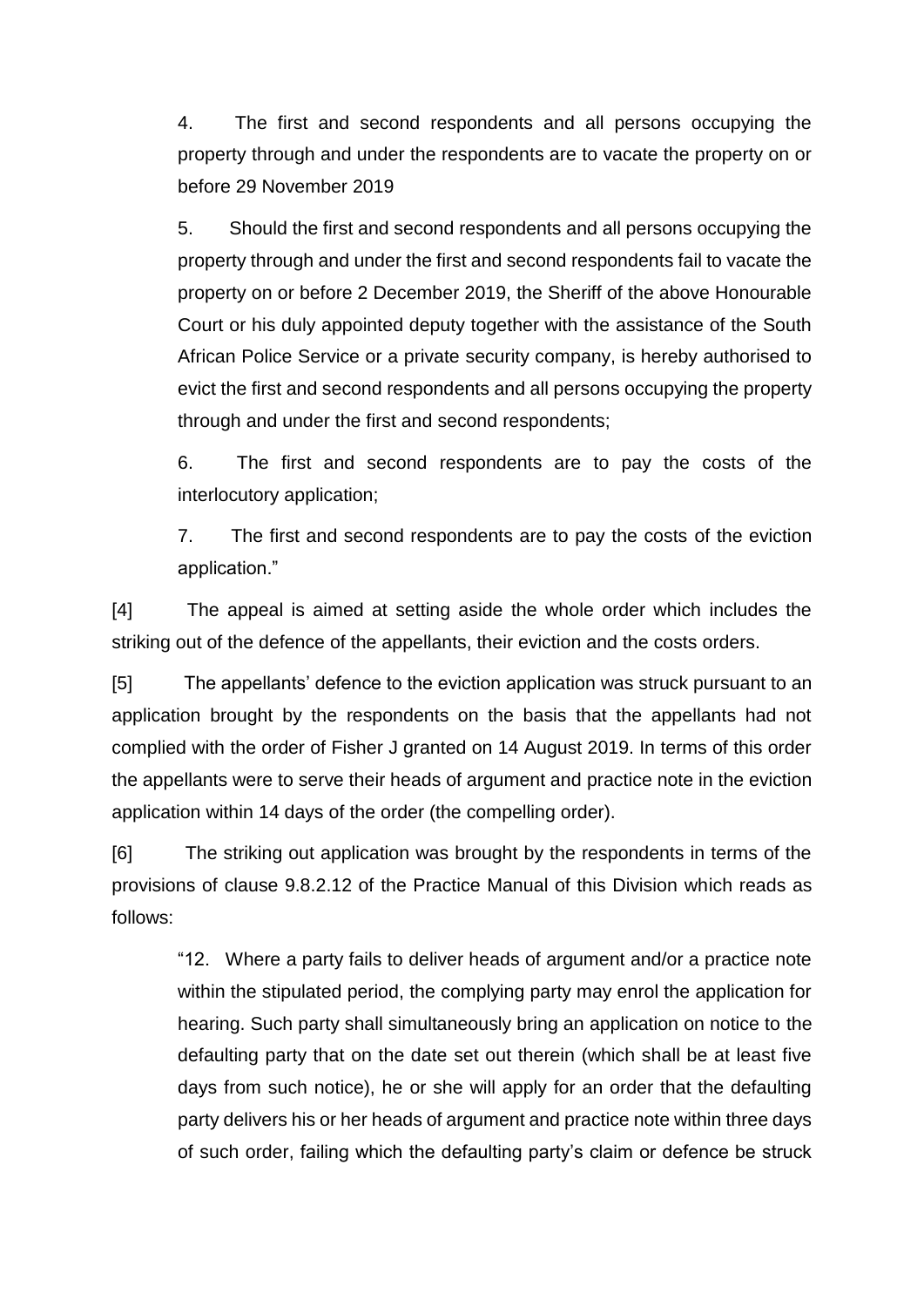out. Such application shall be set down on the interlocutory roll referred to in 9.10 below."

[7] Despite the reference to the three-day period in the Directive, Fisher J afforded the appellants 14 days to file their heads of argument and a practice note. This they failed to do and this caused the respondents to file a further application for the striking of the defence of the appellants and, if not complied with, for their eviction.

This matter has been in the court process for far too long for various reasons. I do not intend to refer to these reasons in this judgment suffice to say that the order this court intends to make would hopefully expedite this matter to its conclusion. The appellants remain in occupation of the property without paying rental, levies, for water and electricity. The liquidation process cannot be finalized whilst this matter has not been resolved. From the perspective of the appellants they have to live with the uncertainty of what the future holds for them as far as housing is concerned. It is about time they also get certainty.

[39] As far as costs of this appeal and the application to lead further evidence on appeal are concerned, I am of the view that these costs should be in the cause of the eviction application. In my view costs should not follow the result as I took the view that the appellants did not raise a *bona fide* defence against the striking out application in so far as their explanation for non-compliance is concerned.

[40] The following order is made:

40.1 The appellant's appeal is upheld and the decision of Bhoola AJ dated 28 October 2019 is set aside.

40.2 The order of Bhoola AJ is substituted with an order as follows:

40.2.1 The applicants' application to strike out the defence of the respondent is postponed *sine die.*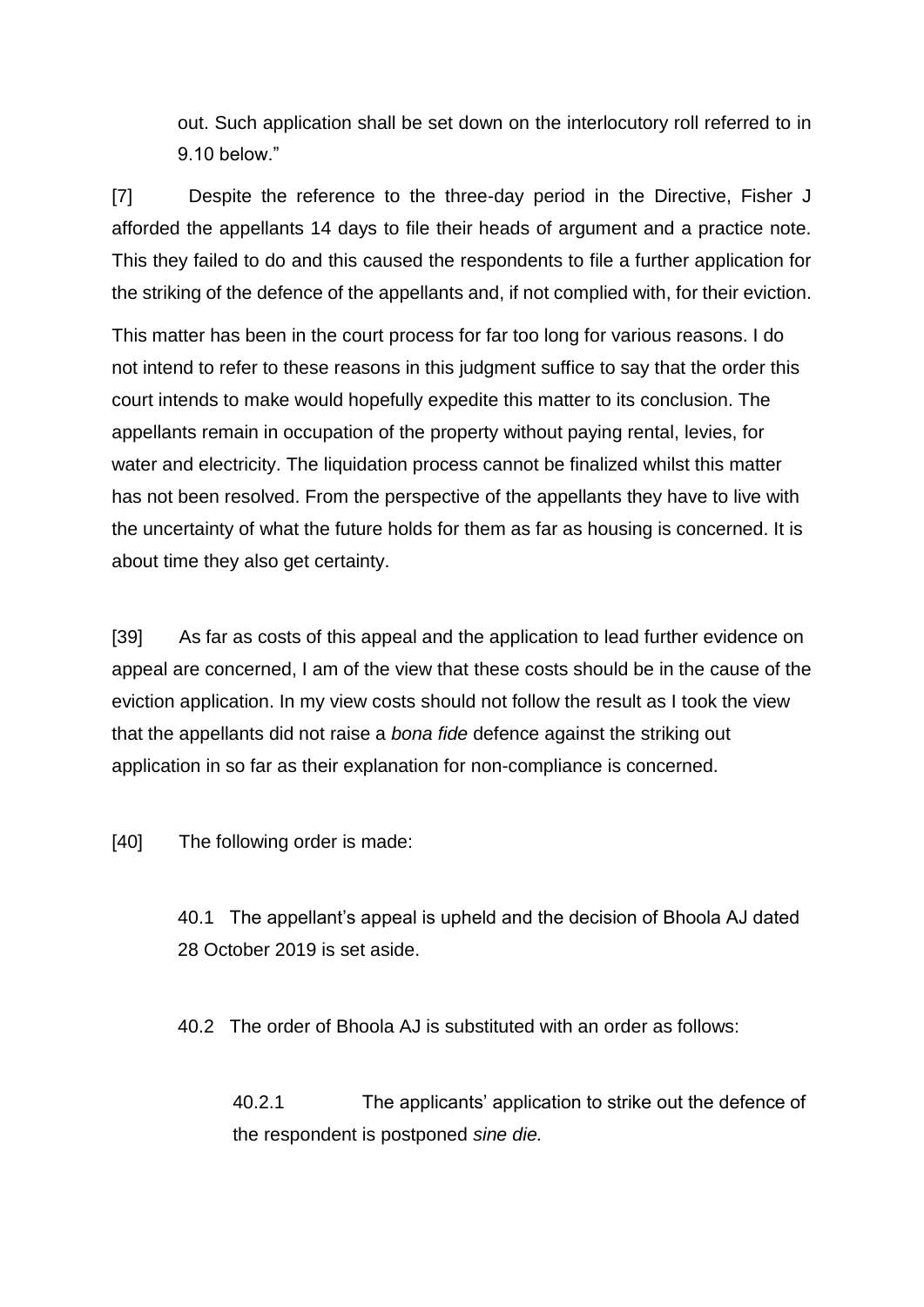40.2.2 The respondents are afforded a final opportunity to deliver heads of argument, a practice note, a list of authorities and a chronology in respect of the eviction application within ten (10) court days.

40.2.3 The costs of the application to strike out are reserved.

40.3 The application to lead further evidence on appeal is dismissed.

40.4 The striking out and eviction applications are remitted back to the High Court before a single Judge.

40.5 The cost of the application for leave to appeal, the cost of the petition for leave to appeal, the cost of the application to lead further evidence and of the appeal are costs in the cause of the eviction application.

# **[Shackleton Credit Management \(Pty\) Ltd v Ngakatau and Another \(2020/38729\)](http://www.saflii.org/za/cases/ZAGPJHC/2022/58.html)  [\[2022\] ZAGPJHC 58 \(11 February 2022\)](http://www.saflii.org/za/cases/ZAGPJHC/2022/58.html)**

Winding up application-companies dormant-provisionallyliquidated

[1] The Applicant seeks an order in terms of which the Respondents are provisionally sequestrated.

[2] The Applicant further seeks condonation for the late filing of its replying affidavit.

[3] The Applicant is Shackelton Credit Management (PTY) LTD a private company duly registered and incorporated according to the company laws of the Republic of South Africa and the First and Second Respondents are married to each other in community of property.

### **Background**

[4] On 4 February 2010, at Northcliff Johannesburg the First Respondent and BMW duly represented by an authorised employee, concluded a written instalment sale agreement. The First Respondent failed to comply with its obligations in terms of the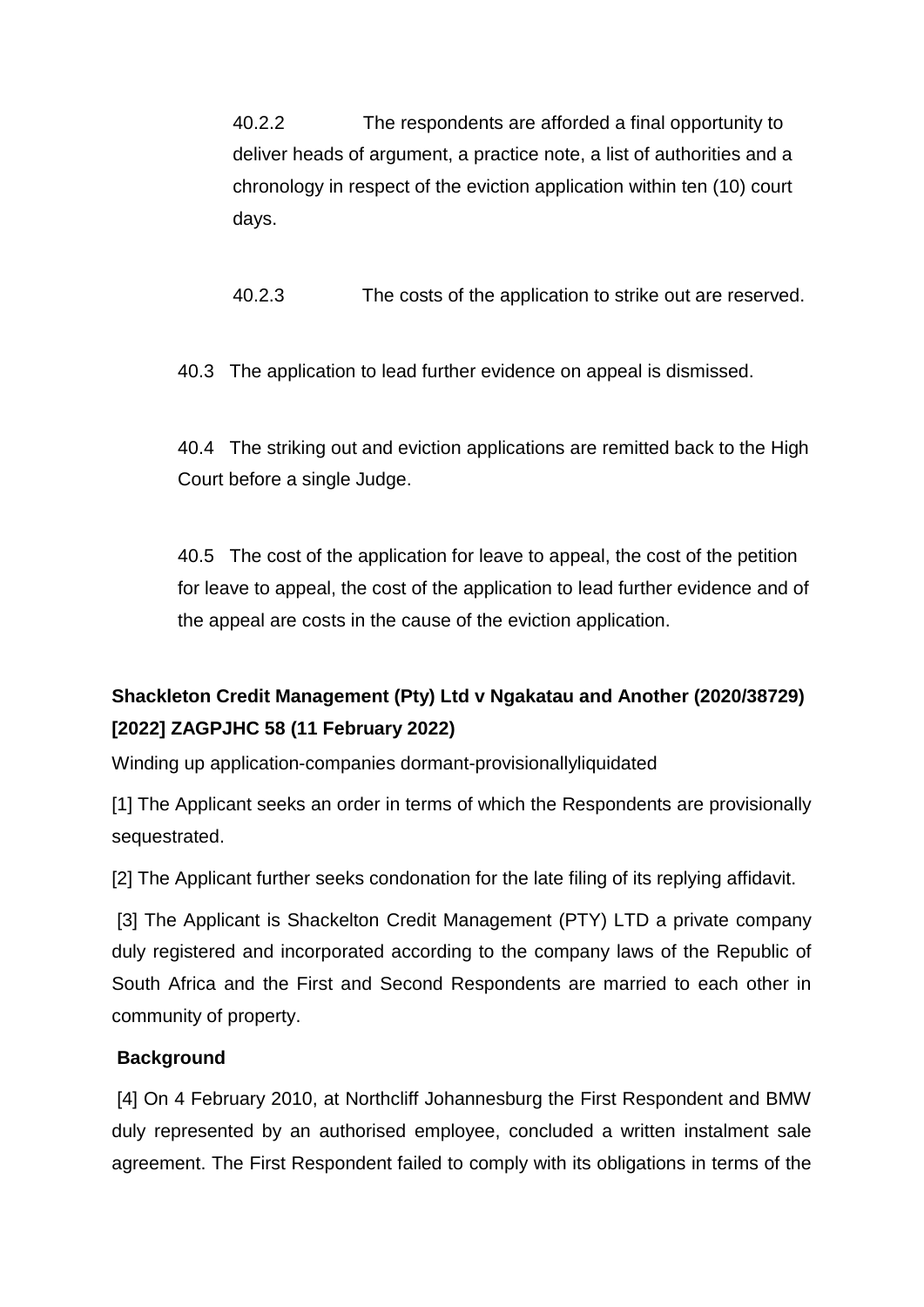agreement in that he failed to pay the required monthly instalment, as a result BMW terminated the agreement and repossessed the vehicle.

[5] Following the realization of the vehicle a shortfall remained due by the First Respondent to BMW, and BMW instituted legal action against the First Respondent under case number 42166/2011.

[6] On 28 January 2013 default judgment was granted in favour of BMW against the First Respondent. In terms of the Court Order, the first Respondent was ordered to make payment to BMW as follows:

Payment of the sum of R306 509,66;

Interest thereon at the rate of 15,50% per annum from 5 October 2011 to date of final payment;

Costs of suit on the attorney and client scale to be taxed as provided for in the agreement.

The First and Second Respondents combinedly holds directorship and membership in 18 companies and/or close corporation.

[45] The Respondents contends that the companies and/or close corporations are all dormant and never operated except:

Minatlou Trading 252 CC ("*Minatlou Trading*") which has a bank account but in respect of which the First Respondent is no longer a member; and Sho-Ing Trading Enterprise (Pty) Ltd, owned and controlled by the Second Respondent which company is allegedly worth nothing and only recently "*start[ed] actively trading and is just breaking even".*

[46] First Respondent was up and until 7 October 2020 an active member of Minatlou Trading. First Respondent resigned on 7 October 2020 and was replaced as the sole member by a person named Katlego Keauno Ngakatau. The First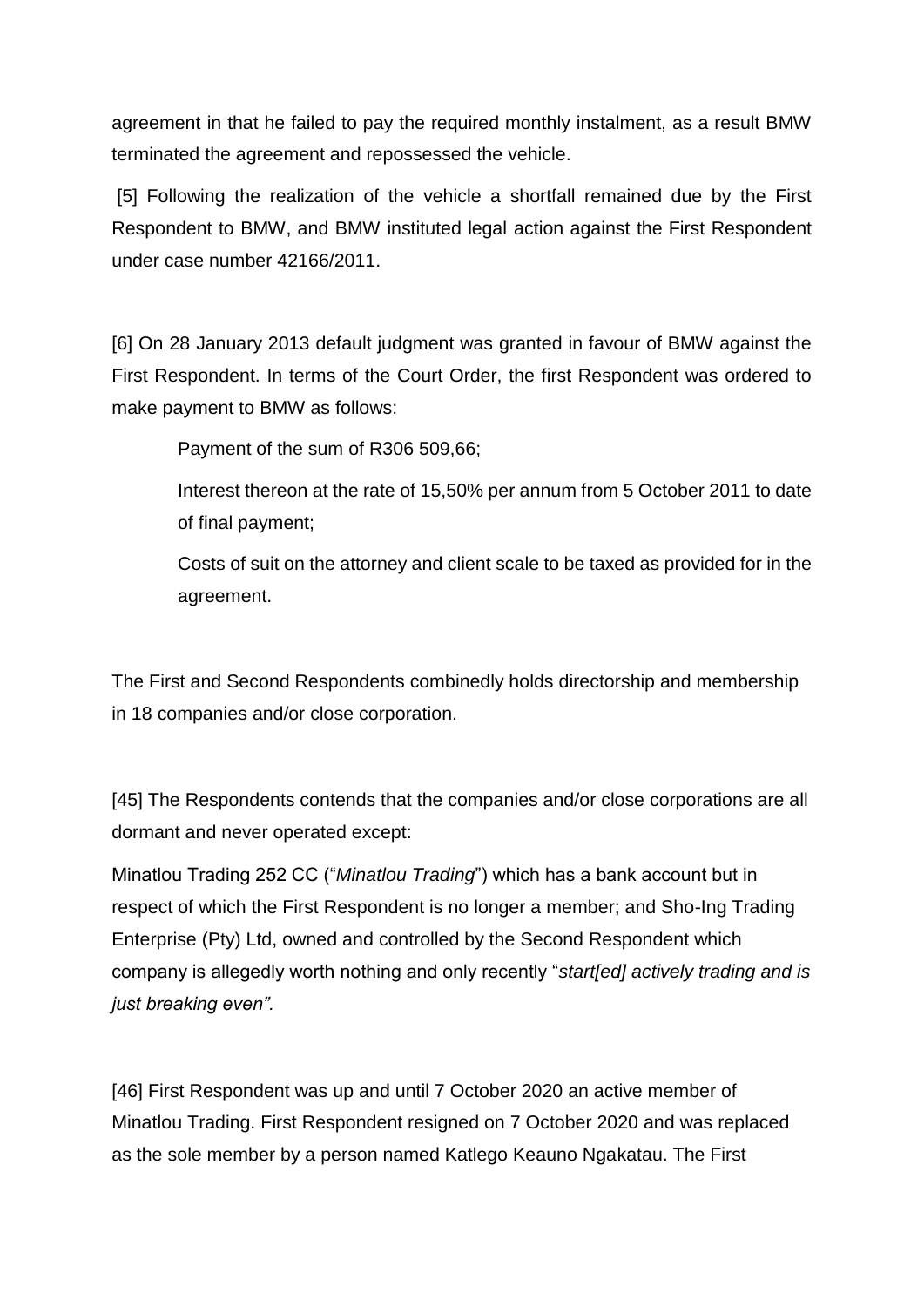Respondent does not disclose if he received value for the disposal of his membership interest.

[47] The Respondents' bank statements attached to the Applicant's Founding Affidavit as "JB35" which covers the period December 2019 to June 2020 indicate various payments were made with the description "*Minatlou"* indicating that payments were made to the CC. These payments, if it were funds belonging to the First Respondent and advanced to the CC, could possibly be recoverable on loan account.

[48] Sho-Ing Trading Enterprise (Pty) Ltd on the Respondents own version is an actively trading company. Although this is a company owned by the Second Respondent, the Second Respondent's interest in this company is an interest of the joint estate.

[49] Accordingly, I find that an investigation into the Respondents affairs could uncover further assets that could be used to the advantage of creditors.

[50] Various deposits and/or payments made by the First Respondent into the Second Respondent's bank account. The source of these funds is not explained at all, and the absence of a proper explanation is compounded by the First Respondent's suggestion that he is unemployed.

### **Conclusion**

[51] I am satisfied that the Applicant has made out a proper case for the provisional sequestration order of the Respondents' joint estate.

I thus make the following order: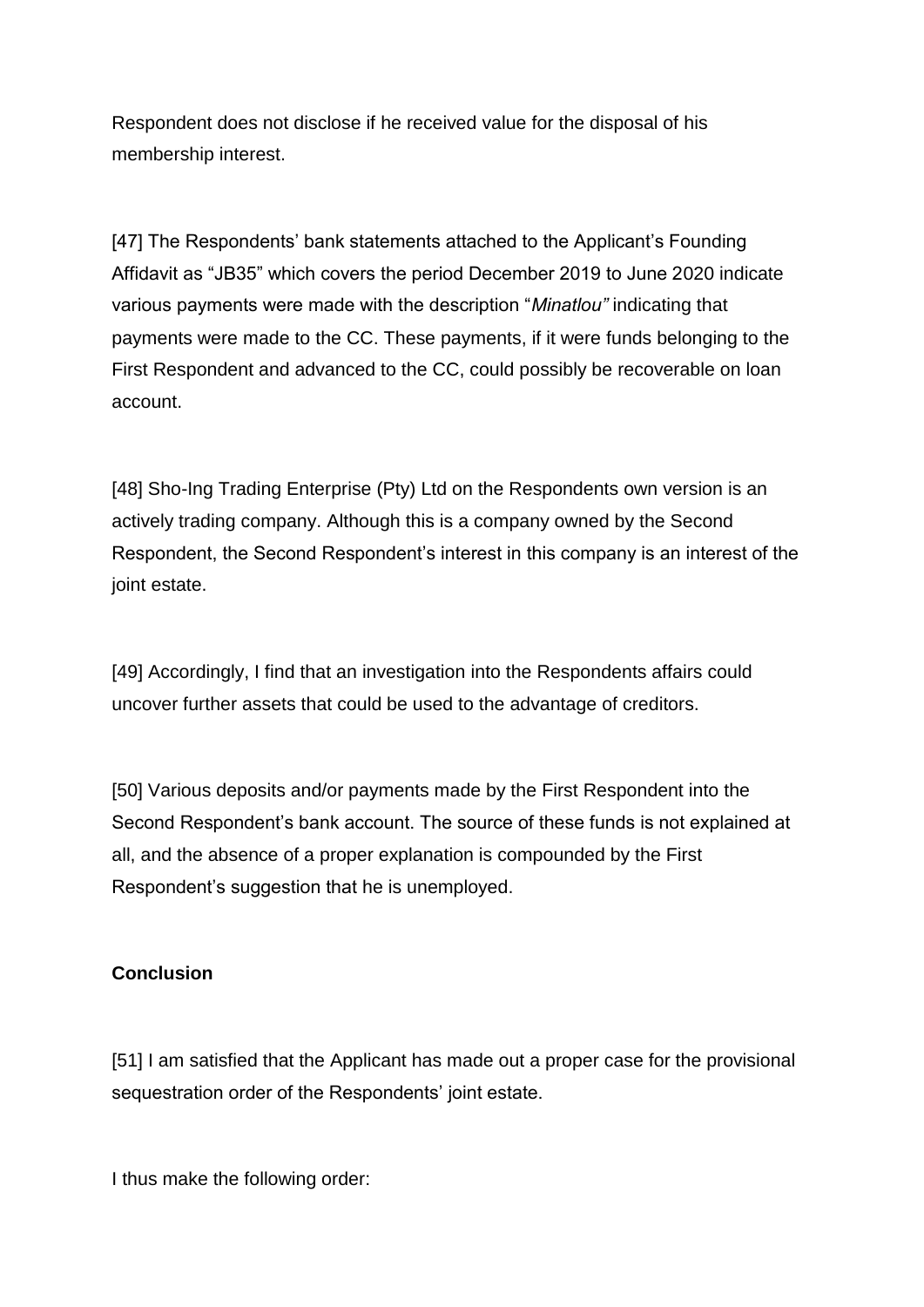1. The First and Second Respondents' estate be placed under provisional sequestration.

2. The First and Second Respondents and any other party who wishes to avoid such an order being made final, are called upon to advance reasons, if any, why the court should not grant a final order of sequestration of the First and Second Respondents' estate on 11 April 2022 at 10:00 or so soon thereafter as the matter may be heard.

3. That a copy of the provisional order be served on:

3.1. the First and Second Respondents personally;

3.2. the employees of the First and Second Respondents, if any;

3.3. on all trade union of which the employees of the respondent are members, if any;

3.4. on the Master of the High Court; and

3.5. on the South African Revenue Service.

4. The costs of this application to be costs in the sequestration of the First and Second Respondents' estate.

# **[Courier-IT S.A. \(Pty\) Ltd v Van Staden and Another \(21/6064\) \[2022\] ZAGPJHC](http://www.saflii.org/za/cases/ZAGPJHC/2022/94.html)  [94 \(14 February 2022\)](http://www.saflii.org/za/cases/ZAGPJHC/2022/94.html)**

Sequestration application- de facto insolvency- nulla bona-advantage to creditors

1 The applicant, Courier-It SA (Pty) Ltd, seeks an order for the provisional sequestration of the first respondent's estate. The applicant bases its claim on section 8(b), (c) and, belatedly, (g) of the Insolvency Act, 24 of 1936 ("**the [Insolvency](http://www.saflii.org/za/legis/consol_act/ia1936149/)  [Act&rdquo](http://www.saflii.org/za/legis/consol_act/ia1936149/)**;) In argument, it abandoned the **[section 8\(c\)](http://www.saflii.org/za/legis/consol_act/ia1936149/index.html#s8)** grounds but sought to further rely on the fact that, based on the evidence advanced by the first respondent in his papers, the first respondent is also *de facto* insolvent.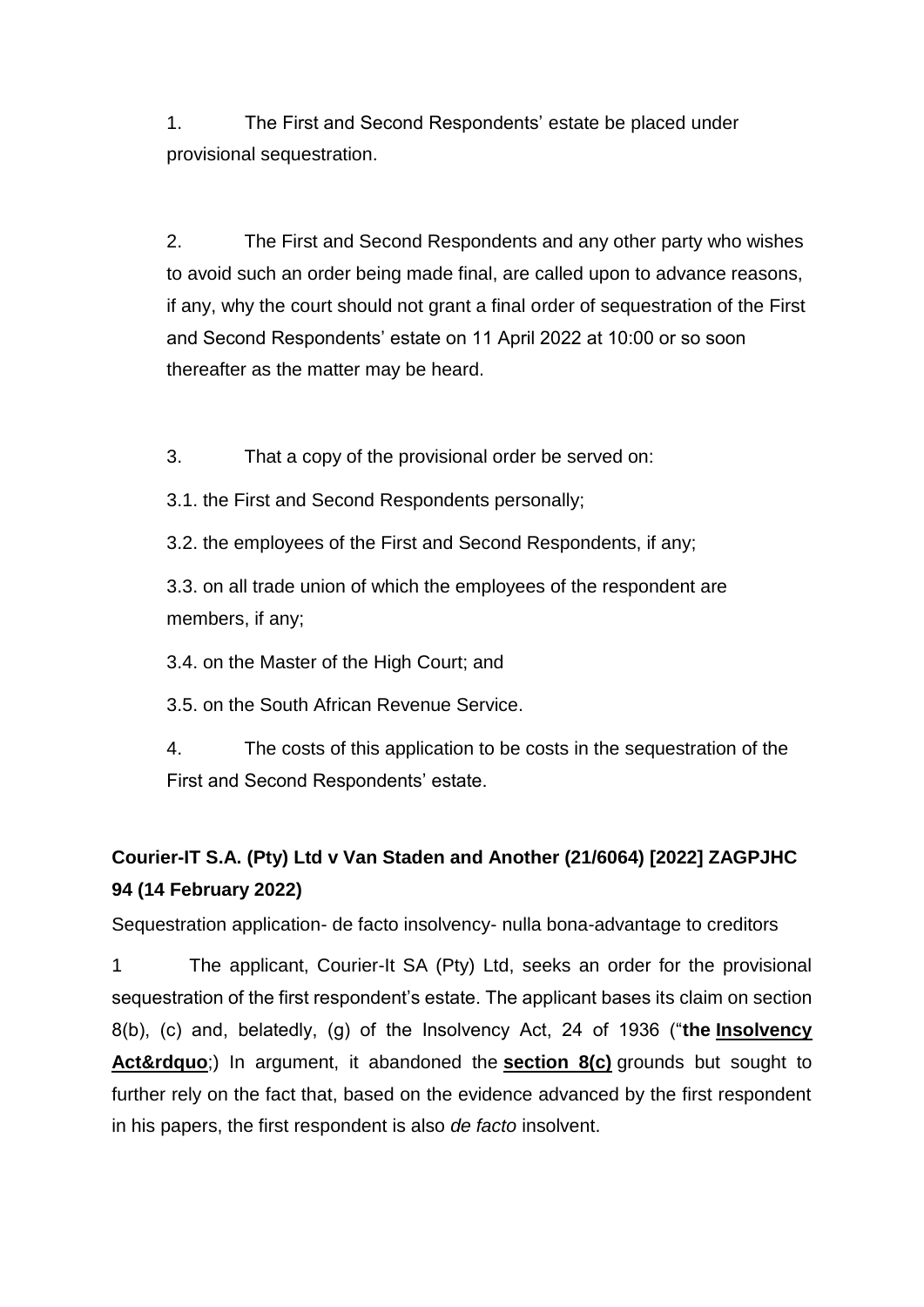2 The first respondent in this case is Trevor van Staden and the second respondent in this matter is his wife. The respondents are married out of community of property and no claim is sought against the second respondent.

3 The central issue for determination in this matter is, quite simply, whether the applicant has established that an order of provisional sequestration should be made in relation to the first respondent's estate. The parties have, however, raised a number of preliminary disputes that need to be addressed before this central issue can be determined.

#### **Background facts**

4 On 8 October 2020, this Court granted an order under case number 17414/2020 for payment by the first respondent and another, Optimum Express Courier Services CC, to the applicant in the sum of R543 000.00. The payment obligation was joint and several, the one paying the other to be absolved.

5 The 8 October 2020 order followed the institution of a liquidation application brought by the current applicant against Optimum Express Courier Services CC. The order was granted by agreement between the parties and the liquidation application of Optimum Express Courier Services CC was postponed. In the order, the first respondent and Optimum Express Courier Services CC undertook to settle the indebtedness to the applicant. The payment was to be made into the trust account of the applicant's lawyers.

6 The order stated that should there be a failure to pay on the dates that payment was due, the full amount outstanding would become immediately due and payable, with interest. In the event of default, the order stated that the application would be heard unopposed and, additionally, the applicant may apply for a warrant of execution against the respondent.

7 Payment was not made in accordance with that order.

he applicant further submits that the fact that the first respondent admitted his factual insolvency in the respondents' answering affidavit makes redundant the exercise of considering whether there are grounds indicating acts of insolvency. This may well be so. I nevertheless wish to briefly touch on the act of insolvency raised by the applicant in its founding papers.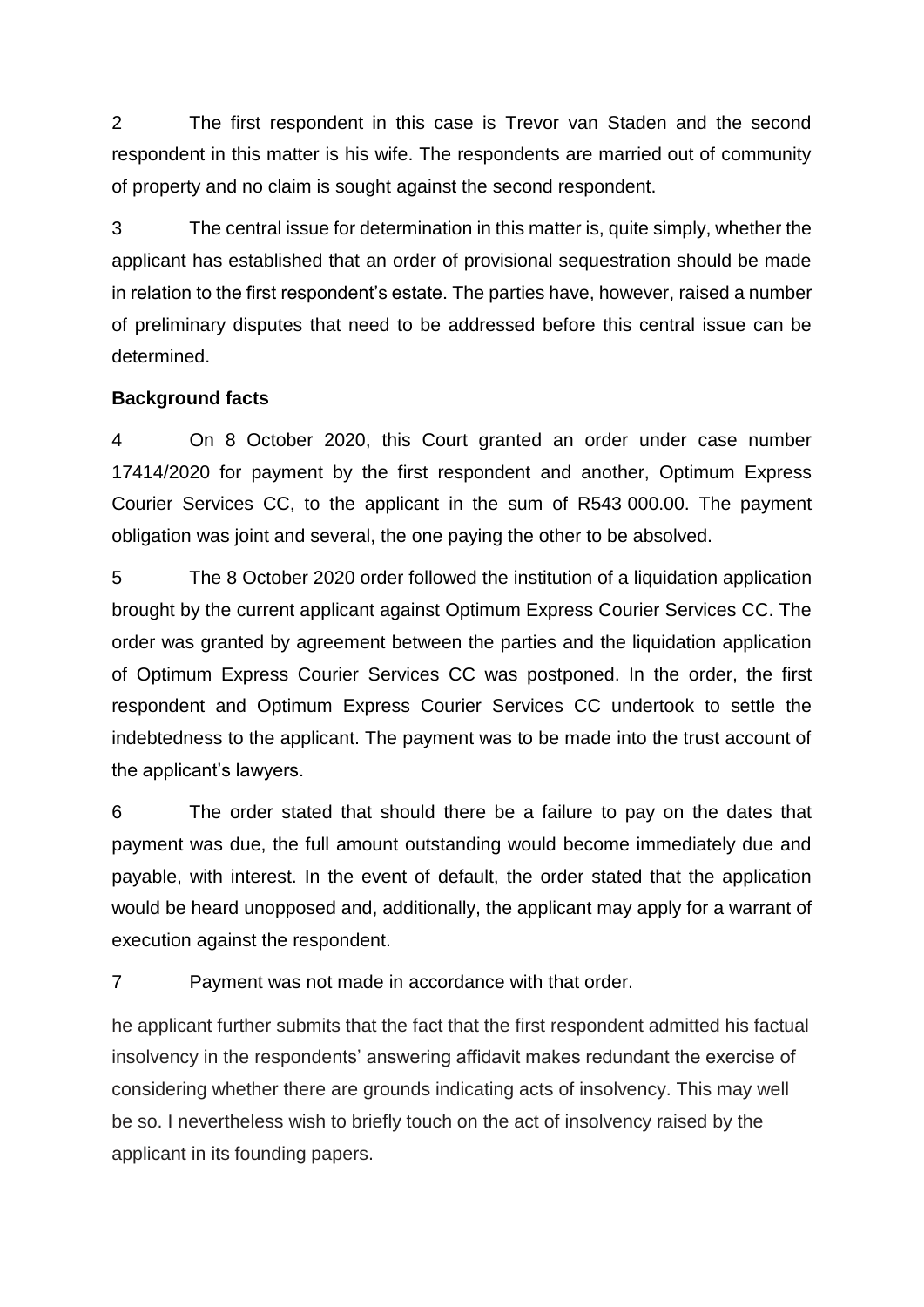#### **Non-satisfaction of warrant of execution**

59 **[Section 8\(b\)](http://www.saflii.org/za/legis/consol_act/ia1936149/index.html#s8)** covers the situation where a Court has given judgment against a debtor and he fails to satisfy that judgment or to indicate sufficient disposable property to satisfy it, or if it appears from the return made by the officer whose duty it was to execute it, that he has not found sufficient disposable property to satisfy the judgment.

60 There are two different and distinct acts of insolvency contemplated in **[section](http://www.saflii.org/za/legis/consol_act/ia1936149/index.html#s8) 8(b).** The first occurs when, upon the demand of the sheriff, the debtor fails to satisfy judgment debt and thereafter fails to indicate sufficient disposable property to satisfy the warrant. In *casu*, there is no dispute about the fact that the first respondent failed to satisfy the judgment debt on demand of the sheriff.

61 The question whether or not the first respondent indicated sufficient disposable property to satisfy the warrant is also, in my opinion, clear on the facts. Quite simply, the items that the first respondent indicated to the sheriff were not, in fact, his. I do not understand the section to mean, nor could it logically be said to be so, that there would be no act of insolvency is a debtor points out various goods but that these, in fact, do not belong to him. The goods pointed out by the debtor must be goods that are owned by him that could be used to satisfy the debt. In my view, by pointing out goods in the family home that belonged (almost entirely) to the second respondent, I am of the view that the first respondent did *not* indicate to the sheriff sufficient unencumbered disposable assets (that he owned) that would satisfy the warrant. An act of insolvency was therefore committed.

62 I am therefore in agreement with the applicant that this first act of insolvency has been established.

63 Much is made by the respondents that the return of service does not *ex facie* constitute a *nulla bona* execution. In light of my finding above, it is not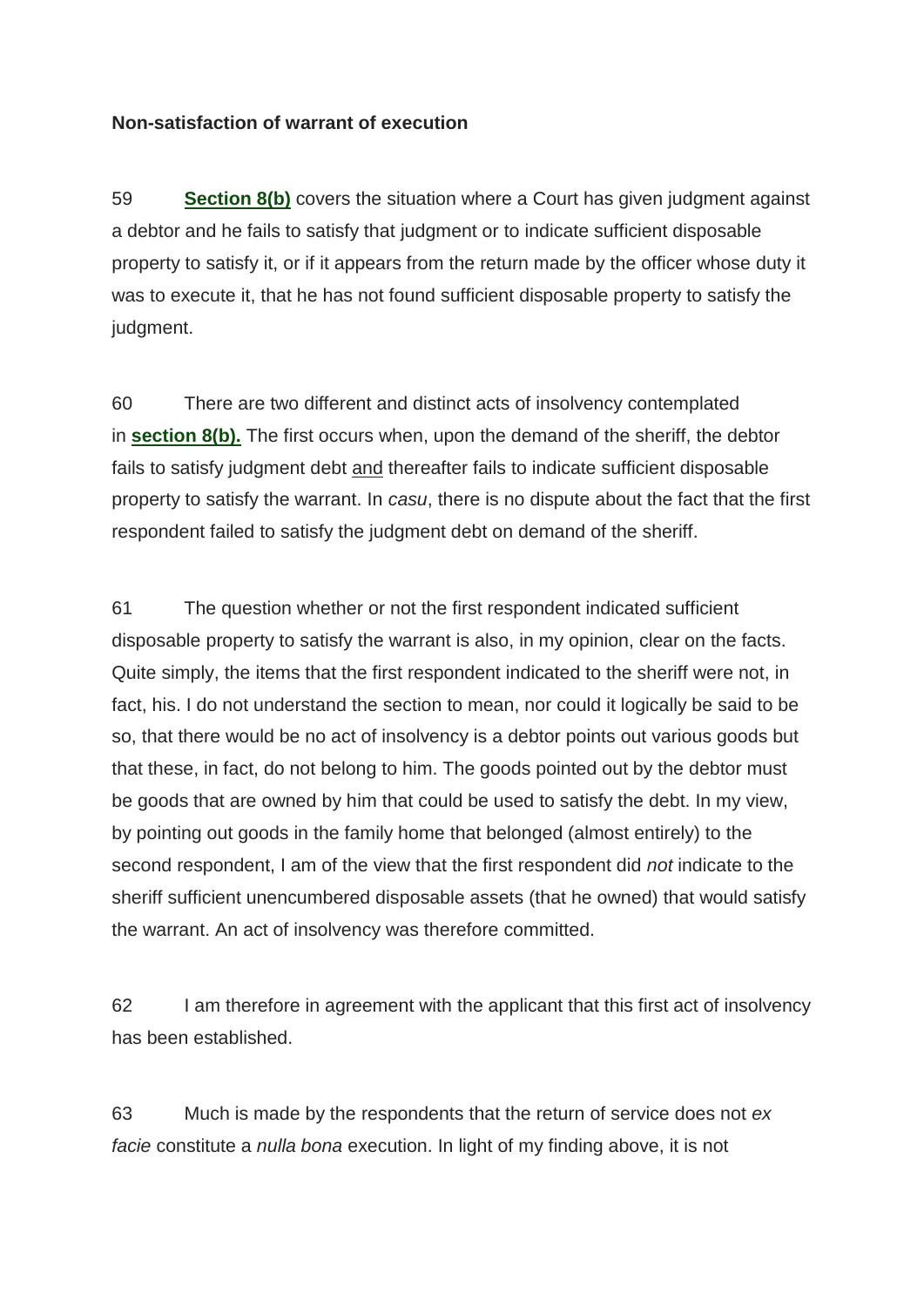necessary to focus on this issue, as I am satisfied that the applicant has shown an act of insolvency on the part of the first respondent.

### **Written notice of an inability to repay debts**

64 For the same reasons, I do not deem it necessary to fully consider the applicant's further act of insolvency under **[section 8\(g\)](http://www.saflii.org/za/legis/consol_act/ia1936149/index.html#s8)**, though that was relied on during the hearing. This act of insolvency was not relied upon in the founding papers, although I understand that to be due to the fact that such written notice of an inability to repay his debts only arose when the first respondent admitted as such under oath in his answering affidavit.

65 The first respondent informed the applicant that his mortgage bond payments are in arrears and that, as a result, Nedbank has taken judgment and attached the property.**[\[15\]](http://www.saflii.org/za/cases/ZAGPJHC/2022/94.html#_ftn15)** This, in my view, is a clear notice to a creditor that he is unable to pay any one of his debts. I do not think that it could be taken to mean anything other than that the debtor cannot pay his debts. That is especially so in light of the answering affidavit as a whole. In the premise, the first respondent has committed an act of insolvency on this ground too.

66 I turn now to consider the third and final requirement – whether the applicant has established that there is reason to believe that it will be to the advantage of the creditors of the debtor if his estate is sequestrated.

### **Advantage to creditors**

67 It is not necessary under this requirement for the applicant to convince this Court either *prima facie* or on a balance of probabilities that there will be some advantage to creditors. All that is required is that it is established that there is *reason to believe* that there will be an advantage to creditors.**[\[16\]](http://www.saflii.org/za/cases/ZAGPJHC/2022/94.html#_ftn16)**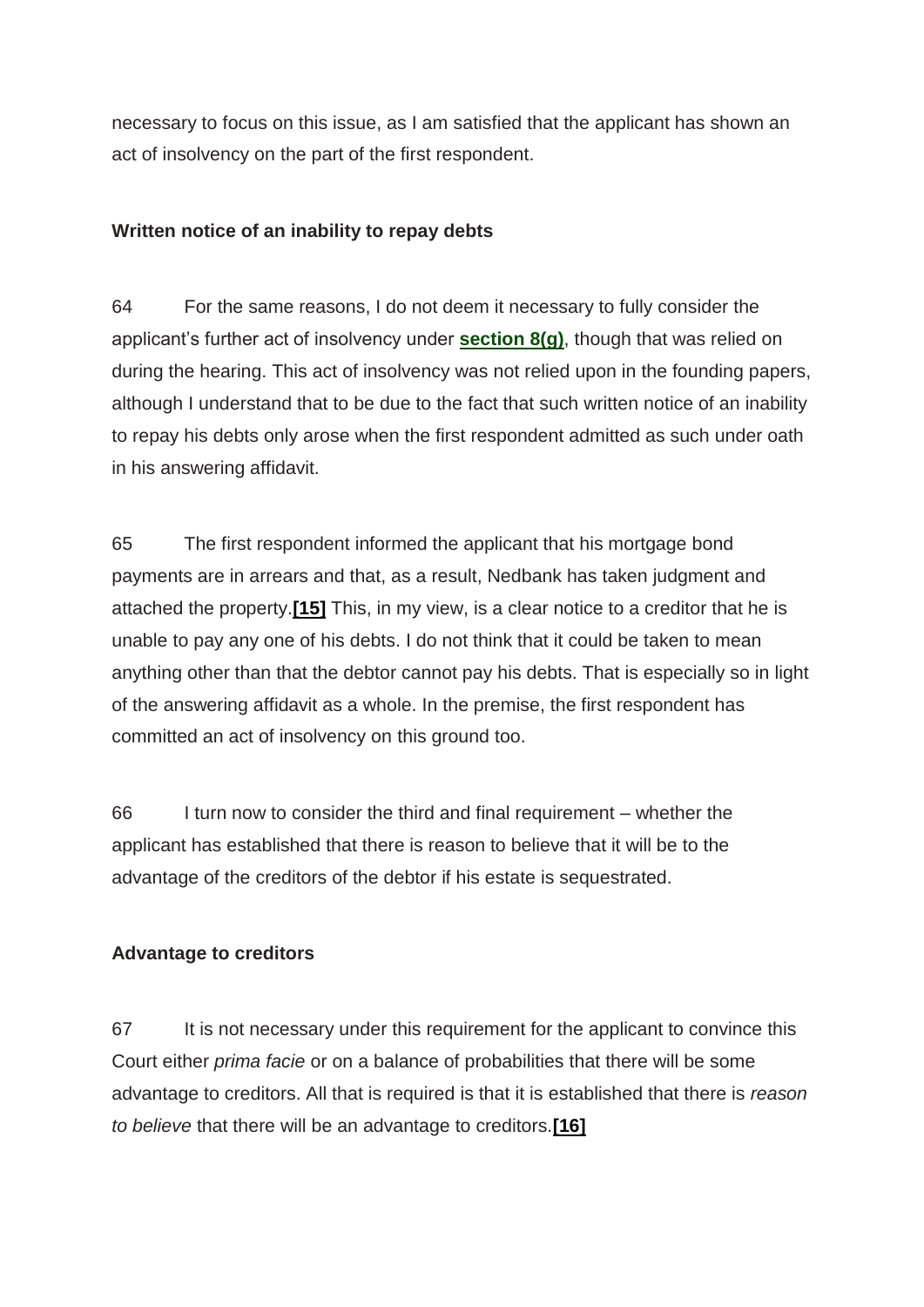68 The respondents seek to rely on the statement of assets and liabilities they attached to their answering affidavit**[\[17\]](http://www.saflii.org/za/cases/ZAGPJHC/2022/94.html#_ftn17)** to show that their liabilities exceed their assets and there would be no pecuniary benefit to the creditors. However, the supplementary replying affidavit filed by the applicant raises the suspicion that at least one of the liabilities on that list, the debt of R1 883 744.57 that has been reflected by the respondents to be owed by the first respondent to Balanced Solutions (Pty) Ltd, is not actually a debt owed by the first respondent. The applicant further notes that the largest liability on that schedule – what appears to be a judgment debt in the amount of R4 581 930 in favour of Gelveno Consolidated Fabrics (Pty) Ltd – may not be accurately reflected as the applicant's research indicated that Gelvenor may itself have been liquidated. These doubts together are sufficient reason for why I cannot place much reliance on this schedule in support of the respondents' allegations that there would, as a matter of fact, be no benefit to creditors.

69 The applicant's calculations place the first respondent's assets at R4 449 000 and liabilities at R2 211 988.60. On these values, there would be some pecuniary value for the creditors upon sequestration, although the first respondent has preferent creditors that would be satisfied first. The applicant supports its allegation that sequestration will be to the advantage of creditors by referring to the non-financial advantages that sequestration would bring, namely, that the trustee will be able to investigate the true state of affairs regarding the first respondent's dealings. The applicant assumes in this regard that the fact that the first respondent owns almost none of the movable property in their home and has been involved in a number of entities which have since been deregistered, in inherently suspicious and that there is reason to believe that an investigation may reveal other suspicious activity. At the start of the application, the applicant also contended that investigations would reveal that dispositions made by the first respondent may be set aside. If true, further assets may become available for distribution amongst creditors and in such an instance an advantage to creditors would be shown to exist.

70 In the overall factual circumstances of this case, and upon the proper legal standard – whether there is *reason to believe* that there will be an advantage to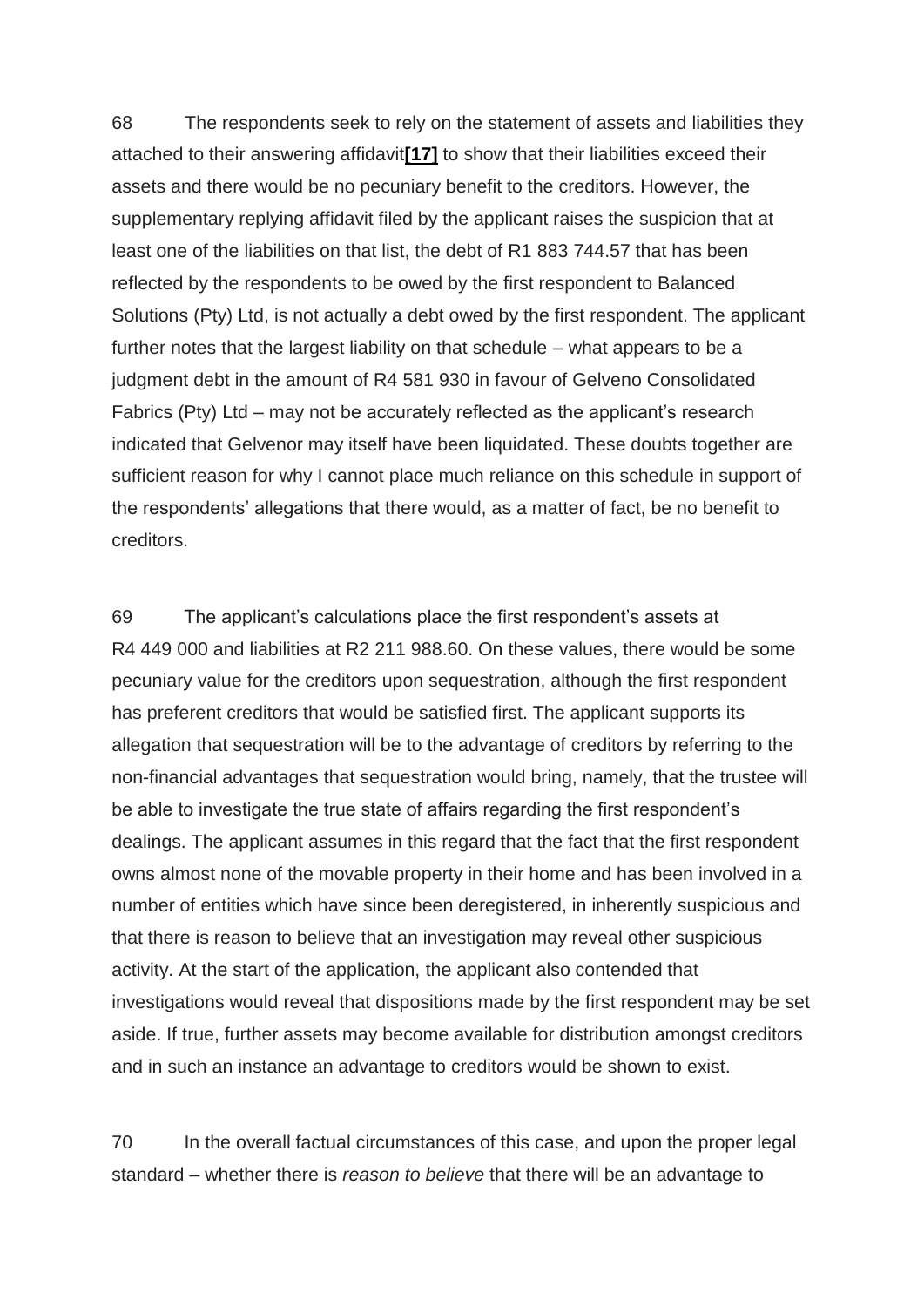creditors – I consider it appropriate to exercise my discretion in favour of the applicant's case. Having regard to the facts, it appears to me that there are indeed grounds to believe that the relevant enquiry could be to the benefit of creditors.

### **Conclusion**

71 For the reasons set out above, I find that the applicant has established on a balance of probabilities that there was a liquid claim, the first respondent has committed acts of insolvency, and it would be to the advantage to the creditors for an order of provisional sequestration to be granted.

72 The applicant sought an adverse cost order on a punitive scale against the respondents in light of what it terms "unsubstantiated defences" that were raised in this matter. I am not inclined to grant costs on a punitive scale in light of my finding for provisional sequestration. The costs of this matter will be costs in the insolvent estate and a punitive cost order will only work to disadvantage the creditors.

73 I therefore make the following order:

73.1 the estate of the first respondent is provisionally sequestrated and the assets thereof placed in the hands of the Master of the High Court, Johannesburg;

# **[KIC SA \(Pty\) Ltd v Edith Venter Promotions CC \(2020/9865\) \[2022\] ZAGPJHC 77](http://www.saflii.org/za/cases/ZAGPJHC/2022/77.html)  [\(18 February 2022\)](http://www.saflii.org/za/cases/ZAGPJHC/2022/77.html)**

Winding-up application-unable to pay debts-granted

[1] This an opposed application for a winding-up order of the respondent. The applicant bases its application on the ground that the respondent is unable to pay its debts in terms of sections 344(f) and 345(1)(c) of the Companies Act 61 of 1973 read with sections 69(1)(c) and 69(2) of the **[Close Corporations Act 69 of 1984](http://www.saflii.org/za/legis/consol_act/cca1984221/)**.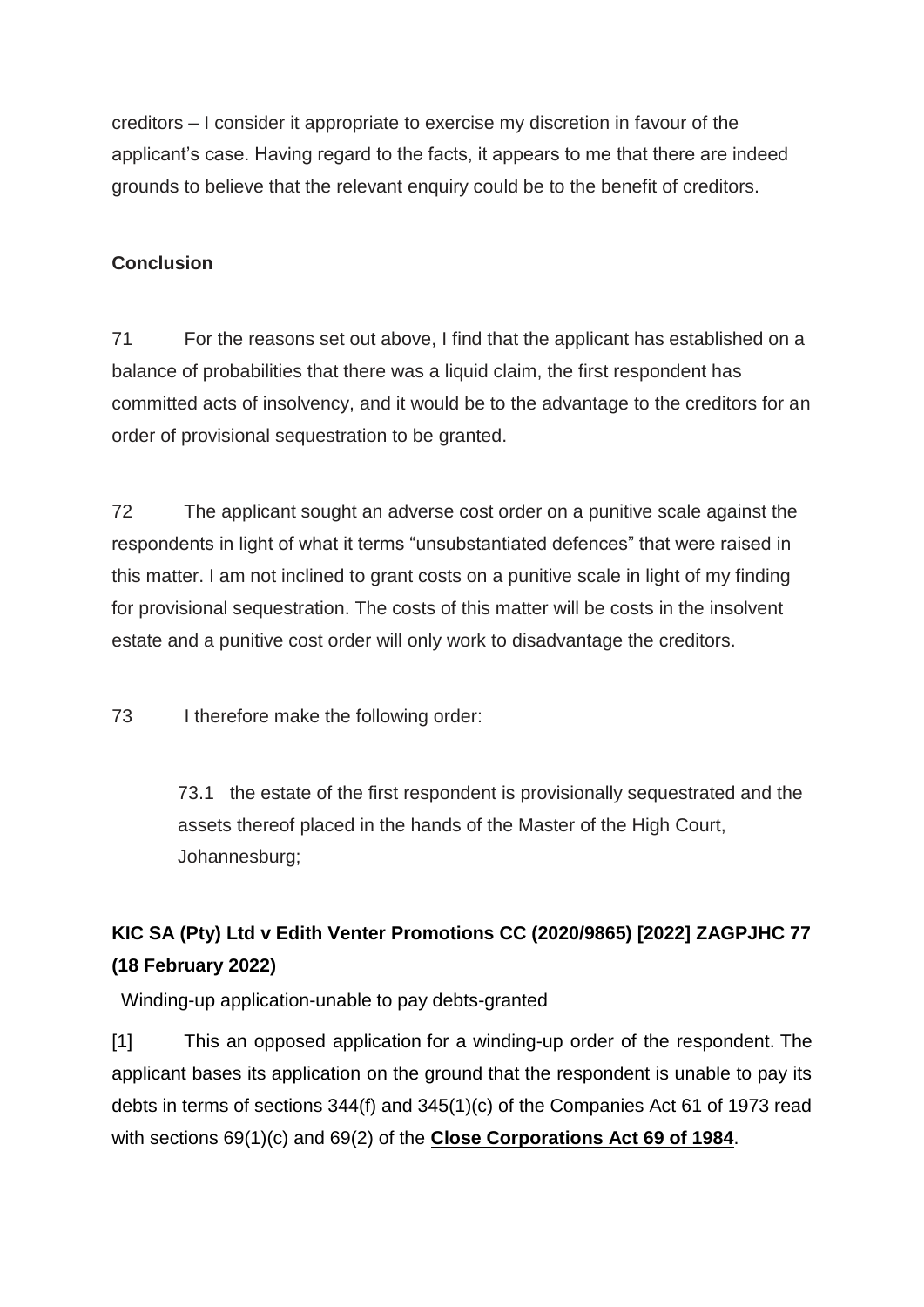[2] The relevant facts are largely undisputed. On or about 14 May 2019 Whirlpool SA (Pty) Ltd made a payment of R800 000 plus vat to Edith Venter Promotions CC, the respondent, an event organiser for an event that failed to materialise. Whirlpool and the respondent agreed to cancel the sponsorship agreement on the basis that the respondent would retain R50,000 plus VAT and would return R750,000 plus VAT to Whirlpool. Subsequently, Whirlpool's claim was ceded to the applicant during 2019.

[3] On 20 November 2019 the respondent sent the applicant a letter giving a clear, unconditional and unequivocal undertaking to repay the applicant R750,000.00 (excluding VAT) by, on, or before 31 January 2020. On 28 January 2020 the respondent sent the applicant a letter wherein she apologised that she was unable to meet her financial commitments as she undertook to do "due to the fact that incoming funds that she was expecting and promised have been delayed". The applicant then engaged its attorneys to send a letter calling upon the respondent to effect payment, and stating that it would be prepared to indulge the respondent if the respondent would pay at least 25% (twenty-five percent) of the indebtedness by 31 January 2020 and the remaining 75% by the last day of February 2020.

[4] On 31 January 2020, the respondent sent a letter to the applicant stating plainly as follows: "I am not able to settle the amount by tomorrow or pay a 25% of the amount due to the fact that I will only be receiving funding the next two weeks or so." Yet again, the applicant, stated that it would indulge the respondent until the end of February 2020, by which date the applicant required payment in full. On 10 March 2020 the applicant's attorney again addressed a letter to the respondent stating that they had received an instruction to institute the present liquidation proceedings. In immediate response, by way of a letter thereto, on the same day, the respondent stated "I have every intention of honouring the agreement and only ask for a little extra time to make sure that funds were secured for payment." Subsequently, the applicant launched its motion on 24 March 2020.

[5] The applicant filed a supplementary affidavit in which it pointed out that Ms. Edith Maybel Venter ("Ms. Venter"), on the 13 July 2020, signed on behalf of the respondent, a Deed of Settlement. The respondent made payments to the applicant as follows in accordance with the deed of settlement: (a) R400 000,00 on 20 July 2020; (b) R115 625,00 on 31 August 2020; (c) R50 000,00 on 30 September 2020; and (d) R65 625,00 on 12 October 2020. No further payments were received from the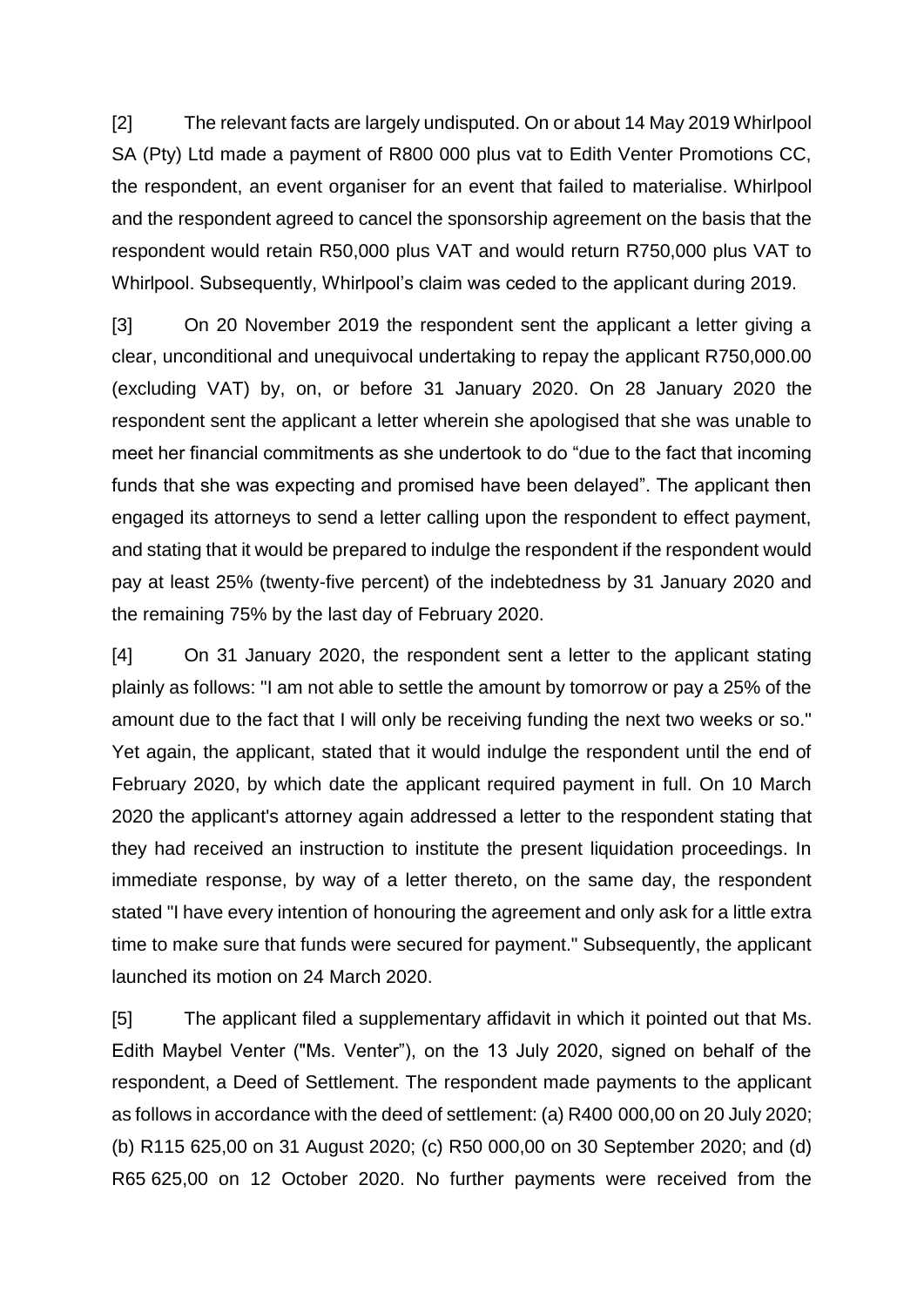respondent in reduction of the debt. As such, the outstanding amount due to the applicant by the respondent is R231 250.00.

[6] The deed of settlement provided that an initial deposit, in terms of clause 4.1.1 of R400 000,00 (four hundred thousand rands) was to be paid on or before 20 July 2020. Four equal instalments of not less than R115 625,00 was payable on or before the last day of August 2020, September 2020, October 2020 and November 2020, in terms of clause 4.1.2.

[7] The interests and costs were payable, in terms of clause 4.1.3. by, on, or before 30 December 2020. The costs, in terms of clause 4.1.4 read with clause 2.5.1 of the Deed of Settlement was payable in the amount of R90 364,22 being the costs incurred up until 30 June 2020, and payable by, on, or before 30 December 2020. Any further costs incurred, from 30 June 2020, until date of finalization of this matter ("additional costs"), were to be paid within 14 days of the taxation or agreement of those additional costs, whichever was to be the sooner.

 The respondent in this case made no allegation that it was either factually or commercially solvent. Most significantly, as previously mentioned, the underlying debt, giving rise to the application for the winding-up of the respondent, was not in dispute. Indeed, it was admitted by the respondent in the settlement agreement which it neglected or failed to honour. It has therefore failed to discharge the onus of demonstrating that its indebtedness to the applicant has indeed been disputed on *bona fide* and reasonable grounds. The applicant demonstrated satisfactorily that the respondent is *prima facie* indebted to it.

[15] From a joint practice note filed of record, the respondent continued to trade. This is amplified by an affidavit deposed to by a candidate attorney, Rall, of the applicant who attached a WinDeed Spider Report on the Respondent dated 24 January 2022. In the circumstances, it may indeed be in the interest of a *concursus creditorum* to grant a provisional winding-up order to be served on creditors and published accordingly. Upon reading and considering the affidavits and annexures thereto, and submissions by both parties with reference to relevant case law, I am satisfied that the applicant has made a *prima facie* case, at the very least, for the granting of a provisional order of winding-up of the respondent on the ground that the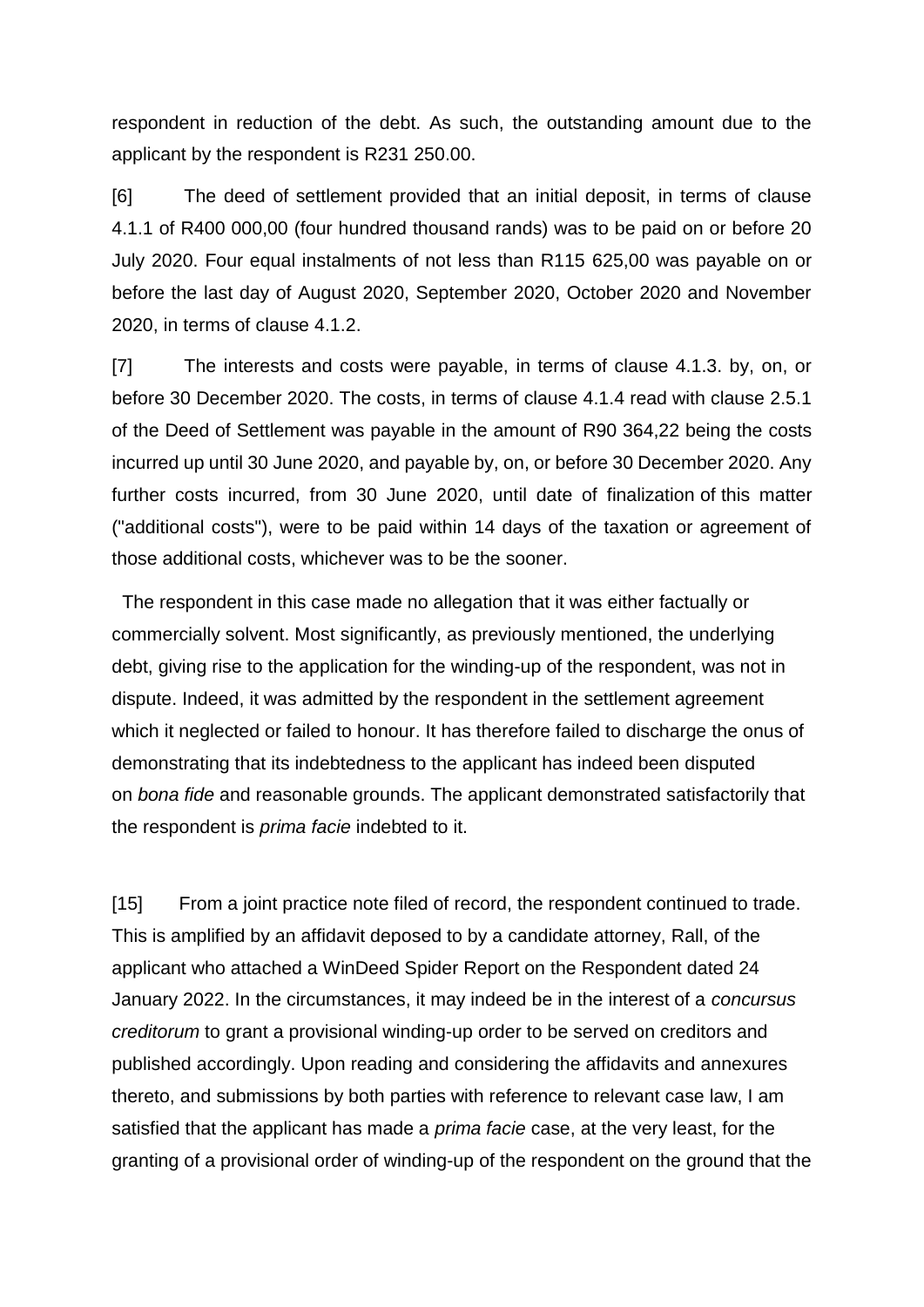respondent is unable to pay its debt. I find the issues raised by the respondent in opposing the claim of the applicant insufficient to constitute a *bona fide* dispute on reasonable grounds.

[16] The following order is made:

1. The respondent is hereby placed under provisional winding-up;

## **[Servilor 70 CC t/a Tyrenology v Natcorp](http://www.saflii.org/za/cases/ZAGPJHC/2022/80.html) Specialised Logistics Solutions (Pty) [Ltd \(2021/3712\) \[2022\] ZAGPJHC 80 \(18 February 2022\)](http://www.saflii.org/za/cases/ZAGPJHC/2022/80.html)**

Winding-up application-unable to pay debts-granted

[1] This is a winding up application in terms of sections 344 (f) and 344(h) read with sections 345 and 346 of the Companies Act, 61 of 1973 ("the Old Companies Act") on the basis that the respondent is deemed unable to pay its debts, alternatively that it is just and equitable to do so.

[2] The facts are largely common cause. The applicant conducts business in wholesale and retail of tyres and tyre related products and 24-hour roadside assistance. On or about 2 August 2012 and at Boksburg, the applicant duly represented by a duly authorised representative and the respondent likewise represented by a duly authorised representative, entered into a credit facility agreement in terms of which the applicant supplied tyre and tyre related products as well as 24-hour mechanical breakdown and roadside assistance to the respondent at the latter's special instance and request during the period approximately March 2019 to February 2020, subject to the terms and conditions of the credit facility agreement. The credit facility agreement contains, inter alia; the following express terms and conditions: all amounts due by the respondent to the applicant will become due and payable within 30 (thirty) days from the date upon which the applicant generates its statement or invoice reflecting the amount due (in terms of Clause 1).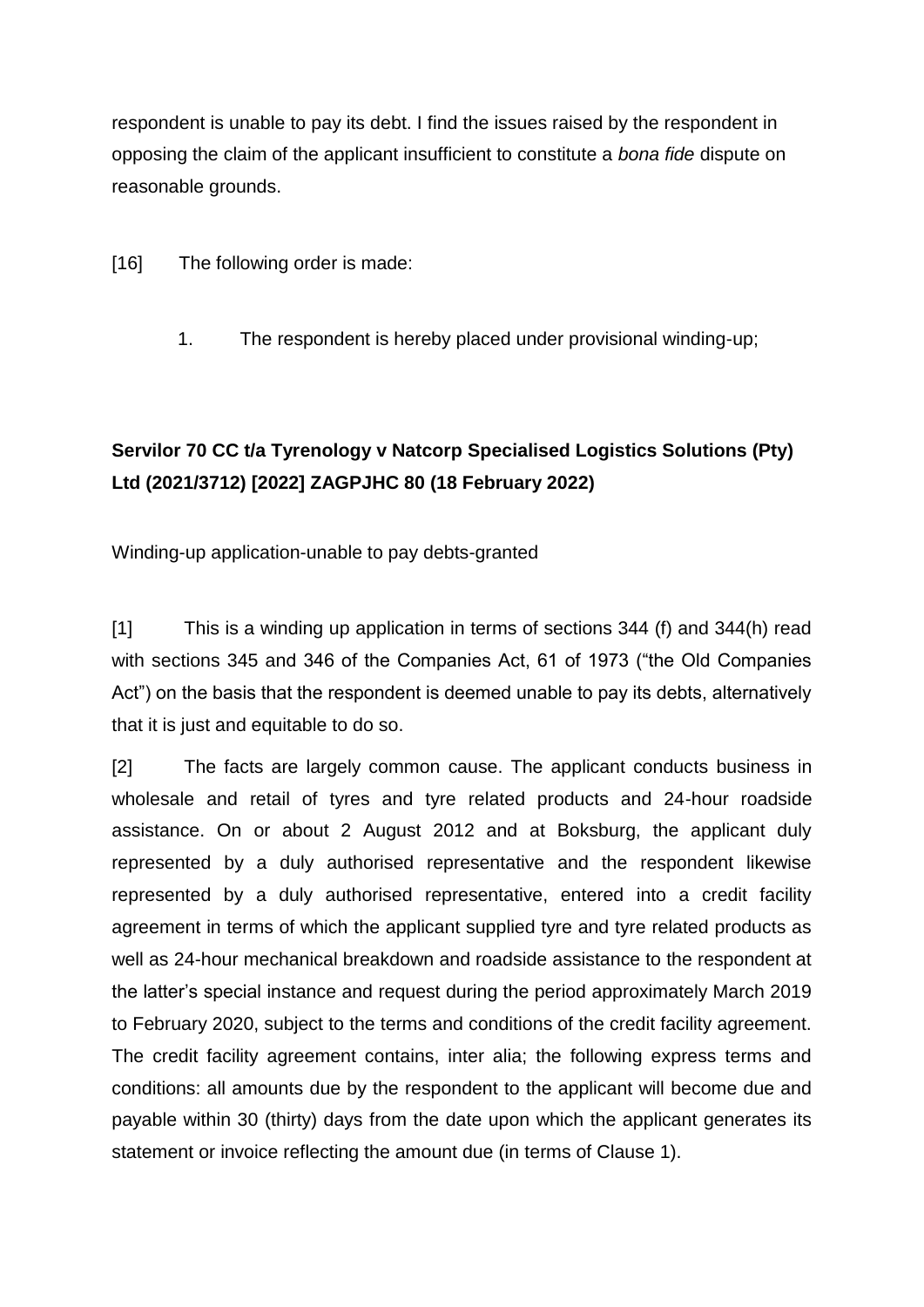[3] In terms of clause 4 all goods, delivered and service rendered by the applicant (or its service providers, agents, employees, affiliates and assigns) will be deemed to have been correctly delivered and properly rendered free of defects or any problems whatsoever unless the applicant is notified in writing to the contrary by the respondent within 48 hours of the goods being delivered and the services rendered. Clause 5 made provision that the respondent will under no circumstances be entitled to withhold payment for goods received from the applicant pending the resolution of any dispute or complaint whatsoever.

[4] On the applicant's version, the respondent fell into arrears with its payment obligations having made only sporadic and small payments. As at 31 October 2020 the respondent was indebted to the applicant in the amount of R308 097.32. On the applicant's version, the respondent's promises of payment commenced as far back as January 2020 when the applicant began enquiring when payment would be made. For the month of January 2020 alone, 4 promises of payment were made (per email Annexures FA4.1 — FA7.3 respectively.) From Annexures FA6.2 and FA7.2, the respondent admits in writing that it does not have the money available to pay the applicant the amounts that are due and owing to the applicant and that payment would be made as soon as monies reflect in the respondent's bank account. On 7 April 2020 the respondent also admitted its indebtedness to the applicant by presenting the applicant with a reconciliation of the amounts due and owing to the applicant in the amount of R458 923.99. (as per email Annexure FA11).

 $[5]$  On or about the 24<sup>th</sup> day of November 2020, the applicant caused a letter of demand in terms of Section 345 of the old Companies Act, 61 of 1973, to be served via the sheriff at the registered address of the respondent. Subsequent to the service of the Section 345 Notice on the respondent and on 31 December 2020, the respondent through its attorneys of record, directed a letter to the applicant's attorneys of record alleging that various invoices have been placed in dispute and denying that the respondent is indebted to the applicant as claimed.

[6] On 7 January 2021 the applicant's attorneys of record responded to the abovementioned letter, pointing out to the respondent's attorneys of record, amongst others, that the applicant denies that there is any dispute regarding invoicing that numerous promises of payment were made by the respondent and no form of dispute was ever raised in such correspondence; that the respondent admitted indebtedness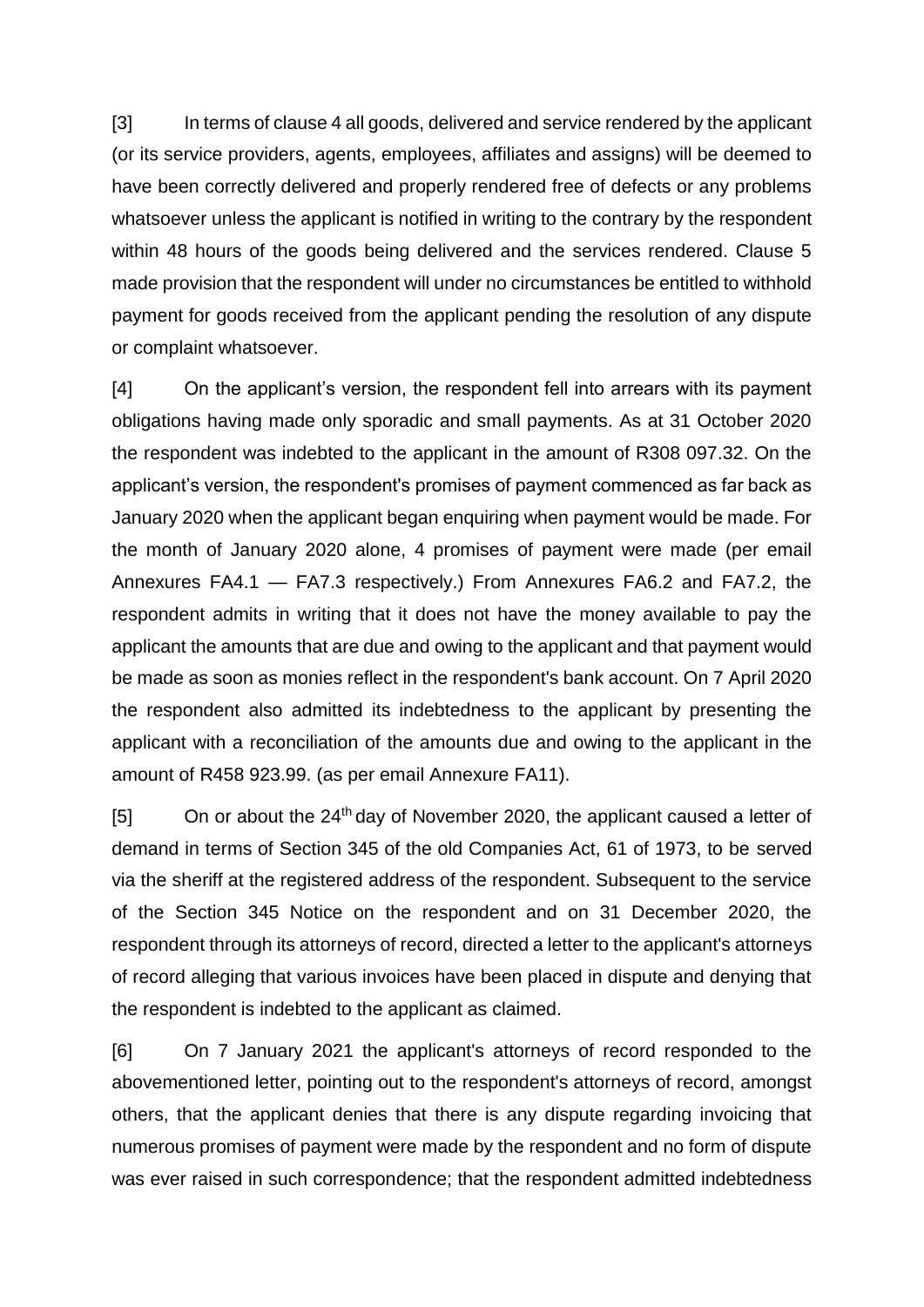to the applicant during April 2020 in the amount of R458 923.99 and that the respondent is clearly trading in insolvent circumstances as it is unable to pay its debts. (as per Annexure "FA15".). There was no response to the applicant's letter.

[7] In its answering affidavit, the respondent denied that it is trading in insolvent circumstances. It denied that the respondent is indebted to the applicant for the amounts claimed, but R202 830.27', as the rest was disputed. The respondent alleged, without more, further that during lockdown from March 2020 until May 2020 and beyond no businesses were generating an income and any debtors owed to any company were not being paid.

It is trite that winding-up proceedings are not to be used to enforce payment of a debt that is disputed on bona fide and reasonable grounds**[\[2\]](http://www.saflii.org/za/cases/ZAGPJHC/2022/80.html#_ftn2)** This is known as the so-called "Badenhorst Rule". Where, however, the respondent's indebtedness has, prima facie, been established, the onus is on it to show that this indebtedness is indeed disputed on bona fide and reasonable grounds.**[\[3\]](http://www.saflii.org/za/cases/ZAGPJHC/2022/80.html#_ftn3)**

[11] Ordinarily, an unpaid creditor has a right, ex debito justitiae, to a winding-up order against the respondent company that has not discharged that debt**[\[4\]](http://www.saflii.org/za/cases/ZAGPJHC/2022/80.html#_ftn4)**. A correct statement of the law is, once the applicant has demonstrated that the respondent was prima facie indebted to it, it was for the respondent to establish that it disputed that indebtedness on bona fide and reasonable grounds.

[12] Most significantly, the underlying debt, giving rise to the application for the winding-up of the respondent, was not seriously put in dispute. Indeed, it was admitted by the respondent in the answering affidavit albeit for a lesser amount. The respondent has therefore failed to discharge the onus of demonstrating that its indebtedness to the applicant has indeed been disputed on bona fide and reasonable grounds.

[13] The applicant demonstrated satisfactorily that the respondent is prima facie indebted to it. In the circumstances, it may indeed be in the interest of a *concursus creditorum* to grant a provisional winding-up order to be served on creditors and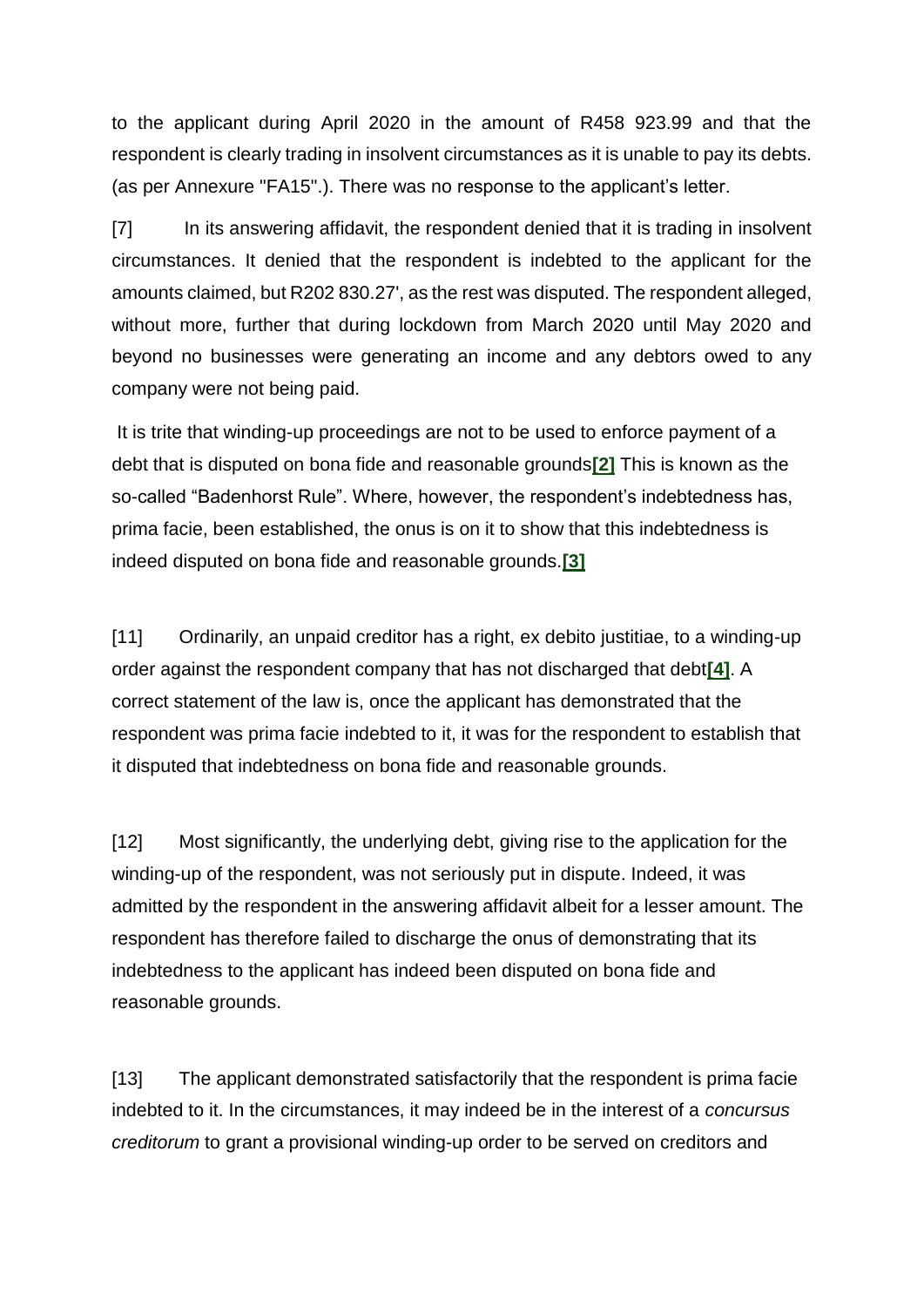published accordingly. Upon reading and considering the affidavits and annexures thereto, and submissions by both parties with reference to relevant case law.

[14] Accordingly, I am satisfied that the applicant has made a prima facie case, at the very least, for the granting of a provisional order of winding-up of the respondent on the ground that the respondent is unable to pay its debt. I find the issues raised by the respondent in opposing the claim of the applicant insufficient to constitute a bona fide dispute on reasonable grounds.

[15] The following order is made:

15.1 The respondent is hereby placed under provisional winding-up

# **CAWOOD N.O. v MURRAY N.O. and others Case Number: A127/19 Gauteng Division Pretoria**

Business rescue-fees of BRP-possible but not in casu

[1] This appeal raises the central question of whether a court can make an order of

forfeiture of a business rescue practitioner's fees in appropriate circumstances. This

is not a question that has been previously decided.

[2] The question arose when the business rescue practitioners 'BRP's appointed for two

companies, Phehla Umsebenzi Trading 48 CC (Phehla) and Tiar Construction CC

(Tiar), applied in terms of section 141(2)(a)(ii) of the Companies Act, 71 of 2008, (the

Act) to discontinue the business rescue proceedings and place the company into

liquidation.

Litigation History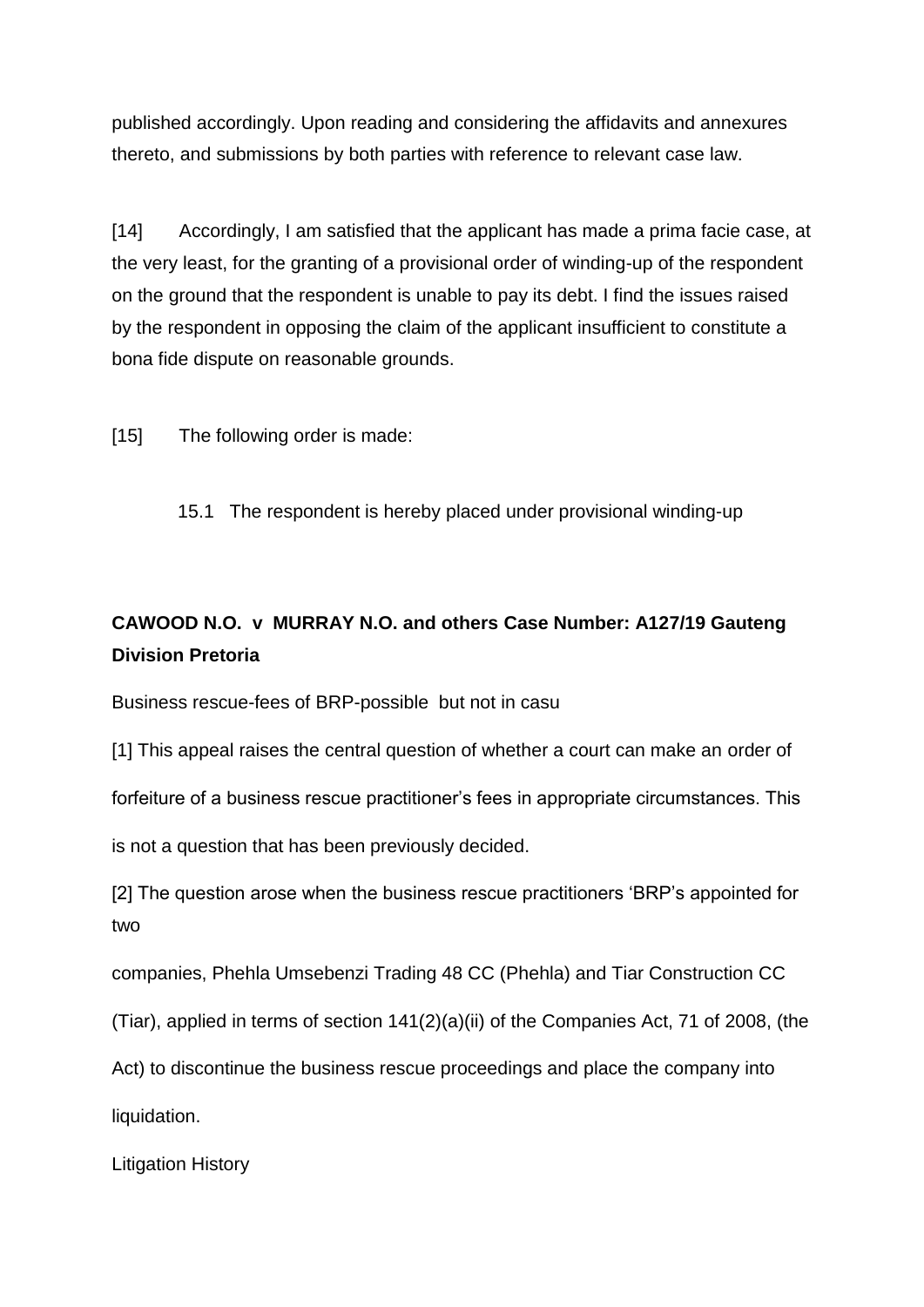[3] The appellant (Cawood) and the fifth respondent (Beer) are the business rescue practitioners in question. The first to third respondents are the liquidators who were appointed following the order of the court a quo.

[4] The applications were brought separately but were consolidated for the purpose of

hearing. The fourth respondent the Commissioner for the South African Revenue Service, (hereinafter referred to as SARS) applied and was given leave to intervene in the proceedings. SARS opposed the relief to convert the business rescue process to liquidation. Nevertheless, it brought a counterclaim that also sought to place the companies in liquidation. The difference between the BRP's relief and that of SARS, is that SARS also sought an order setting aside the resolution that placed the companies in business rescue and an order declaring the BRP's were not entitled to fees. The court a quo awarded the SARS relief and refused the BRP's relief. [5] Effectively both sets of relief place the companies into liquidation although by different means. The real dispute is over the forfeiture of the fees. That dispute in turn can be broken down further into two aspects: the courts competence to make such an order and, assuming it does, whether such an order is justified on the present facts.

[6] The court a quo refused leave to appeal but the BRP's then successfully petitioned the Supreme Court of Appeal (SCA) which then ordered the matter to be heard by a full bench of this division, hence the current appeal.

#### **Background**

[7] It is common cause that Phehla and Tiar are related parties. Within a few days of one another the members placed the two firms in business rescue and Cawood and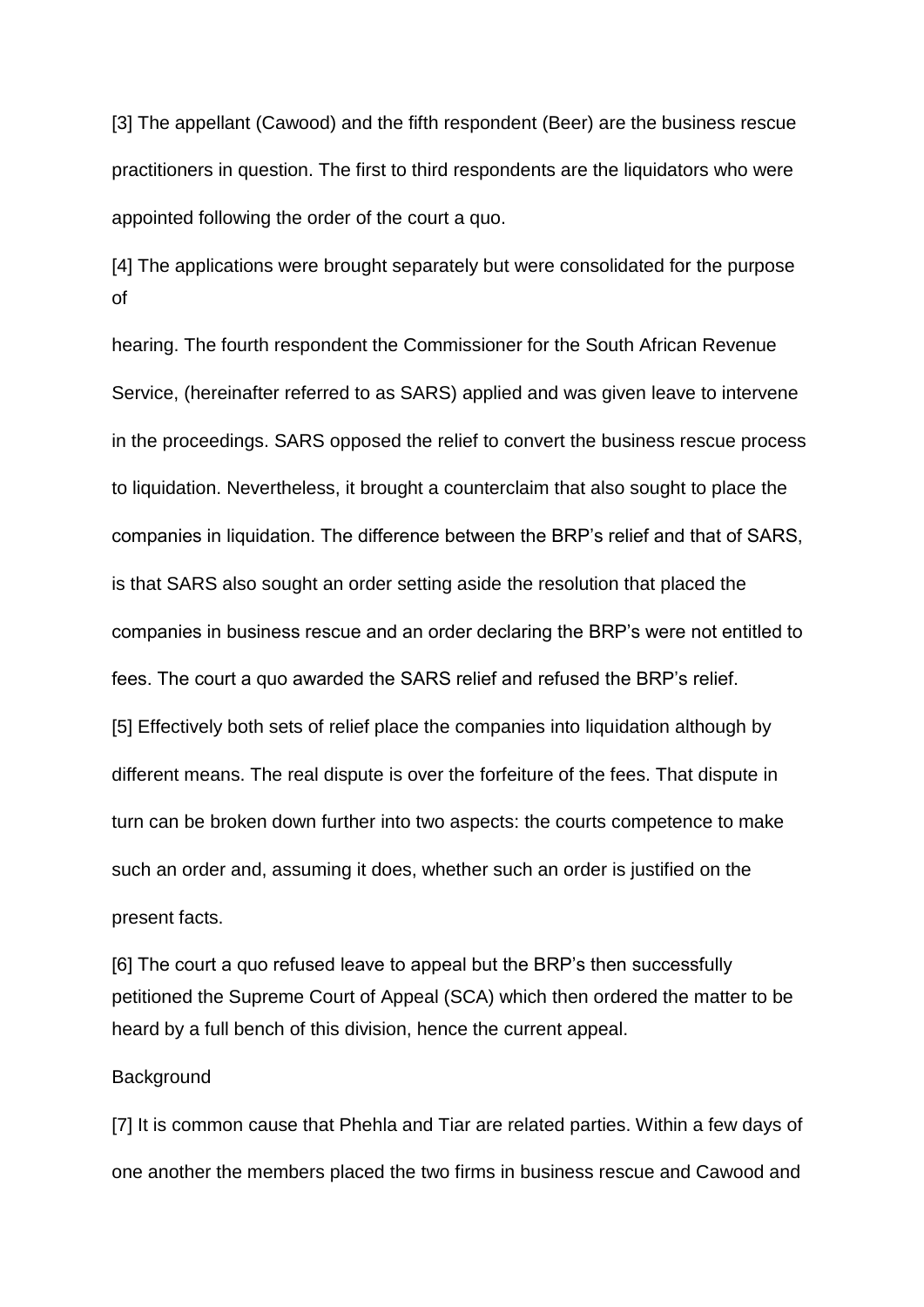Beer were appointed as the business rescue practitioners of both firms. Both

resolutions to commence business rescue were taken by the companies on 28th May 2013, and Cawood and Beer were appointed as their BRP's by the CIPC on 3 June 2013.

[8] The business rescue process continued until 29 November 2013, when, at the same time, but in separate applications, the BRP's applied in terms of section  $141(2)(a)(ii)$  of the Act read with section  $81(4)(a)$ , to have the business rescue process terminated and for the companies to be placed in liquidation.

[9] These applications were brought almost 2  $\frac{1}{2}$  years after the BRP's were first appointed.

[10] The basis for the applications was that following a longstanding dispute with SARS over outstanding tax liability (for both VAT and income tax) SARS had conducted an audit after which, it in 2015, issued what are termed letters of finding, resulting in huge tax liabilities for both companies.

[11] By way of illustration, in the case of Tiar, the tax liability for VAT for the period of 2009 - 2011 was R21 391 237.00, but SARs also levied an understatement penalty of R 42 782.474.00. The income tax liability was R 40 079 989.00 and SARS levied an understatement penalty of R 80 159 978.00.

[12] But the BRP's say that in their preliminary business plan for Tiar they had expected a SARS claim in the region of R 800 000. In the case of Phehla the outstanding tax liability was set at R 47 million rand.

[13] Both firms were engaged in the construction industry and were largely dependent on winning public sector tenders for which a tax compliance certificate was required.

As a result of these unresolved tax liabilities the BRP's brought an application for the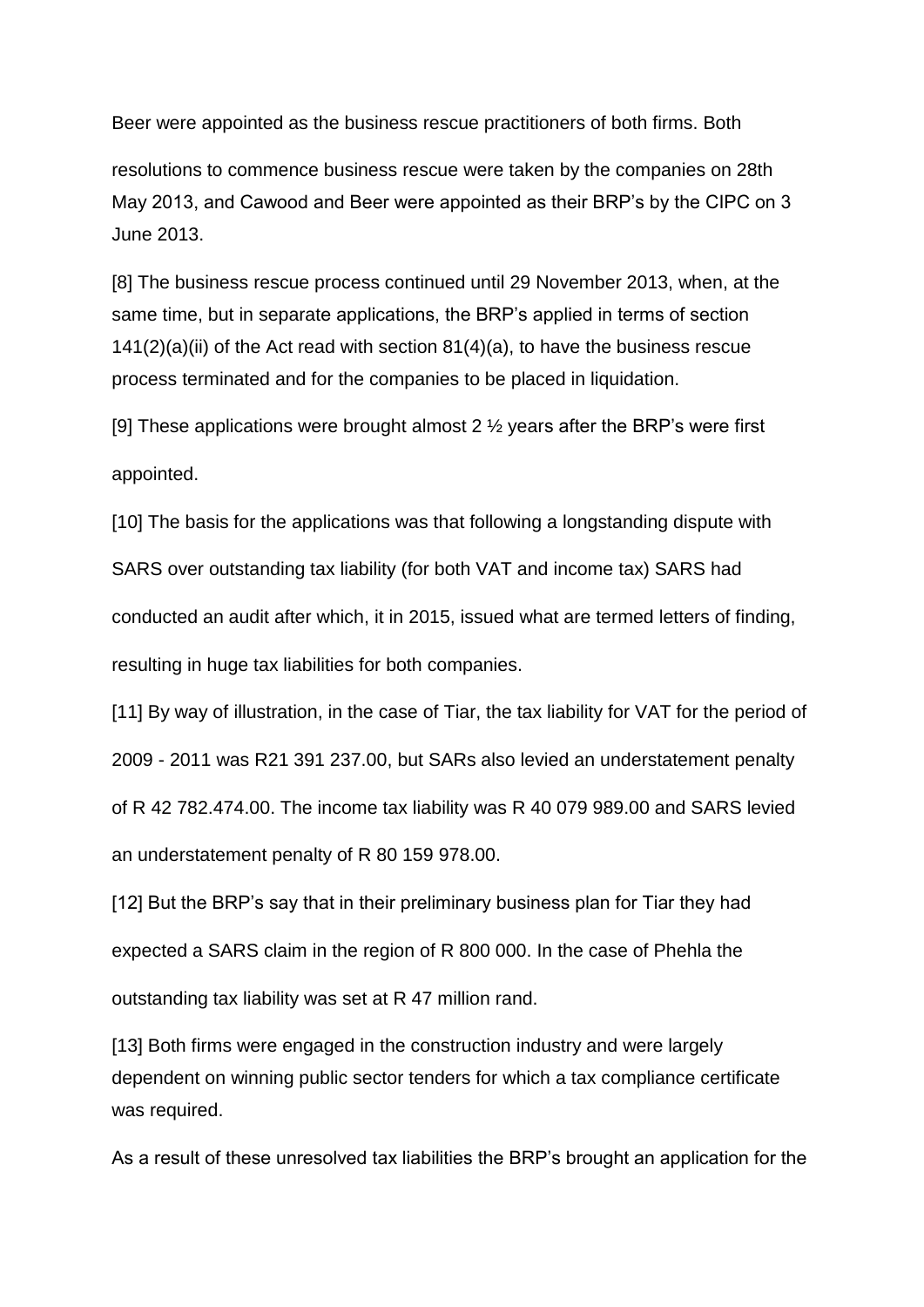winding up of each of the companies in November 2015. SARS then applied to intervene in the matters and brought its counter applications in May 2016.

[14] The BRP's argued that SARS' counter applications to liquidate were bad in law because their applications to convert were already pending. They contend that SARS' applications were only brought in this manner in order for it to be able to claim back the BRP's fees.

[15] They complain that what SARS should have done was to bring proceedings in terms of section 139(2) of the Act. Briefly put that section allows an affected person (which SARS is as a creditor) to bring an application to remove a business practitioner. But, they argue, instead of doing so SARS had for several months participated in the business rescue process including attending meetings with them. [16] SARS' reason for opposing the application and its counterapplication is driven by two considerations – that from the outset business rescue should not have been embarked on as the companies were hopelessly insolvent and second, that the BRP's had colluded with the members of the company to prolong the business rescue process.

[17] SARS highlights the fact that both companies had in their annual financial statements (drawn up by the same firm of accountants) reflected large sums as loans. But it contended, these loans were not genuine transactions and were made to related parties without provision for interest payments. By way of example. in 2012 Phehla had loans to related parties of R 90 million and Tiar R115 million. [18] Yet later, when it suited the companies, and which the BRP's accepted, these were treated as dividend payments, despite the fact that no Secondary Tax on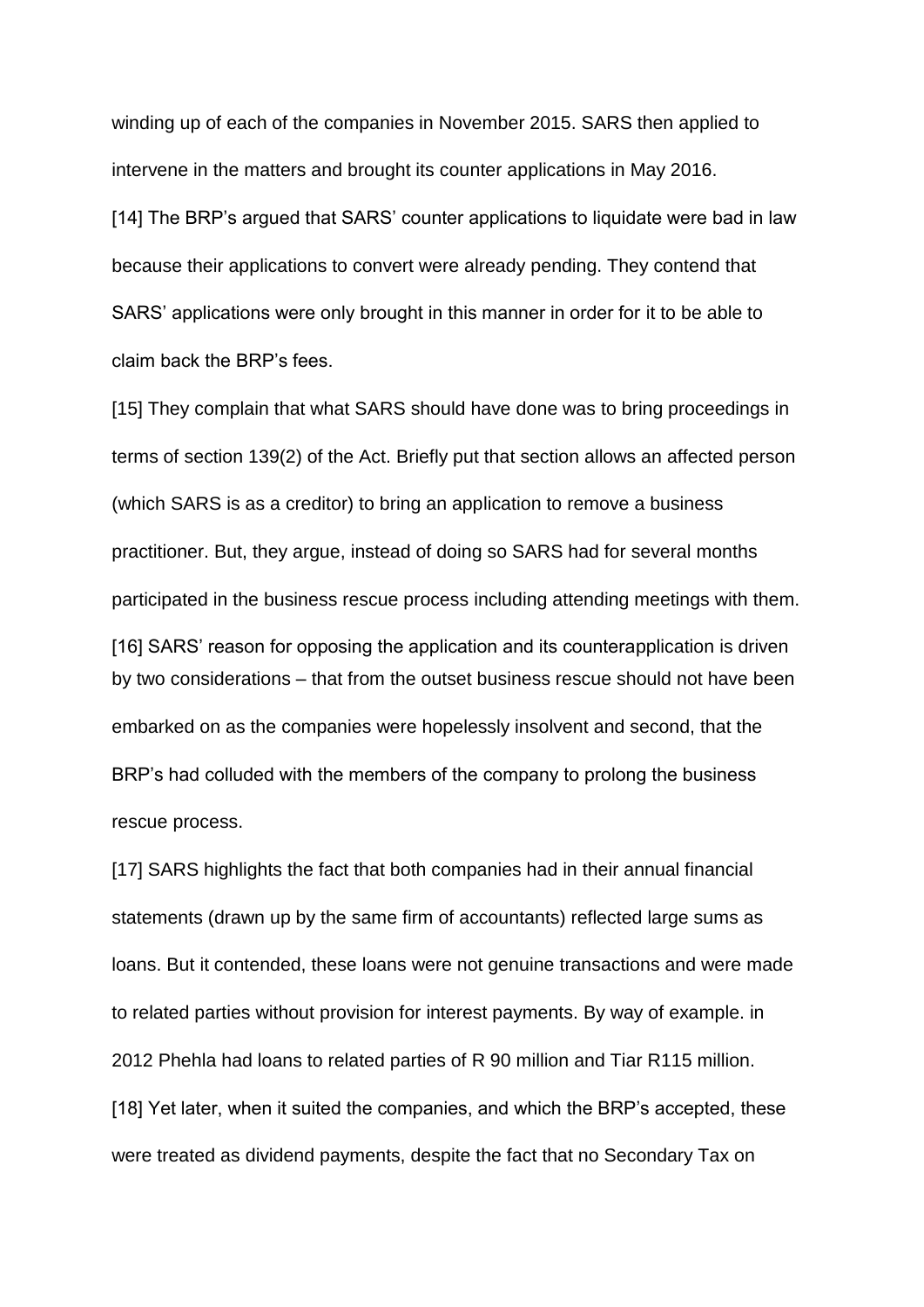Companies (STC) had been paid in respect of them.

[19] SARS contends that the BRP's should have been aware from the outset that the loans were not genuine transactions. At least two of the entities which had received loans were no longer trading. The BRPs took no steps to recover these amounts. Moreover, the BRP's apparent justification for the business rescue – that if the companies could settle their tax affairs with SARS, they could get tax certificates and commence trading again, was specious given the size of their tax bill.

[20] SARS is not certain how much the BRP's have earned from the two firms in fees but based on the one monthly fee it was aware of, which was R 40 000 for the one firm, it estimates that for both, the BRP's had most likely earned R2.4 million over the period. (30 months x R80 000).

[21] SARS concludes that the companies were never candidates for business rescue. The reason they were was because of collusion between the BRP's and the members of the companies. SARS contended that the likely purpose of the business rescue proceedings was "…probably to get rid of the SARS claim."

[22] SARS argues that if the BRP's had properly discharged their functions, they would have on reading the annual financial statements then extant, have called up the loans to satisfy the claims of creditors, but they made no attempt to do so.

[23] As SARS' deponent put it in the one affidavit, "It would appear that their duty to act honestly towards the court and strictly in the best interests of their client was sacrificed on the altar of personal enrichment."

[24] SARS argued that the court should show its disapproval of this conduct by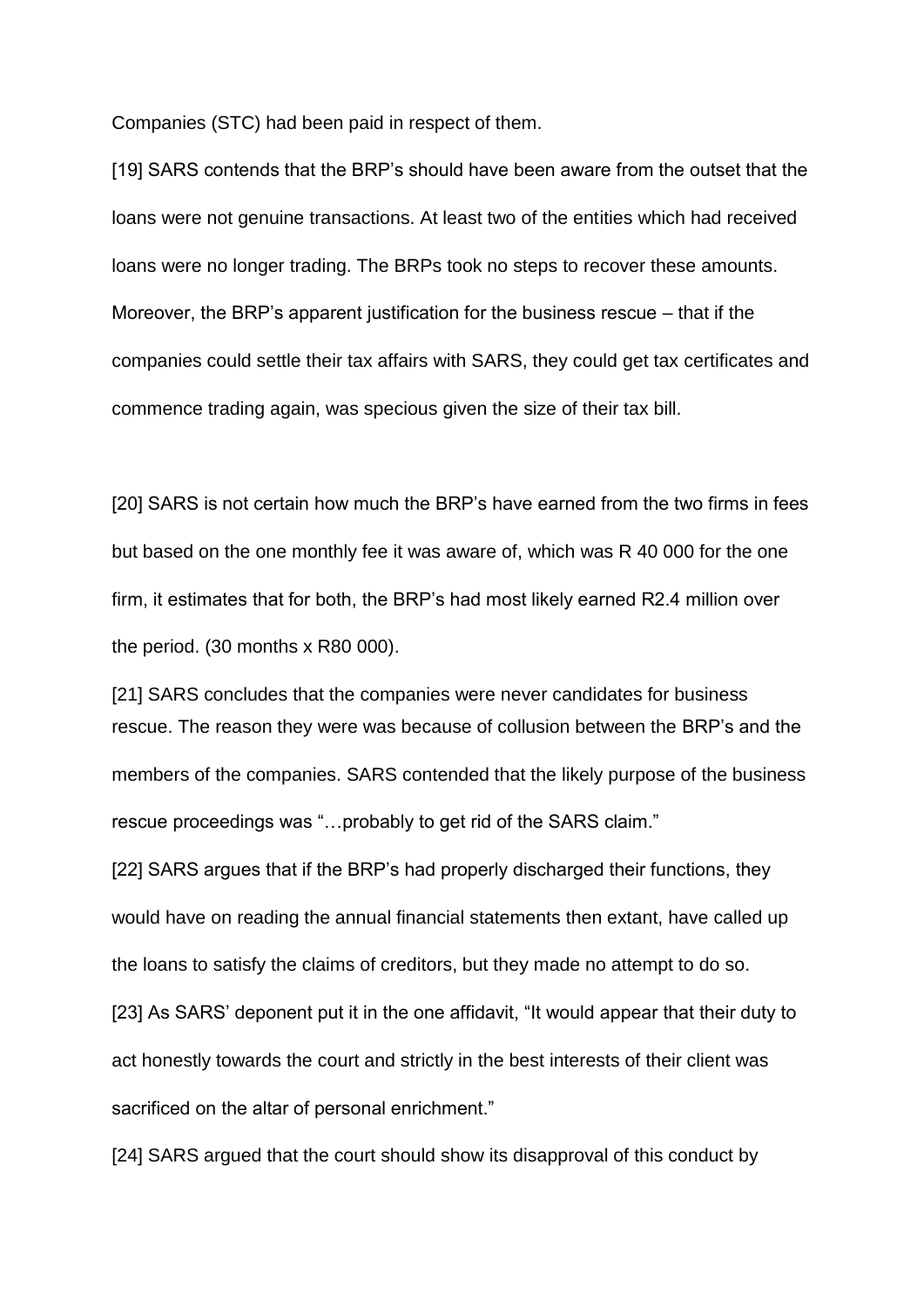disallowing the BRP's fees.

[25] The BRP's countered by saying that they did not initially know that some of the entities to whom the loans had been extended were not trading as they did not have access to this type of information. They accuse SARS of not sharing its intelligence with them that these loans were with related parties. They also blame SARS for not providing certainty on the tax liability until early 2015. They contend that until then they had an expectation that they could settle the tax liability with SARS relying on a provision in the Income Tax Act, relating to business rescue. With that done the companies could get their clearance certificates and resume trading, which they anticipated they would be able to, given their good reputation with their public sector client base.

[26] The court a quo did not accept these explanations from the BRP's. The court held:

[27] "The conclusion is inescapable that the applicants failed to fulfil their functions as

business rescue practitioners as set out in the Companies Act. I am of the view that a case for the setting aside of the resolutions has been made and that the applicants conduct is worthy of censure."

[28] The court went on to discuss whether in the light of this conclusion the practitioners were entitled to their fees:

[29] "I am troubled by the fact that the application is brought years after the business rescue practitioners were appointed. This means possibly large fees have been earned and large disbursements have been Incurred. Business rescue practitioners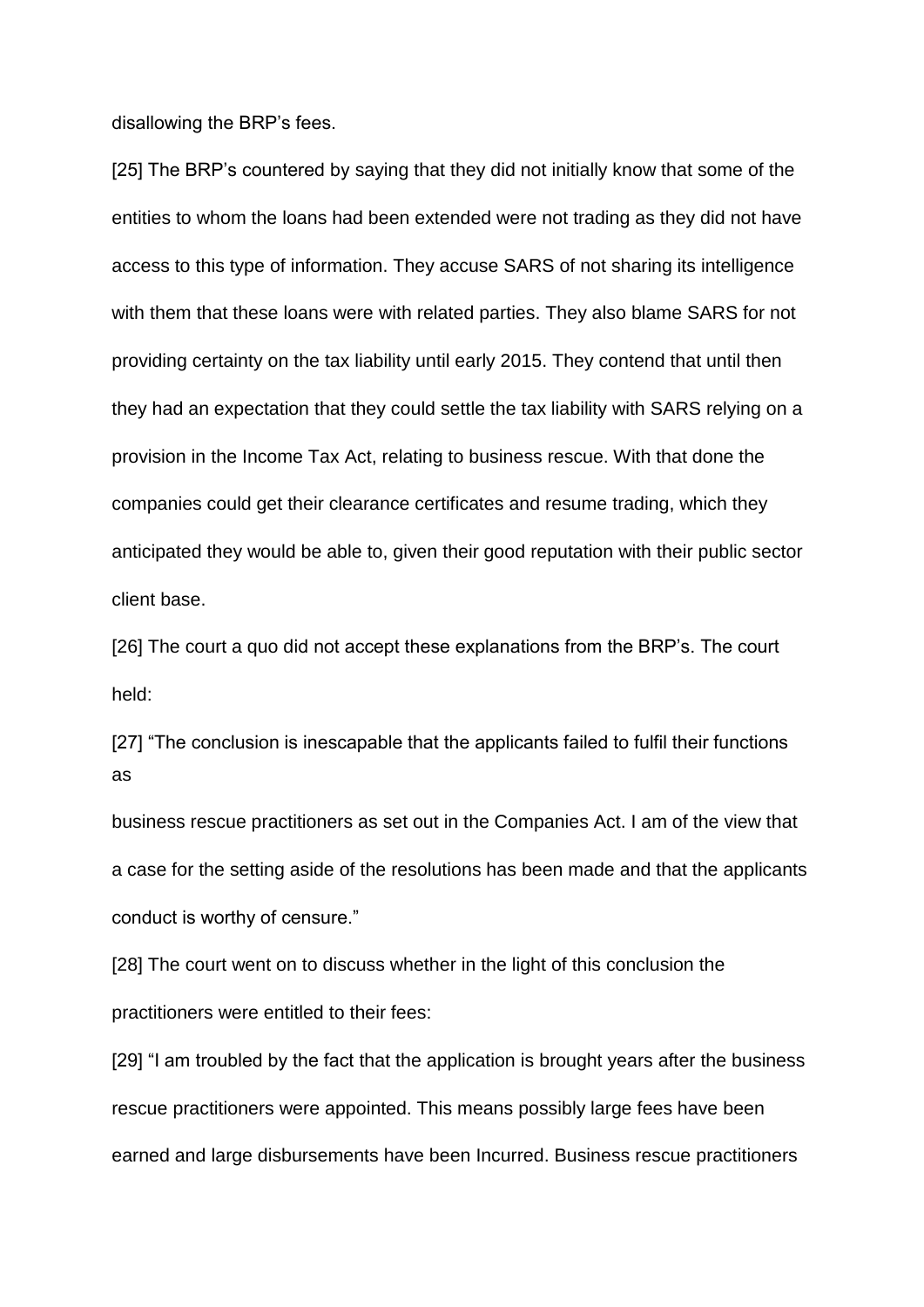who do not perform In accordance what their appointment demands, have only themselves to blame when caught out. The flaccid approach which they opted for is to the detriment of the general body of creditors as well as shareholders. The court must show its disapproval through the fees they earned and stood to earn." [30] The court ordered that they were not entitled to the fees that they had earned. [31] The learned judge did not set out the legal basis for why the court had such a power in his original decision. But in the judgment in respect of the application for leave to appeal, he developed this further saying the court had an inherent power to do so. As his authority he cited the Supreme Court of Appeal's (SCA) decision in the case of Diener N.O. v Minister of Justice and Others.1 There the court had to decide whether BRP's fees were entitled to a preference on their remuneration. The SCA held they were not. Although the learned judge acknowledged that the judgment was not directly in point, he relied on it as authority for the proposition:

"to demonstrate that the business rescue's remuneration is not beyond the reach of the court as argued before me."

Arguments on [60] The court's power to convert a business rescue process to liquidation is derived from sub-section  $141(2)(a)(ii)$  of the Act. But this provision must be read with subsection 141(3), which gives the court an additional residual power when considering such an application. In terms of section 141(3):

"A court to which an application has been made in terms of sub-section 2(a)(ii) may make the order applied for, or any other order that the court considers appropriate in the circumstances."

[61] The argument then is that the residual power set out in this subsection, the power to give "any other order," is wide enough for a court to order that a BRP must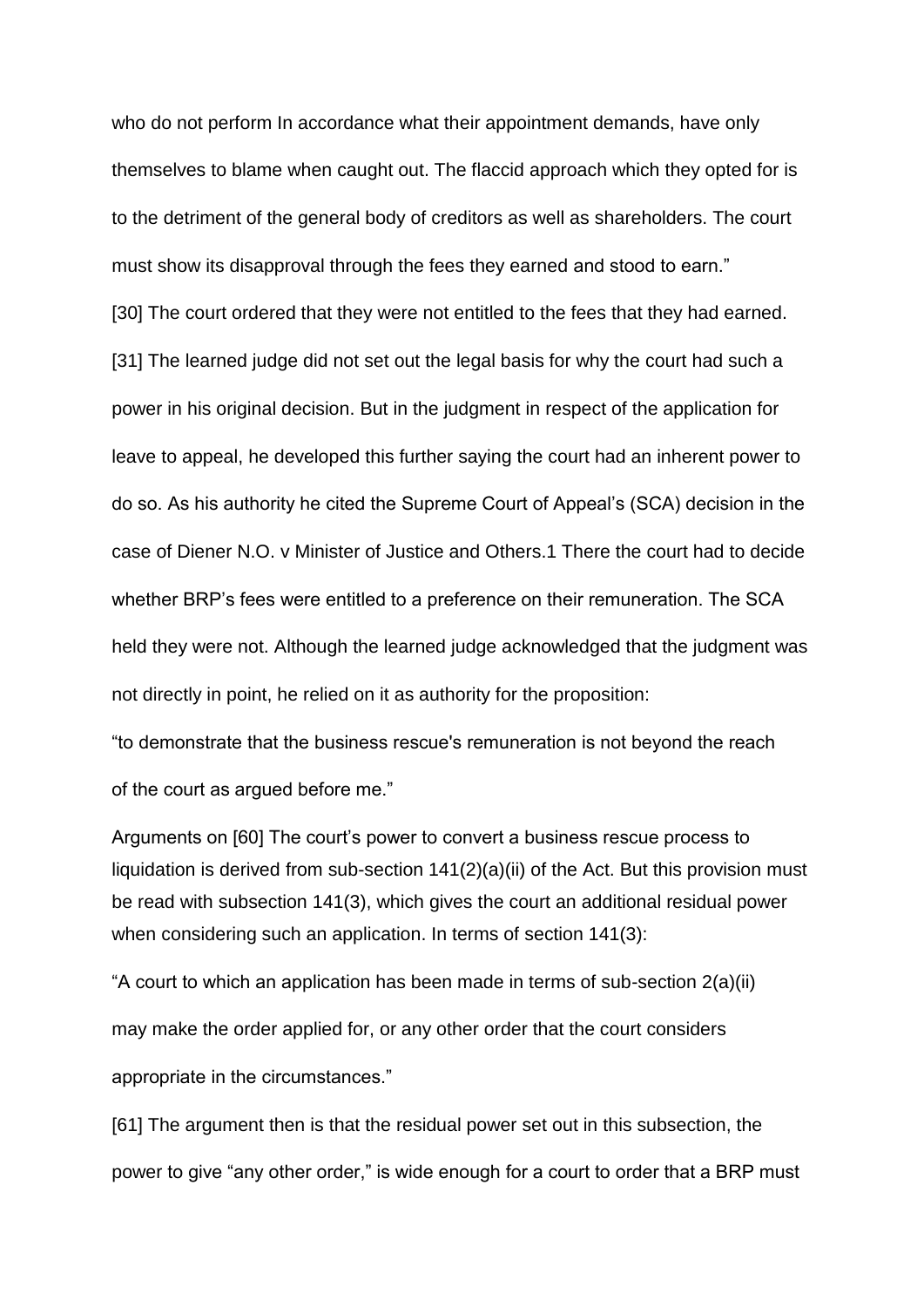repay its fees. But this reads too much into this residual power. The residual power is principally dealing with a situation where the court decides not to convert a business rescue into a liquidation. Otherwise, there might be a lacuna. It could of course be given a wider reading to include a condition attached to the conversion order. But even if that reading is possible, given the way it is drafted, it would be going too far to hold that it includes the power to order a repayment of the BRP's fees.

[62] This does not mean that the conduct cannot be remedied. In terms of section 140(3)(c): "During a company's business rescue process proceedings, the practitioner –

…

(c) other than as contemplated in  $(b)$  –

 $(i)$  …

(ii) may be held liable in accordance with any relevant law for the

consequences of any act or omission amounting to gross negligence in

the exercise of the powers and performance of the functions of the

practitioner."

[63] I accept that the standard of gross negligence is not one that is easy to establish. In the Diener case, when it got to the Constitutional Court, Khampepe J remarked:

"It was argued that there are sufficient mechanisms to hold practitioners accountable for incurring fees where there is little chance of the business being rescued. These mechanisms do exist, for example in sections 138 to 141 of the Companies Act. Furthermore, practitioners have the same fiduciary duty to the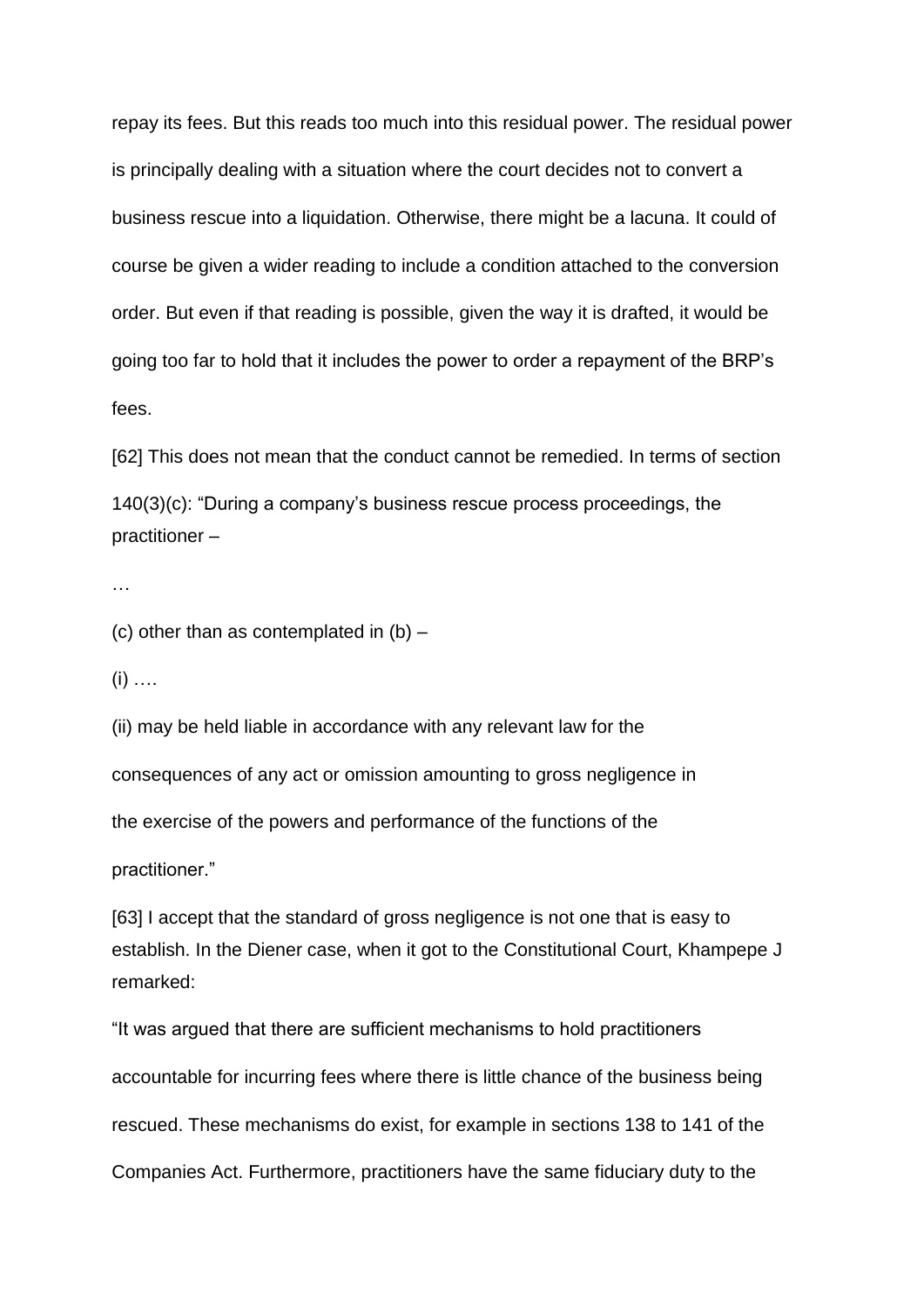company as a director. If they do not exercise their duty properly, they can be removed and held liable for fruitless expenses. However, it must be noted that the standard of gross negligence is a high one and in cases where there is good faith the courts have been reluctant to find that practitioners should be held liable for fruitless expenses." 8

[64] Nevertheless, whilst I accept the correctness of this observation, it does not follow that because recovery may prove difficult that a wider interpretation must be given to the either the court's inherent power or the residual power in section 143(2). [65] In the same case Diener, both the SCA and the Constitutional Court made decisions about the rights of preference of BRPs' to their fees in cases where the company in question is liquidated. The cases resolve the question by looking at the Diener N.O. v Minister of Justice and Correctional Services and Others 2019 (4) SA 374 (CC), paragraph 61, interface between the Insolvency Act and the Companies Act. The SCA decision holds that on liquidation, the fees of a BRP become akin to those of a creditor requiring them to be proved as claims in contradistinction to those of a liquidator which do not.

[66] There is no suggestion in either decision that the payment of these fees is subject to some prior inherent power of the court. Rather they are considered the business of the liquidator.

[67] Whilst I accept the cases are not directly in point, they do illustrate that the fees issue is capable of a solution that does not require the invocation of the inherent power of the court.

Remaining relief appealed against.

[68] This then leaves the remaining relief. The court a quo ordered that the resolution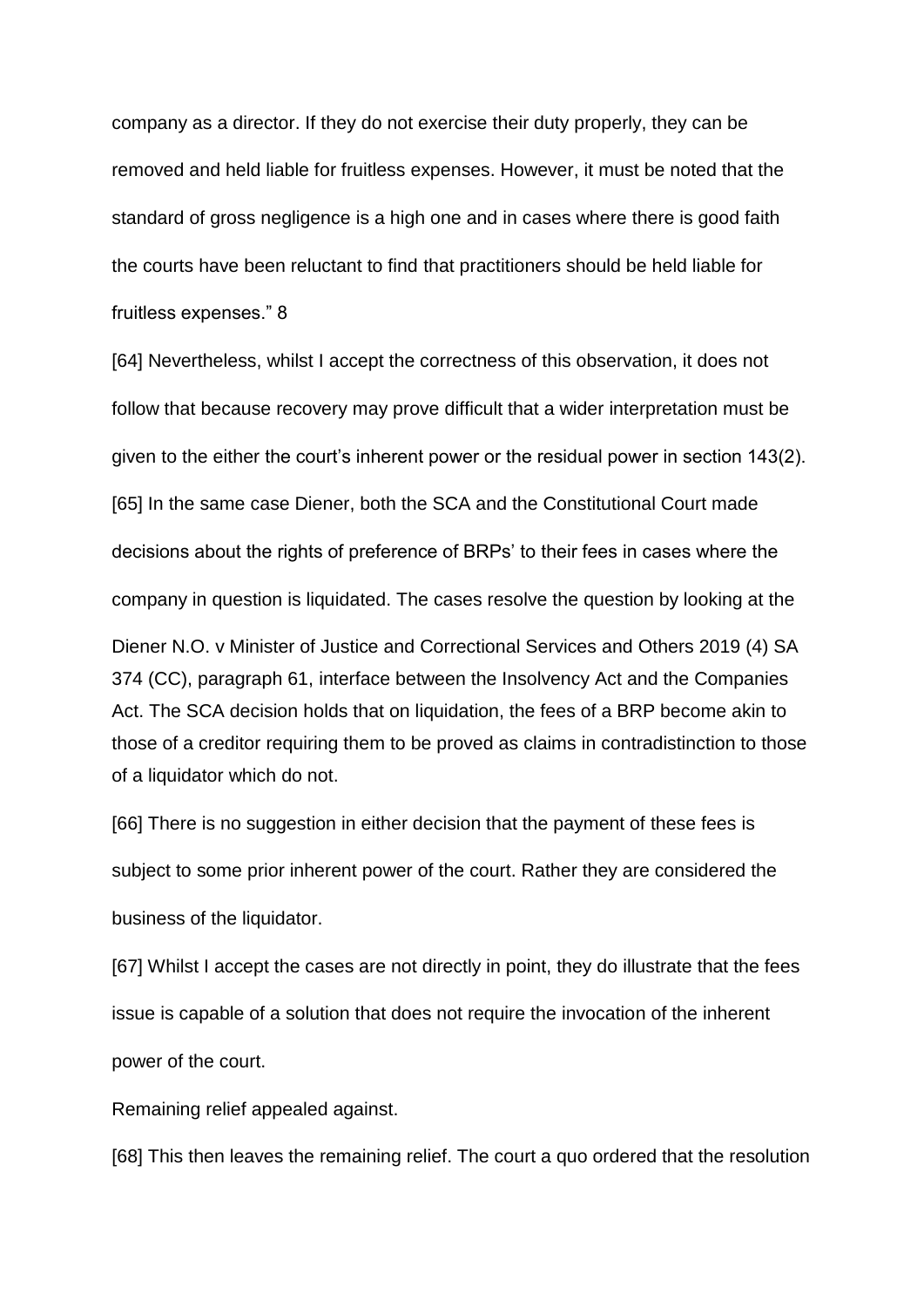of the companies to place the firms under business rescue should be set aside. However, there is insufficient evidence in the record to justify this. Accordingly, this aspect of the court a quo's order must be set aside.

[69] There is also something irregular, as was argued by the BRP's, for SARS to oppose the conversion to liquidation but at the same time, in their counterclaim, to seek liquidation. This it seems was relief premised on denying the BRP's their fees using another mechanism. However, at best for SARS on this record there is a case for a fee reduction not for setting aside the resolution nor for opposing conversion given both parties wanted the same endpoint namely liquidation. SARS approach in this respect just introduced confusion.

[70] This order too is set aside.

[71] The appellants have made it clear in their practice note that they do not seek to set aside the order of liquidation, and this is left undisturbed. Thus the order placing the firms in final liquidation stands with effect from the date of the court a quo's order namely 6 June 2018.

**Costs** 

[72] Costs must follow cause. The appellant is entitled to his costs.

#### ORDER

The following order is granted:

Case No.: 93289/2615 (Tiar Construction CC (in business rescue))11

1. The following paragraphs in the order of the court a quo are set aside:

1.1. Paragraph 2, dismissing the application to convert the business rescue proceedings to liquidation;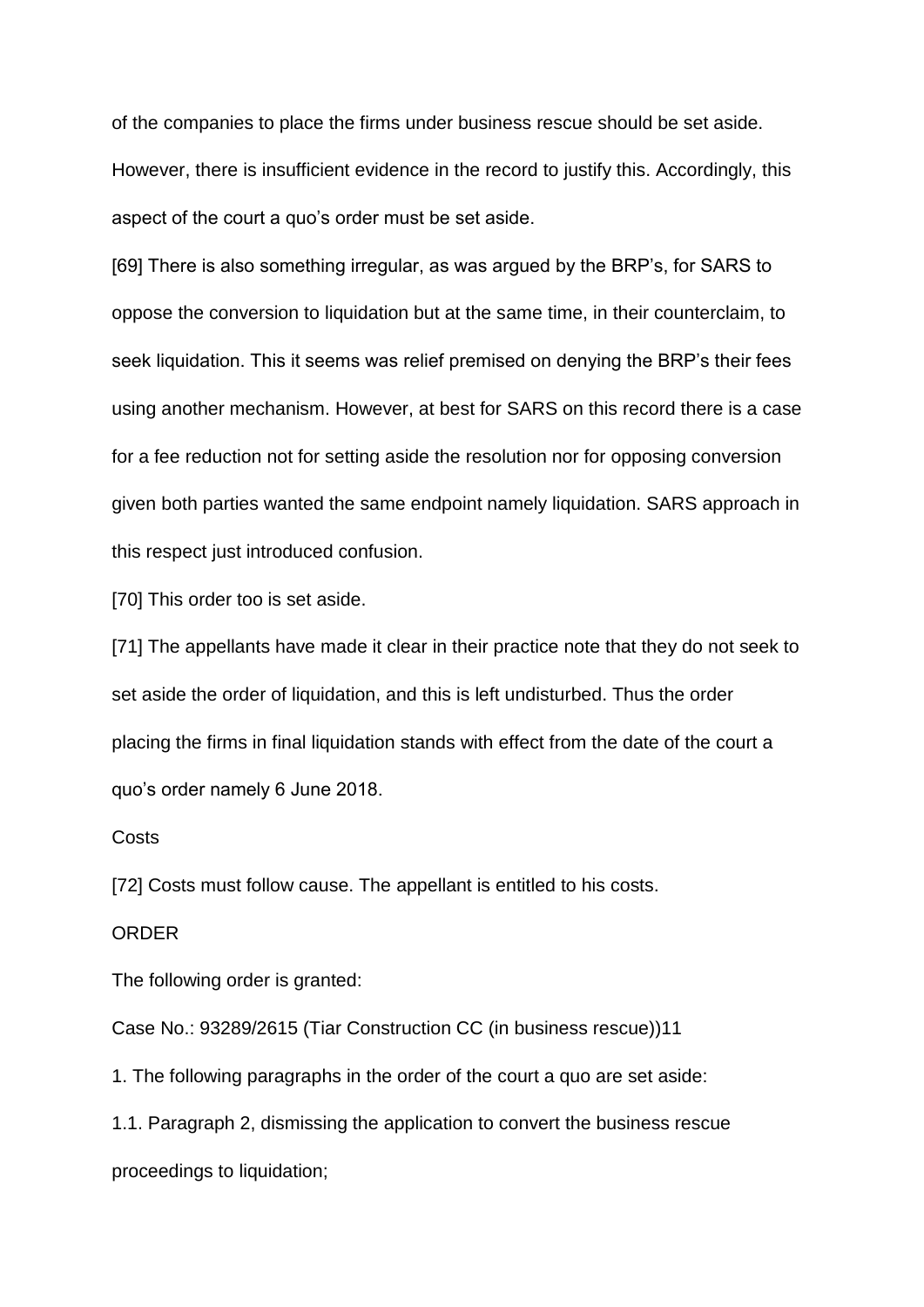1.2. Paragraph 3, setting aside the resolution to place the respondent under business rescue;

1.3. Paragraph 4, declaring that the applicants in the court a quo (the BRP's)

are not entitled to their fees earned during the business rescue process.

2. The remaining paragraphs of the order of the court a quo are confirmed.

3. SARS is liable for applicant's costs including the costs of the application for

leave to appeal in the court a quo and in the Supreme Court of Appeal.

Case No.: 93289/2015 (Phehla Umsebenzi Trading 48 CC (in business rescue) )

1. The following paragraphs in the order of the court a quo are set aside:

1.1. Paragraph 2, dismissing the application to convert the business rescue

proceedings to liquidation;

10 See Case Lines 030-9 where counsel for the appellant states in his practice note: "The Appellant

appeals the whole of the judgement, safe(sic) the liquidation order. Leave to appeal was granted by the

SCA under case number 012/2019 and 023/2019, the court a quo having denied the initial application for

such leave to appeal."

11 The court a quo, granted separate orders in respect of each application for conversion.

1.2. Paragraph 3, setting aside the resolution to place the respondent under business rescue;

1.3. Paragraph 4, declaring that the applicants in the court a quo (the BRP's) are not entitled to their fees earned during the business rescue process.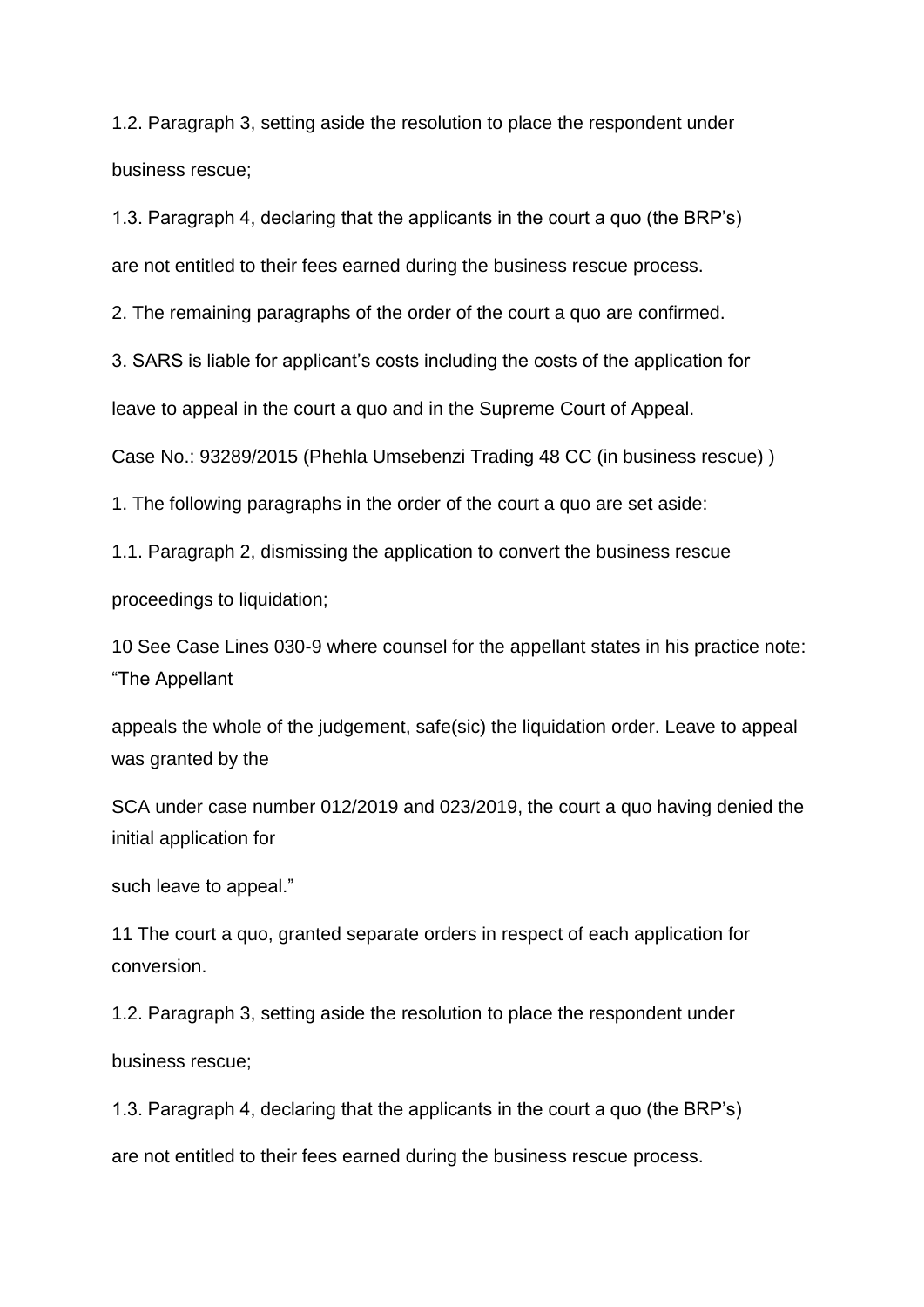2. The remaining paragraphs of the order of the court a quo are confirmed.

3. SARS is liable for applicant's costs including the costs of the application for

leave to appeal in the court a quo and in the Supreme Court of Appeal.

### **Gore and another v Ward and another [2022] JOL 52068 (WCC)**

Impeachable transactions-fraudulent acts done in name of company and dispositions without value

As liquidators of a company, the applicants sought the setting aside of payments of R250 000 made to each of the respondents; alternatively, for a declaration that the payments were made sine causa.

Binns-Ward, J explains that a company is treated as the principal in relation to actions undertaken in its name and on its behalf and the persons acting for it as its agents [para 25]; and considers where loss should fall where agent acts dishonestly in name of company. Issue of authority, and nature of dispositions without value discussed.

Payments set aside as dispositions without value in terms of section 26 of the Insolvency Act 24 of 1936.

# **DE BRUYN v STEINHOFF INTERNATIONAL HOLDINGS NV AND OTHERS 2022 (1) SA 442 (GJ)**

Company — Directors and officers — Directors — Liability — To shareholders for breach of duties under Companies Act — Section 218(2) not imposing general liability — Shareholders must prove breach of duty under substantive provision of Act — Section not imposing common-law liability for such breach — Companies Act 71 of 2008, s 218(2).

Company — Shares and shareholders — Shareholders — Proceedings by and against — Action under common law against directors for breach of duty resulting in drop in value of shares — Directors liable to company, not shareholders — In absence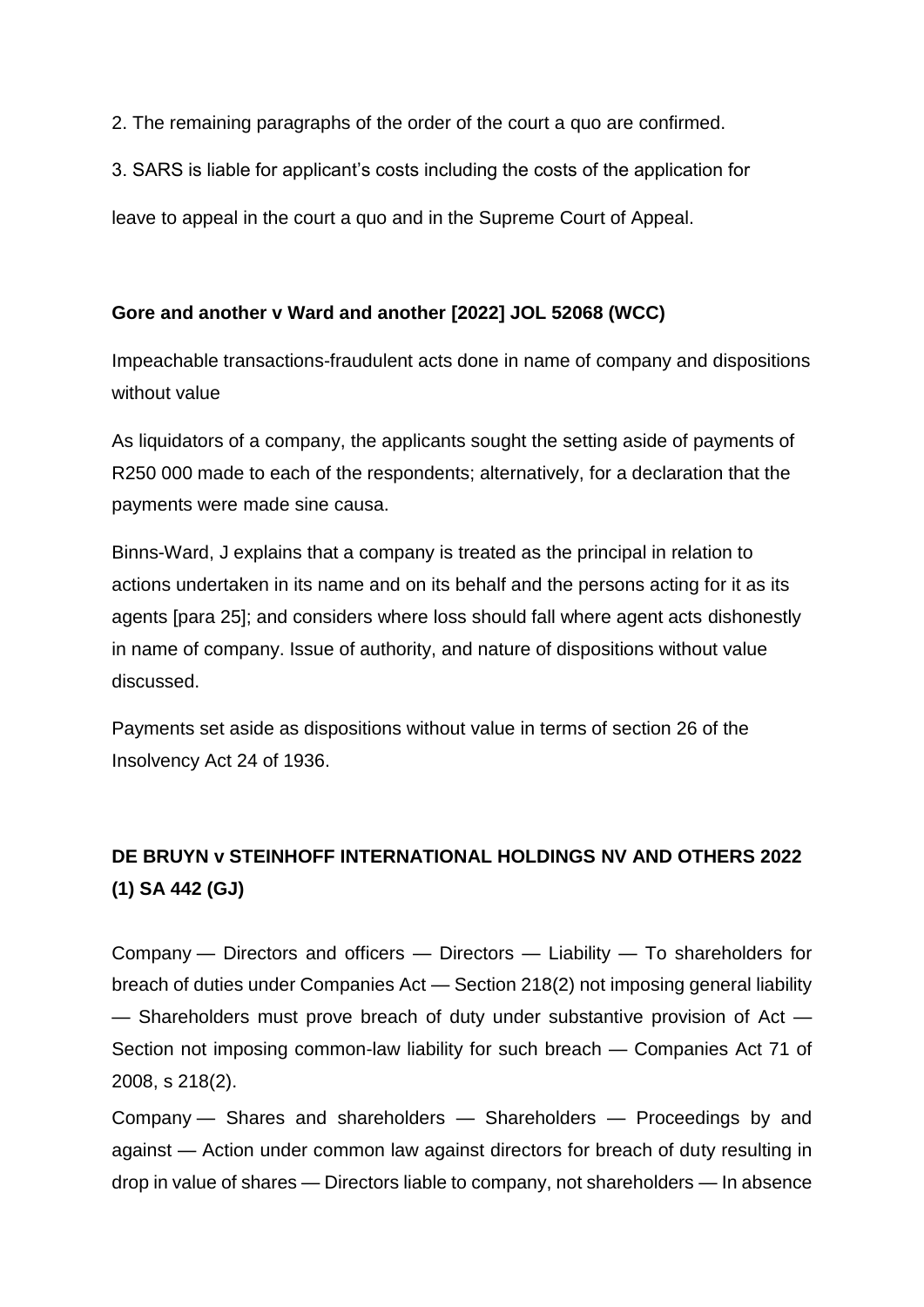of special relationship between shareholder and company, directors not liable to shareholders or prospective shareholders for loss in share value.

On 5 December 2017 the value of shares in the Steinhoff companies [\\*](https://jutastat-juta-co-za.uplib.idm.oclc.org/nxt/gateway.dll/salr/3/4/20/28?f=templates&fn=document-frameset.htm&q=&uq=&x=&up=1&force=4585#end_0-0-0-4943) crashed after Steinhoff issued a press release disclosing accounting irregularities. The applicant (De Bruyn), a Steinhoff shareholder, sought authorisation to institute a class action on behalf of various groups of Steinhoff shareholders. The respondents opposed certification on several grounds.

In the class action De Bruyn intended holding the Steinhoff companies, their directors and their auditors, Deloitte (who allegedly failed to conduct a proper audit), liable for the shareholders' losses caused by the fall in value of their shares. [†](https://jutastat-juta-co-za.uplib.idm.oclc.org/nxt/gateway.dll/salr/3/4/20/28?f=templates&fn=document-frameset.htm&q=&uq=&x=&up=1&force=4585#end_0-0-0-4947) De Bruyn's application was the first shareholder class action brought for certification in South Africa. The parties disagreed, inter alia, on the proper way to decide whether a triable issue was raised; the sufficiency of the class definitions proposed by De Bruyn; whether De Bruyn was a suitable representative plaintiff; the acceptability of the third-party funding arrangements;  $\pm$  and, crucially, whether the proposed class action indeed raised triable issues.

De Bruyn alleged (i) that the directors had incurred *common-law delictual liability* by breaching their duty of care to shareholders by making loss-causing negligent misstatements in the companies' financials; and (ii) that the directors and Deloitte had incurred *statutory liability* to shareholders by breaching various provisions of the Companies Act 71 of 2008 (the Act), including s 22 (reckless trading), ss 28 – 30 (financial information), and s 76 (directors' standards of conduct).

De Bruyn's statutory claims were based principally on (i) s 218(2) of the Act, which provides that '(a)ny person who contravenes any provision of [the Act] is liable to any other person for any loss or damage suffered by that person as a result of that contravention'; and (ii) s 20(6) of the Act, which confers on each shareholder a claim for damages against 'anyone' who 'intentionally, fraudulently or due to gross negligence' causes the company to do anything inconsistent with the Act or ultra vires the powers of the company.

The claims against Deloitte were also based on both common law and statute. De Bruyn claimed that Deloitte owed shareholders a common-law duty of care not to make negligent misstatements causing loss, while the statutory claim was based on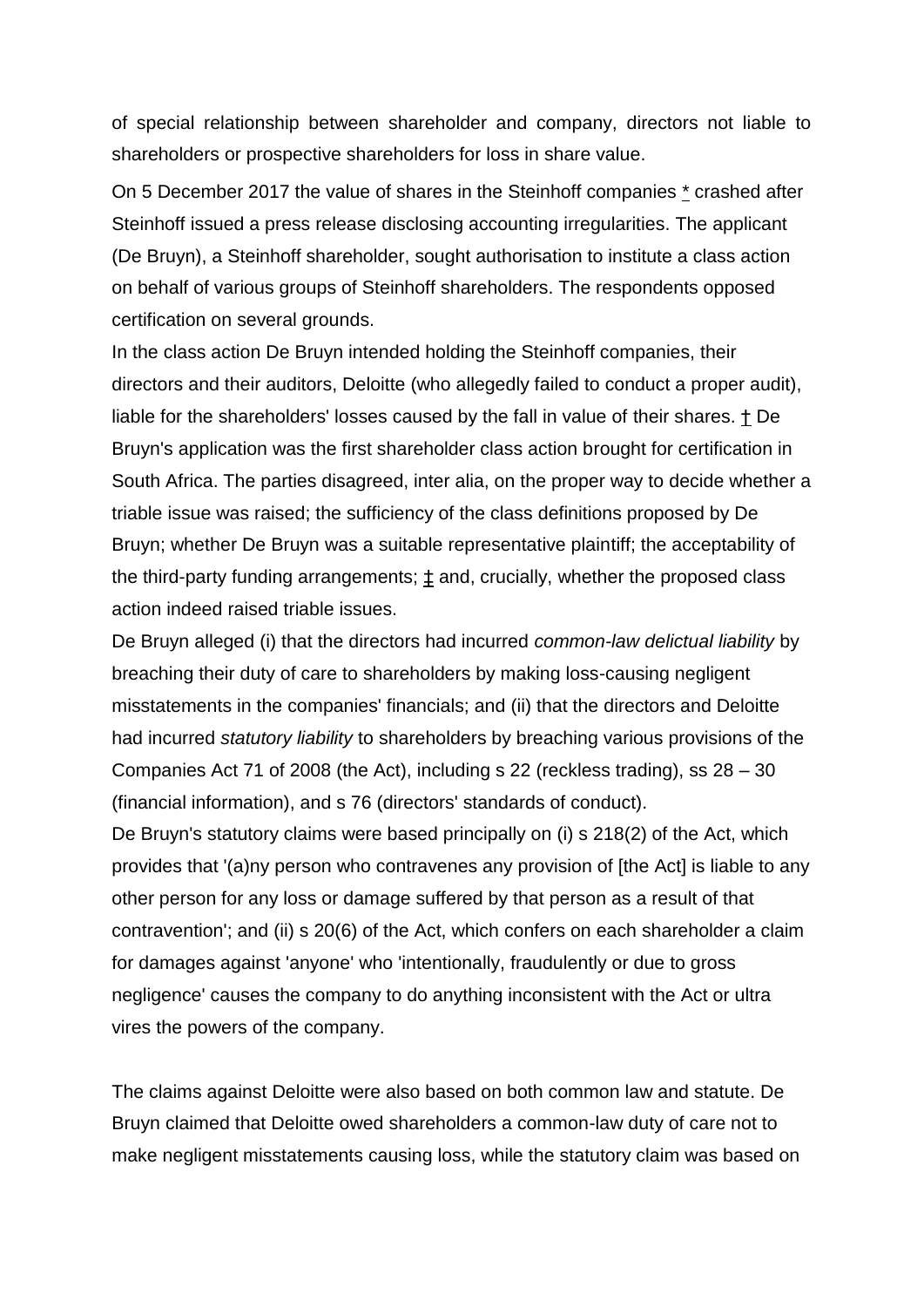s 46(3) of the Auditing Profession Act 26 of 2005 (APA), which provides that auditors incur liability to third parties who relied to their detriment on financial statements maliciously, fraudulently of negligently made by the auditors.

#### **Held**

#### *Triable issue?*

*The common-law claims*: Liability for negligent misstatements causing pure economic loss required proof of wrongfulness in the sense of an infringement of a right or legally recognised interest. Directors owed their fiduciary duties to the company, not the shareholders, except where there was a special relationship between directors and shareholders (see [134] – [141], [151]). Since no such relationship was pleaded, there was no foundation for the proposition the Steinhoff directors owed a fiduciary duty to the shareholders or prospective shareholders (see [143] – [146]). Given that the requirement of wrongfulness was thus absent, there was no cognisable common-law claim in delict against the directors (see [160]). As to Deloitte, it owed its duty of care to the company, not its shareholders (see [167]). *The statutory claims*: Section 218(2) should not be interpreted literally but to chime with the common law and the limitations it imposed on liability. The specific requirements of liability under s 218(2) resided in the substantive provisions of the Act. Since the common law did not hold that company directors owed fiduciary duties to shareholders, the specific contraventions of the Act relied on by De Bruyn did not accord the shareholders a right of action against Steinhoff or the directors. (See  $[186] - [203]$ .

Section 20(6) imposed liability on persons who caused the company to act (in particular, its directors), and not on the company itself. It would be discordant with the common law and the rest of s 20 if s 20(6) were to be interpreted to provide shareholders with a claim for pure economic loss caused by the actions of directors. Properly interpreted, s 20(6) required those who caused the company to act ultra vires or unlawfully to make good *to the company*, not its shareholders, the loss caused. In casu, therefore, the shareholders had no claim under s 20(6) for losses suffered because of the conduct of Steinhoff or its directors. (See [225], [230], [232], [236], [246].)

*The common-law claim against Deloitte:* Since the duty of care of auditors was owed to the company, not its shareholders, the pleadings failed to disclose a common-law cause of action against Deloitte. There was no proximate or special relationship that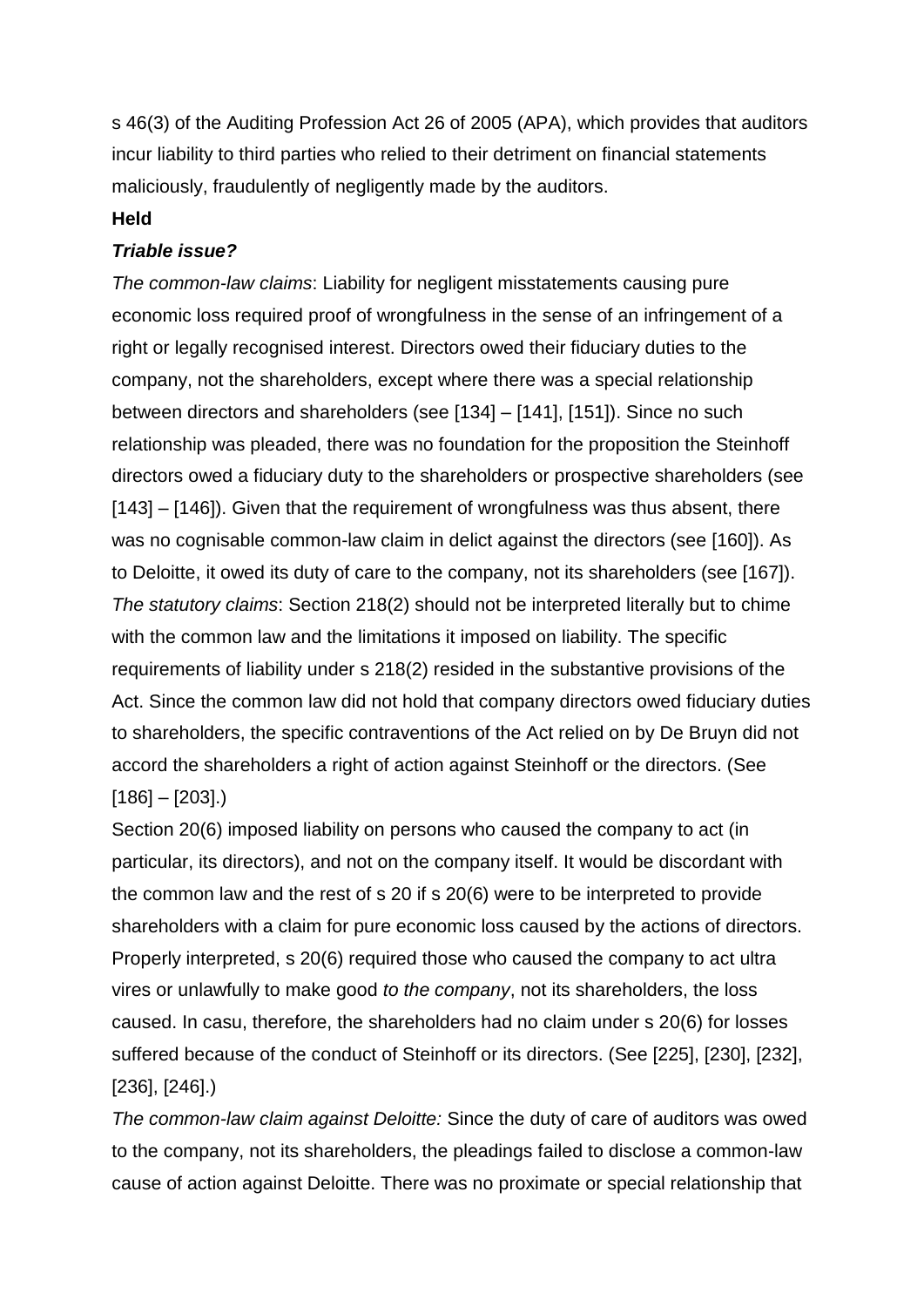would extend to any subset of shareholders a duty of care owed by Deloitte. (See [172], [174].)

*The statutory claims against Deloitte:* The problem here was that De Bruyn did not plead causation in the form of detrimental reliance required by APA, s 46(3): instead, she relied on the allegation that class members bought shares at inflated prices or held on to shares because of their inflated prices. That being the case, the particulars did not disclose a cause of action against Deloitte. (See [250] – [251], [256].)

### **Other matters**

*Certification of class action based on novel point of law:* Whether a triable issue was raised was best assessed by the certification court itself on the standard of whether the proposed cause of action was tenable in law. This in turn would be important in deciding whether there were triable issues that warranted a class action. (See [18] – [19].)

*Class commonality:* Class definition should permit class membership to be determined by recourse to objective criteria. The revised class definitions proposed by De Bruyn adequately cured the concerns raised by the respondents. Despite the multiplicity of claims against different defendants, there was sufficient class commonality for the purposes of certification. (See [27], [37], [45], [257] – [274], [293].)

*Suitable representative:* While De Bruyn lacked the technical expertise required of an optimal class representative, she was nevertheless a Steinhoff shareholder who had suffered a loss reflecting an identity of interest with the proposed classes she intended to represent. Even in complex cases, ordinary litigants, properly guided by their legal representatives, could make decisions in their own interests and those of their class. While not ideal, De Bruyn was a suitable representative for the proposed classes. (See [61], [64], [291].)

*Funding arrangements:* The requirements for the acceptance of the third-party funding arrangements were that they (i) were necessary to provide access to justice; (ii) fair and reasonable; (iii) would not overcompensate the funders; (iv) would not interfere with the duty of the class lawyers to act in the best interests of their clients; and (v) would enable class representatives to exercise control over the litigation in the best interests of class members. Here the proposed funding arrangements, being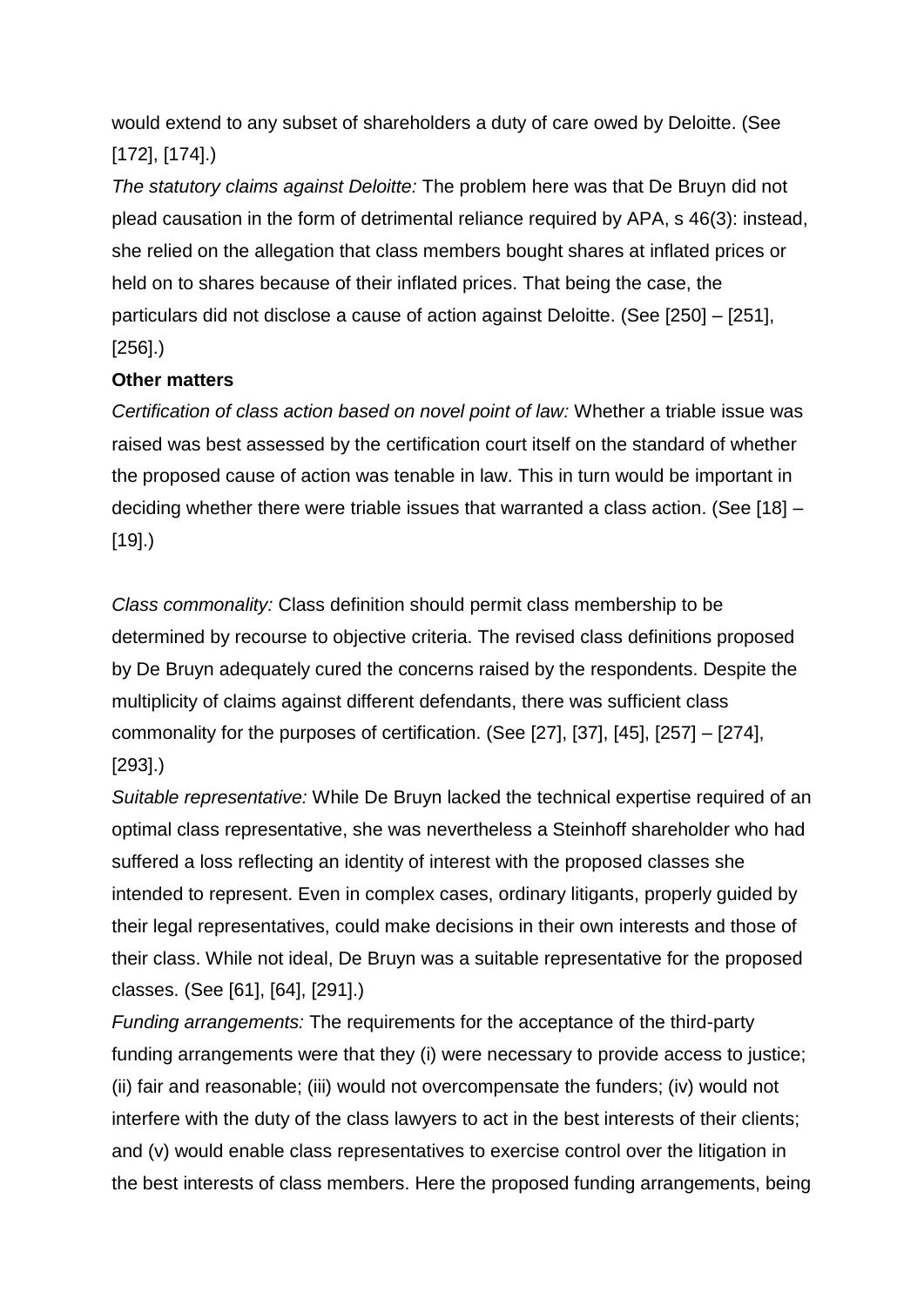fair, reasonable and in the interests of justice, ought to be permitted to support the proposed class action. (See [80, [83], [86] – [87], [120].)

In closing, the court pointed out that while there was much to be said in favour of the certification of a class action to compensate buyers of Steinhoff shares that suffered losses, the fact that none of the component parts of the proposed cause of action against the Steinhoff companies, their directors or Deloitte had any basis in law meant that there was nothing to take to trial. Without a cause of action, the application for certification would fail. This did not, however, mean that the shareholders had no remedy: it was for the Steinhoff companies to hold the directors and Deloitte liable for loss resulting from the breach of their duties to the companies, and if they reneged, the shareholders could compel them to act by invoking s 165 of the Act. (See [288] – [289], [298] – [301].)

## **Department of Agriculture, Forestry and Fisheries and another v B Xulu and Partners Incorporated and others [2022] 1 All SA 434 (WCC)**

Piercing the corporate veil – Section 20(9) of the Companies Act 71 of 2008 providing statutory basis for piercing the corporate veil, requiring an unconscionable abuse of the company's juristic personality – Where controller of company uses company for improper purpose, and in that process, treats the entity such that there is no distinction between the separate juristic personality of the entity and those controlling it, that would constitute the required unconscionable abuse.

The first respondent ("BXI") was a firm of attorneys, whose principal member was the fifth respondent ("BX"). Protracted litigation between the applicants and BXI resulted in a judgment in which BXI and BX were held jointly liable to repay over R20m to the applicants, from whose bank accounts the money had been taken. In the wake of that judgment, BX contested his liability to pay the money jointly and severally with BXI.

**Held** – The fact that BX was the sole director of BXI did not inevitably lead to a piercing of the corporate veil and holding him jointly and severally liable. Lifting the corporate veil entails ignoring the distinction between the company and the natural person behind it, and will happen where it is shown that the natural person has abused the corporate personality of the corporate entity. Section 20(9) of the Companies Act 71 of 2008 is the statutory basis for piercing the corporate veil, requiring an unconscionable abuse of the company's juristic personality. It broadens the basis on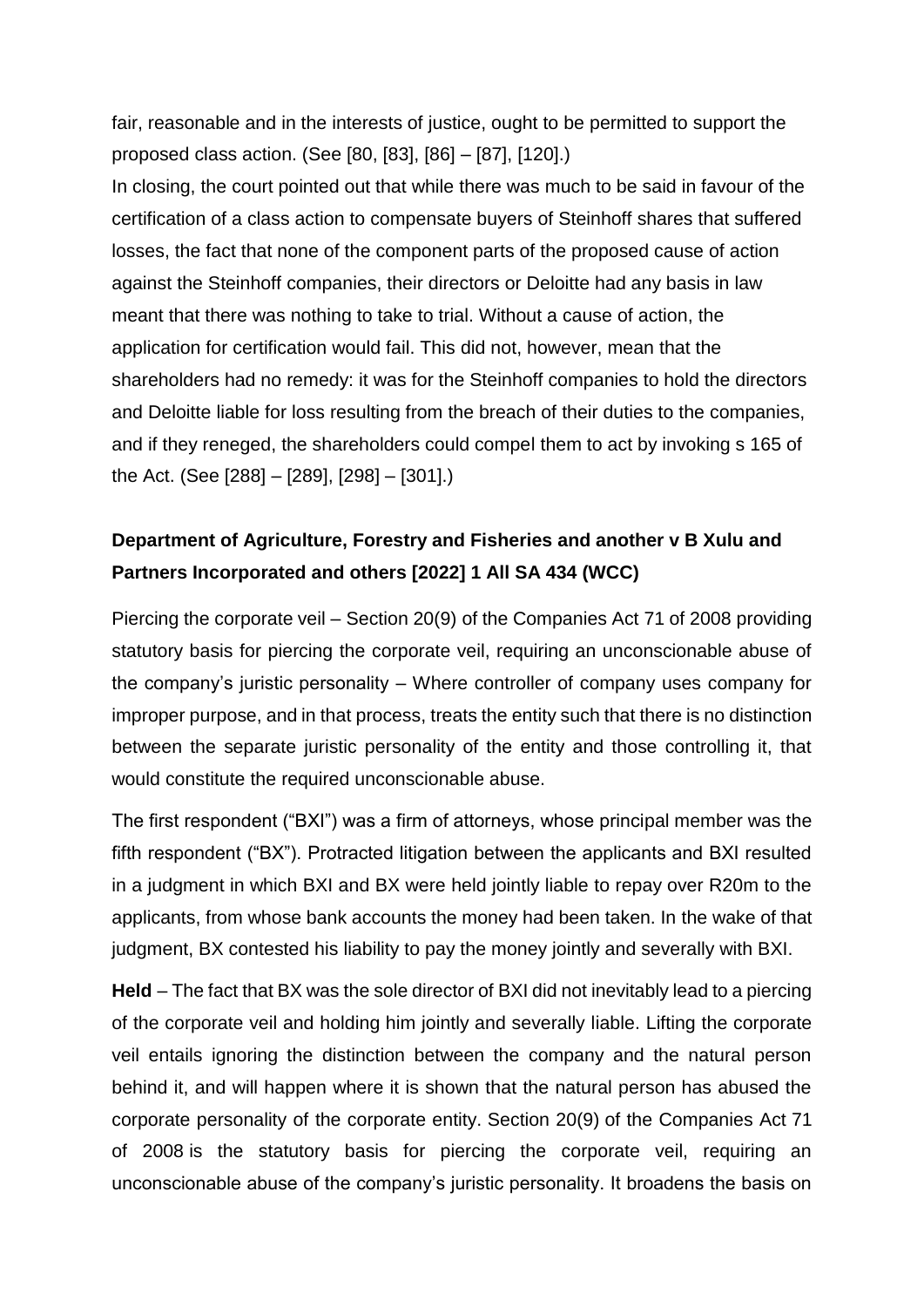which relief may be granted, so courts will now resort to the remedy where justice requires it and not just where there is no alternative remedy.

Case law shows that where controllers of companies use the companies for improper purpose, and in that process, treat the entity such that there is no distinction between the separate juristic personality of the entity and those controlling it, that would constitute the required unconscionable abuse.

Applying the above principles to the facts of the case at hand, the court found the conduct of BX to satisfy all the requirements for piercing the corporate veil and holding him jointly and severally liable with BXI. The facts showed that he had, under guise of settling BXI's liabilities, appropriated funds from BXI, channelling it to himself, friends, family and entities under his control. In application of the alter ego doctrine, the court found that BX acted not as agent of BXI, but as the company's actual persona. A proper case had thus been made for piercing the corporate veil and for holding BX jointly and severally liable with BXI or repayment of the funds. The Court found further that BX acted wrongfully, with the requisite *dolus*, to warrant being held personally liable with BXI under the *actio ad exhibendum*.

Setting out the principles applicable to applications for joinder, the court also ordered that the sixth to ninth respondents be joined as parties to the proceedings. The fifth to seventh respondents were held jointly and severally liable with BXI for payment of the money to the second applicant.

## **Ragavan and others v Optimum Coal Terminal (Pty) Ltd and others [2022] JOL 52124 (GJ)**

Business rescue: who has the right to vote at a section 151(1) meeting where a business rescue plan is to be considered

The applicants were the directors of Tegeta Exploration and Resources, a creditor of Optimum Coal Terminal (OCT). Both companies were in business rescue. Applicants sought a declarator that they, instead of OCT's business rescue practitioners, should vote on behalf of OCT at any meeting of creditors in terms of section 151(1) of the Companies Act 71 of 2008.

Victor, J highlights "tension between Directors who still want to be in control and view matters subjectively and the BRPs who have a more holistic view of what is good for